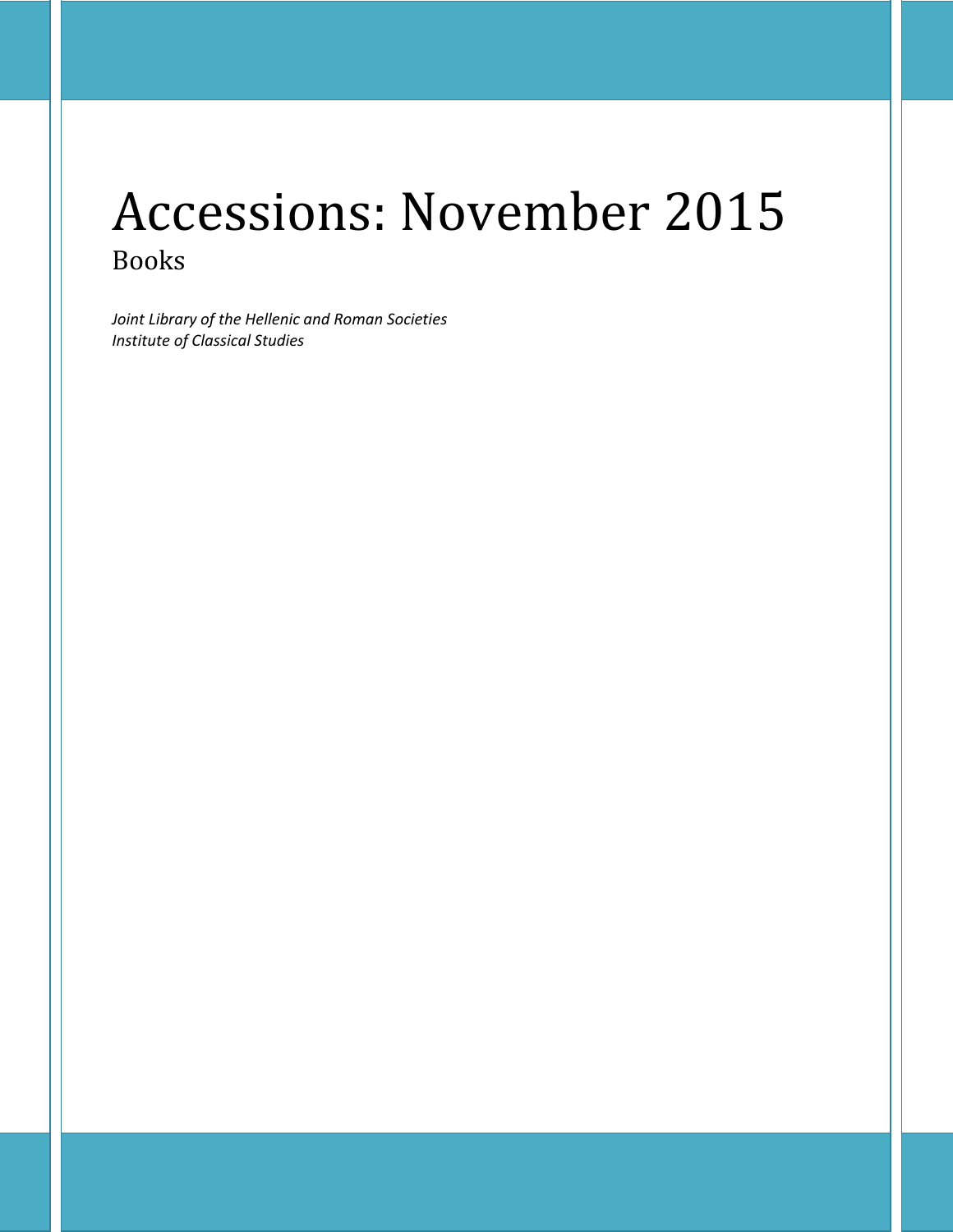## **Table of Contents**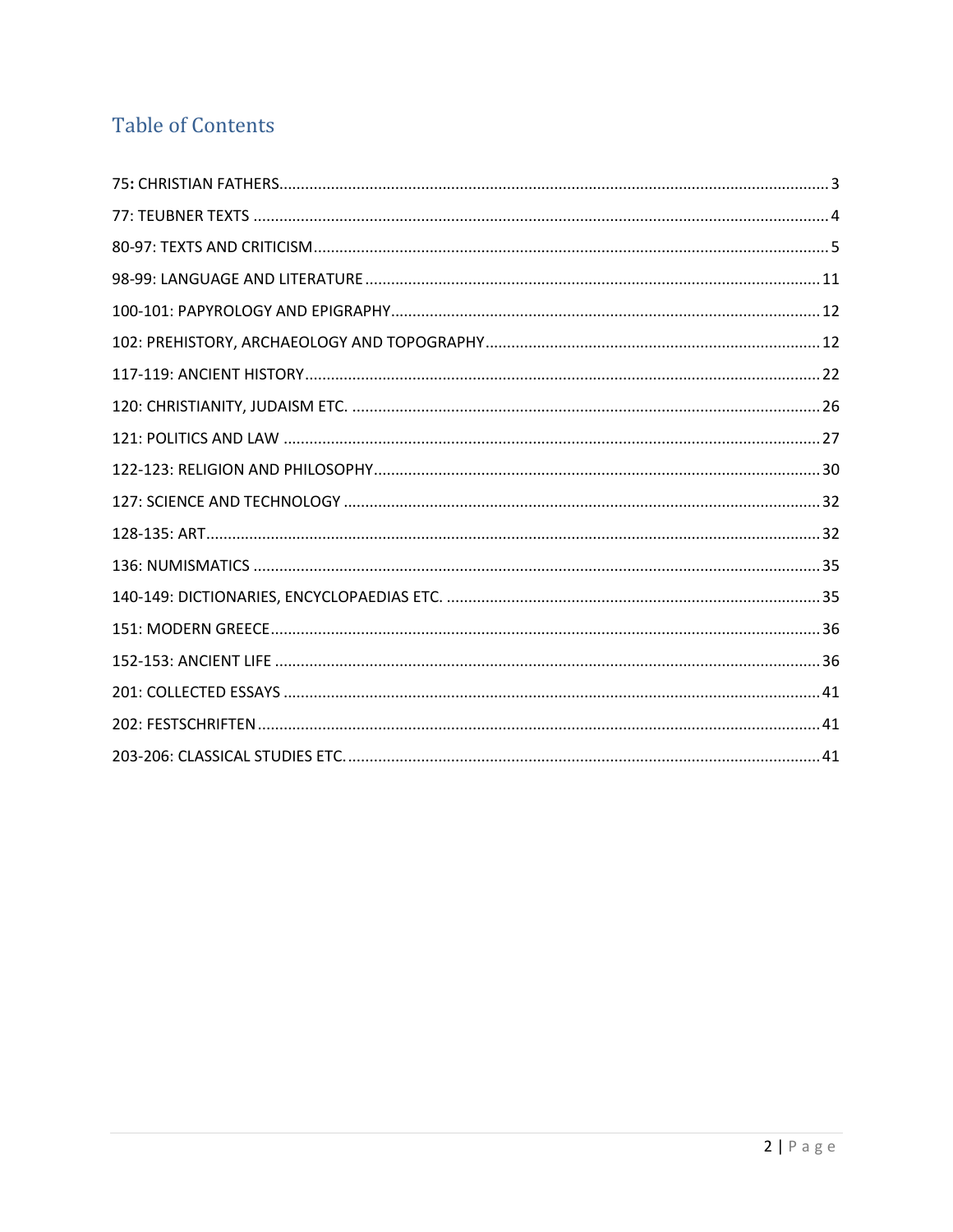#### <span id="page-2-0"></span>**75: CHRISTIAN FATHERS**

X75: AFR. Africanus, Sextus Julius. Cesti : the extant fragments / Iulius Africanus ; edited by Martin Wallraff ... [et al.] ; translated by William Adler. Griechischen christlichen Schriftsteller der ersten Jahrhunderte. Neue Folge ; Bd. 18. Berlin : De Gruyter, 2012. cxxxii, 224 p. : ill., 4 col. facsims. ; 25 cm. 3110286769 (hbk.). 9783110286762 (hbk.) : €112.95. 3110286807 (e-book). 9783110286809 (e-book).

75: GRE. Demacopoulos, George E. Gregory the Great : ascetic, pastor, and first man of Rome / George E. Demacopoulos. Notre Dame, Indiana : University of Notre Dame Press, 2015. viii, 236 p. ; 23 cm. 0268026211 (pbk.). 9780268026219 (pbk.) : \$28.00. R.

75: JER. Ronnenberg, Karsten C. Mythos bei Hieronymus : zur christlichen Transformation paganer Erzählungen in der Spätantike / Karsten C. Ronnenberg. Klassische Philologie. Hermes, Zeitschrift für klassische Philologie : Einzelschriften ; Bd. 108. Stuttgart : Franz Steiner Verlag, 2015. 386 p. ; 24 cm. 3515111468 (pbk.). 9783515111461 (pbk.): €62.00. 9783515111492 (E-Book). R.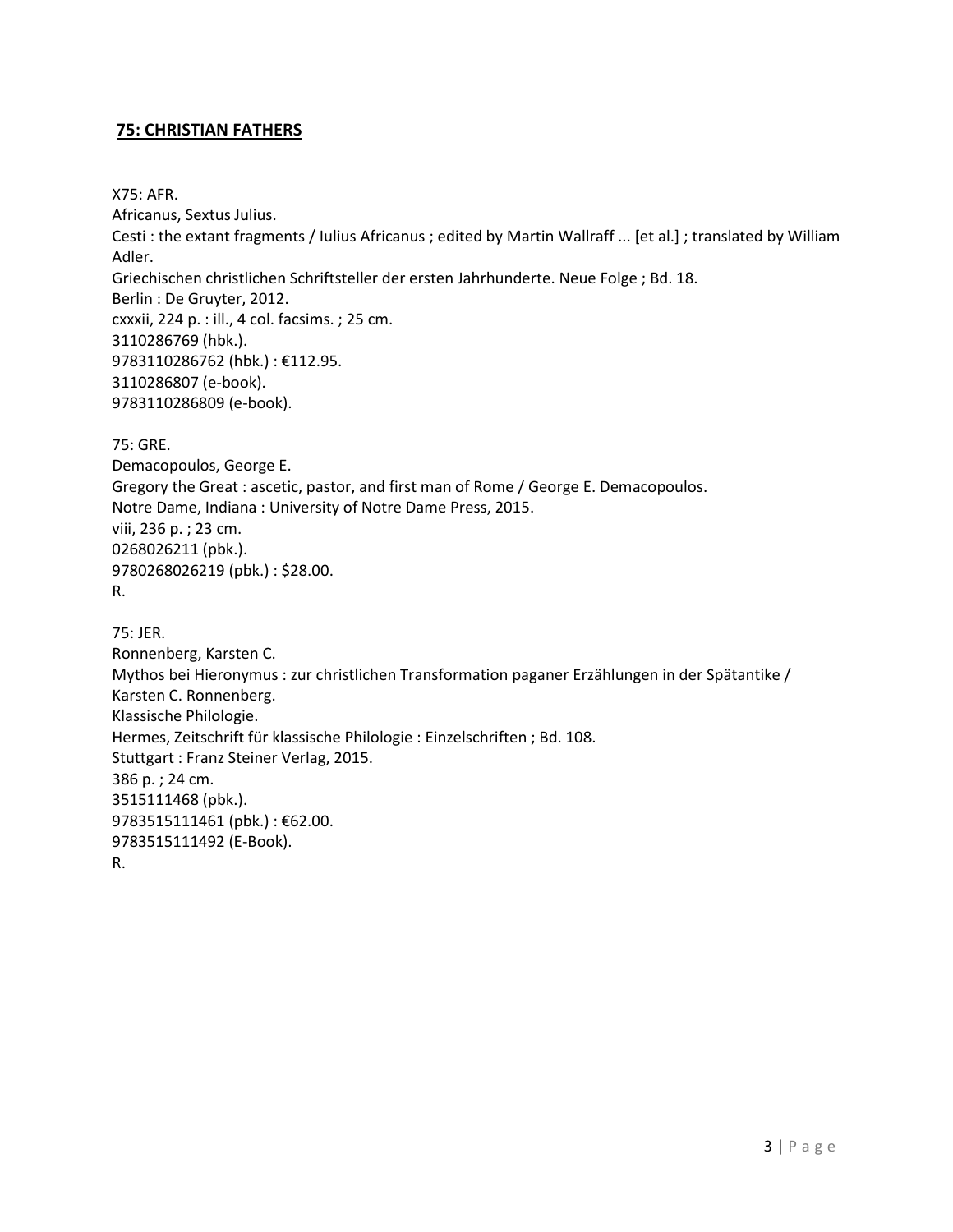## <span id="page-3-0"></span>**77: TEUBNER TEXTS**

X77: ARI. Aristotle. De interpretatione = Peri hermēneias / Aristoteles ; recognovit Hermann Weidemann. Bibliotheca scriptorum Graecorum et Romanorum Teubneriana ; 2014. Berlin : De Gruyter, 2014. xlviii, 48 p., [1] leaf of plates : 2 ill., 1 facsim. ; 24 cm. 3110349051 (hbk.). 9783110349054 (hbk.) : €59.95.

#### 77: JUL.

Julian, Emperor of Rome, 331-363. Iulianus Augustus opera / edidit Heinz-Günther Nesselrath. Bibliotheca scriptorum Graecorum et Romanorum Teubneriana ; 2018. Berlin : De Gruyter, 2015. xxxvii, 275 p. ; 24 cm. 3110221225 (hbk.). 9783110221220 (hbk.) : €79.95.

#### X77: PHI.

Philoponus, John, 6th cent. De usu astrolabii eiusque constructione = Über die Anwendung des Astrolabs und seine Anfertigung / Ioannes Philoponus ; unter Mitarbeit von Heiner Rohner herausgegeben, übersetzt und erläutert von Alfred Stückelberger. Bibliotheca scriptorum Graecorum et Romanorum Teubneriana ; 2016. Berlin : De Gruyter, 2015. ix, 93 p. : ill. ; 24 cm. 3110402211 (hbk.). 9783110402216 (hbk.) : €59.95. 9783110402766 (e-book : PDF). 9783110402810 (e-book : e-pub).

X77: PHI. Philoponus, John, 6th cent. Praecepta tonica / Iohannes Alexandrinus ; edidit Georgios A. Xenis. Bibliotheca scriptorum Graecorum et Romanorum Teubneriana ; 2015. Berlin : De Gruyter, 2015. xlix, 218 p. ; 24 cm. 3110251566 (hbk.). 9783110251562 (hbk.) : €79.99. 9783110251579 (e-book : PDF). 9783110391817 (e-book : e-pub).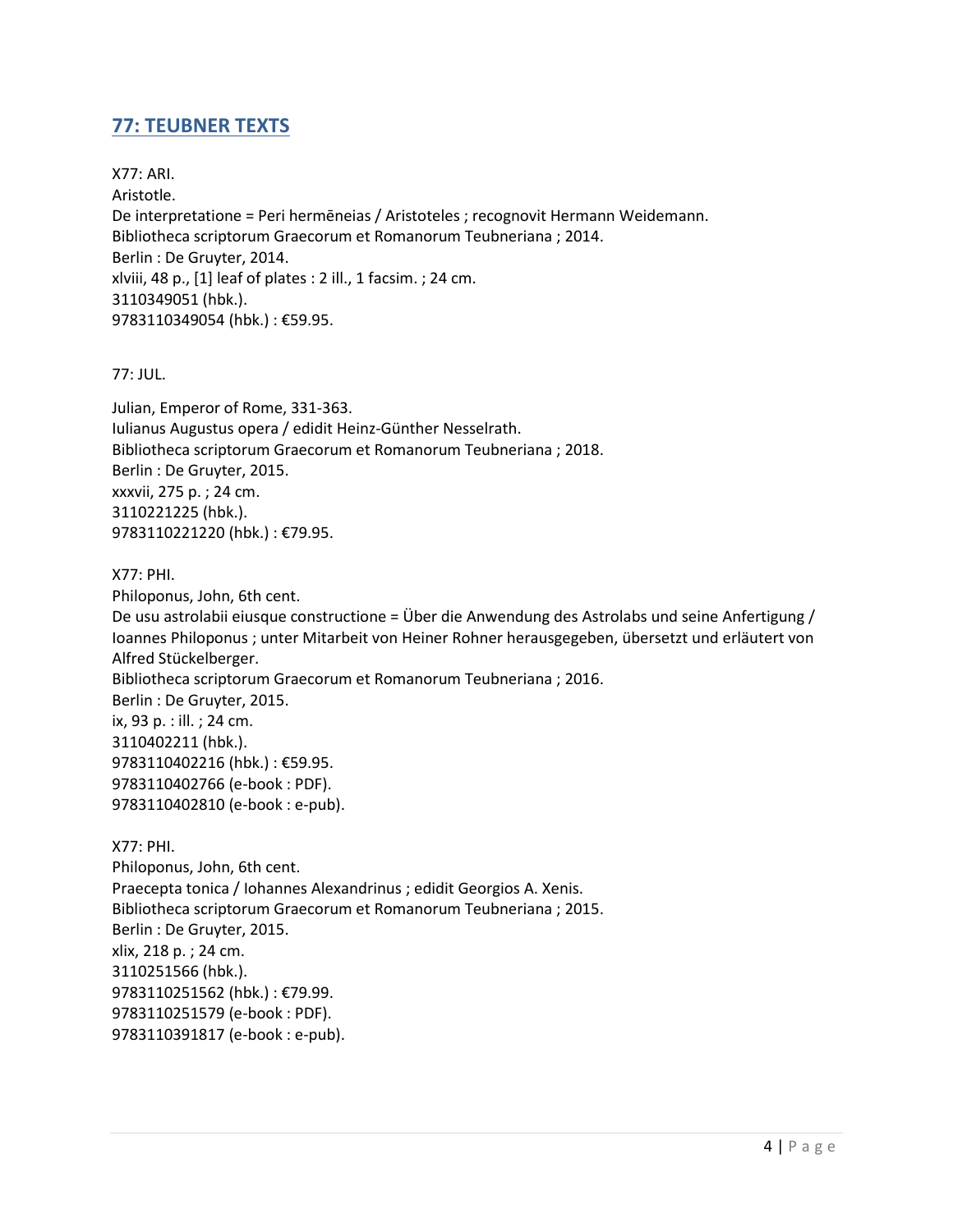X77: PRO. Proba, 4th cent. Cento Vergilianus / Faltonia Betitia Proba ; praefatus est Carlo M. Lucarini ; ediderunt Alessia Fassina et Carlo M. Lucarini. Bibliotheca scriptorum Graecorum et Romanorum Teubneriana. Berlin : De Gruyter, 2015. cxxxiii, 62 p. ; 24 cm. 3110426528 (hbk.). 9783110426526 (hbk.) : €59.95. 9783110422184 (e-book : PDF). 9783110422269 (e-book : e-pub).

X77: PSE.

Psellus, Michael. Orationes funebres / Michael Psellus ; edidit Ioannis Polemis. Bibliotheca scriptorum Graecorum et Romanorum Teubneriana ; 2013. Berlin : De Gruyter, 2014- <1> v. (xx, 262 p.) ; 24 cm. 3110347059 (v. 1 : hbk.). 9783110347050 (v. 1 : hbk.) : €79.95. 9783110353754 (e-book).

## <span id="page-4-0"></span>**80-97: TEXTS AND CRITICISM**

81.16: WEL. Appian's Roman history : empire and civil war / editor, Kathryn Welch ; contributors, Andrew Bonnell ... [et al.]. Swansea : Classical Press of Wales, 2015. xi, 403 p. : ill., maps, plans ; 24 cm. 1910589004 (hbk.). 9781910589007 (hbk.) : £62.00. H. or R.

82Q.2.

Pseudo-Aristotle. Cosmic order and divine power : Pseudo-Aristotle, On the cosmos / introduction, text, translation and interpretative essays by Johan C. Thom ... [et al.] ; edited by Johan C. Thom. SAPERE, Scripta Antiquitatis Posterioris ad Ethicam REligionemque pertinentia = Schriften der späteren Antike zu ethischen und religiösen Fragen ; Bd. 23. Tübingen : Mohr Siebeck, 2014. x, 230 p. : ill. ; 23 cm. 3161528093 (hbk.). 9783161528095 (hbk.).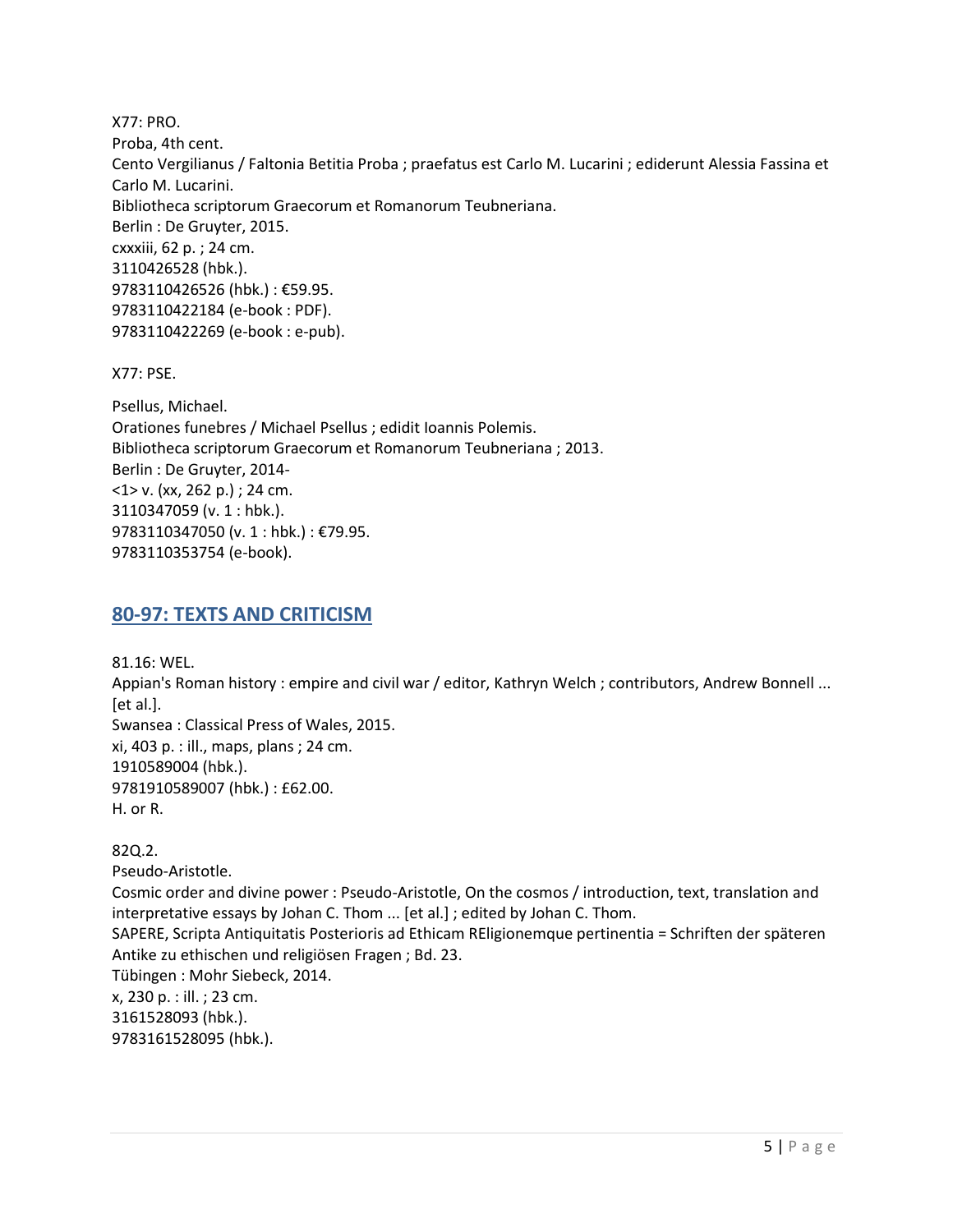83.12: RUE. Rücker, Nils. Ausonius an Paulinus von Nola : Textgeschichte und literarische Form der Briefgedichte 21 und 22 des Decimus Magnus Ausonius / Nils Rücker. Hypomnemata ; Bd. 190. Göttingen : Vandenhoeck & Ruprecht, 2012. 376 p. ; 24 cm. 3525252978 (hbk.). 9783525252970 (hbk.) : €84.99.

84.8E: SCH.

Schmitz, Philip.

Cato Peripateticus- stoische und peripatetische Ethik im Dialog : Cic. fin. 3 und der Aristotelismus des ersten Jh. v. Chr. (Xenarchos, Boethos und "Areios Didymos") / von Philip Schmitz. Untersuchungen zur antiken Literatur und Geschichte ; Bd. 113. Berlin ; Boston : De Gruyter, 2014. xi, 282 p. : ill. ; 24 cm. 311033707X (hbk.). 9783110337075 (hbk.) : €79.95. 9783110337655 (online).

85.29: LAP. Lapini, Walter. L'Epistola a Erodoto e il Bios di Epicuro in Diogene Laerzio : note testuali, esegetiche e metodologiche / Walter Lapini. Pleiadi ; 20. Roma : Edizioni di storia e letteratura, 2015. xxii, 277 p. ; 24 cm. 8863728275 (pbk.). 9788863728279 (pbk.) : €38.00. H.

86C: MAR. Markantonatos, Andreas. Euripides' Alcestis : narrative, myth, and religion / Andreas Markantonatos. Untersuchungen zur antiken Literatur und Geschichte ; Bd. 112. Berlin : De Gruyter, 2013. x, 223 p. ; 24 cm. 3110330857 (hbk.). 9783110330854 (hbk.) : €84.95. 3110330970 (electronic bk.). 9783110330977 (electronic bk.). 1306092132 (ebk). 9781306092135 (ebk).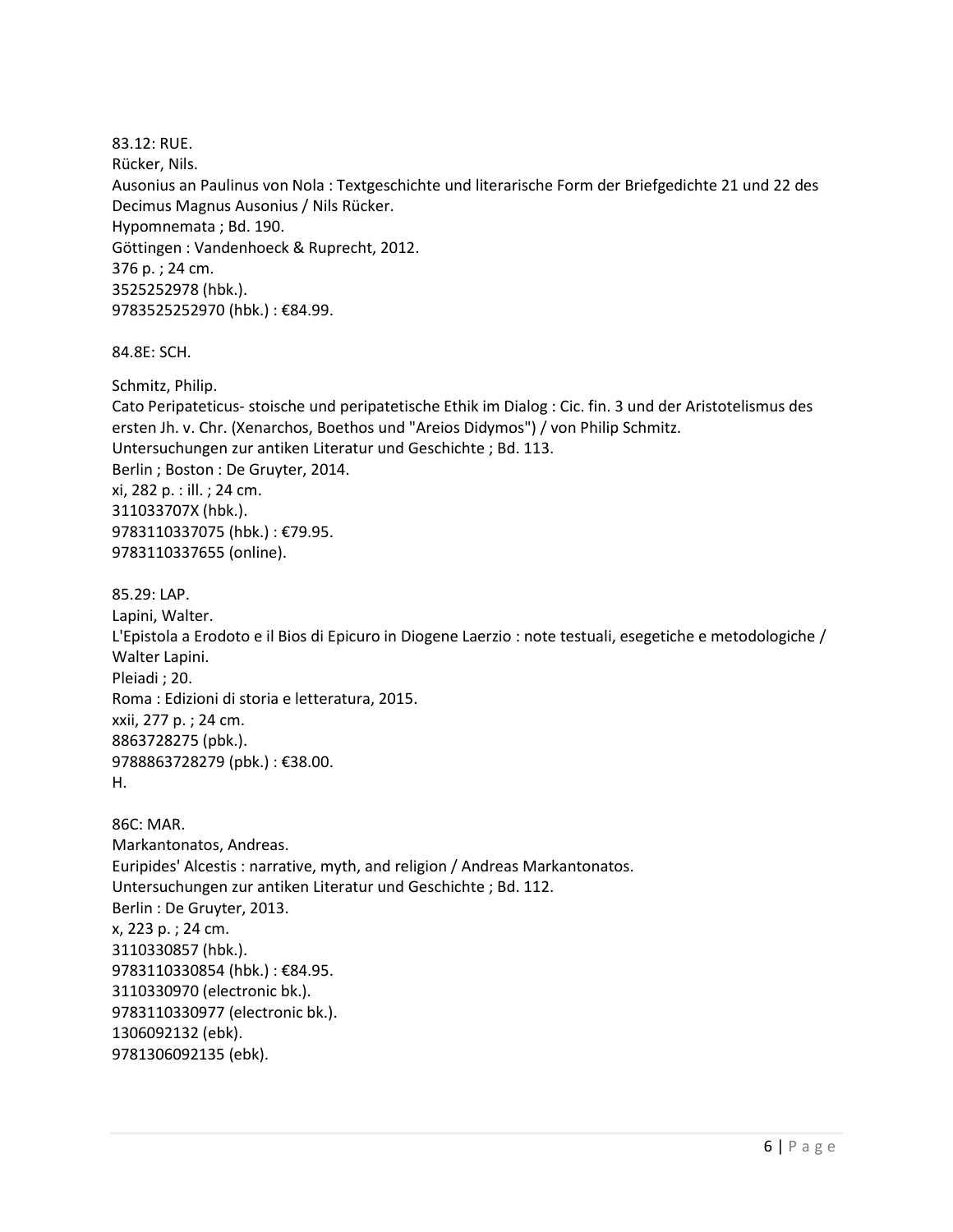86L: NIK. Nikolsky, Boris. Misery and forgiveness in Euripides : meaning and structure in the Hippolytus / Boris Nikolsky ; translated from the Russian by Mikhail Nikolosky. Swansea : The Classical Press of Wales, 2015. xv, 215 p. ; 24 cm. 1910589039 (hbk.). 9781910589038 (hbk.) : £58.00. H.

88G: MAR.

Marōnitēs, D. N. Anazētēsē kai nostos tou Odyssea : hē dialektikē tēs Odysseias / D. N. Marōnitēs. Ekdosē anatheōrēmenē. Thessalonikē : Aristoteleio Panepistēmio Thessalonikēs Institouto Neoellēnikōn Spoudōn, 2014. 222 p. ; 24 cm. 9602311657 (pbk.). 9789602311653 (pbk.) : €36.00.

X88K: VAS. Vita Homeri. Vita Homeri Herodotea / Textgeschichte, Edition, Übersetzung, Maria Vasiloudi. Beiträge zur Altertumskunde ; Bd. 256. Berlin ; Boston : De Gruyter, 2013. x, 185 p. ; 24 cm. 3110201232 (hbk.). 9783110201239 (hbk.) : €94.95. 3110216930 (ebook). 9783110216936 (ebook).

88L: LEF. Le Feuvre, Claire. Homeros dysgnostos : réinterprétations de termes homériques en grec archaïque et classique / Claire Le Feuvre. Hautes études du monde gréco-romain ; 53. Genève : Droz, 2015. ix, 805 p. ; 23 cm. 2600013741 (pbk.). 9782600013741 (pbk.) : €83.35. H.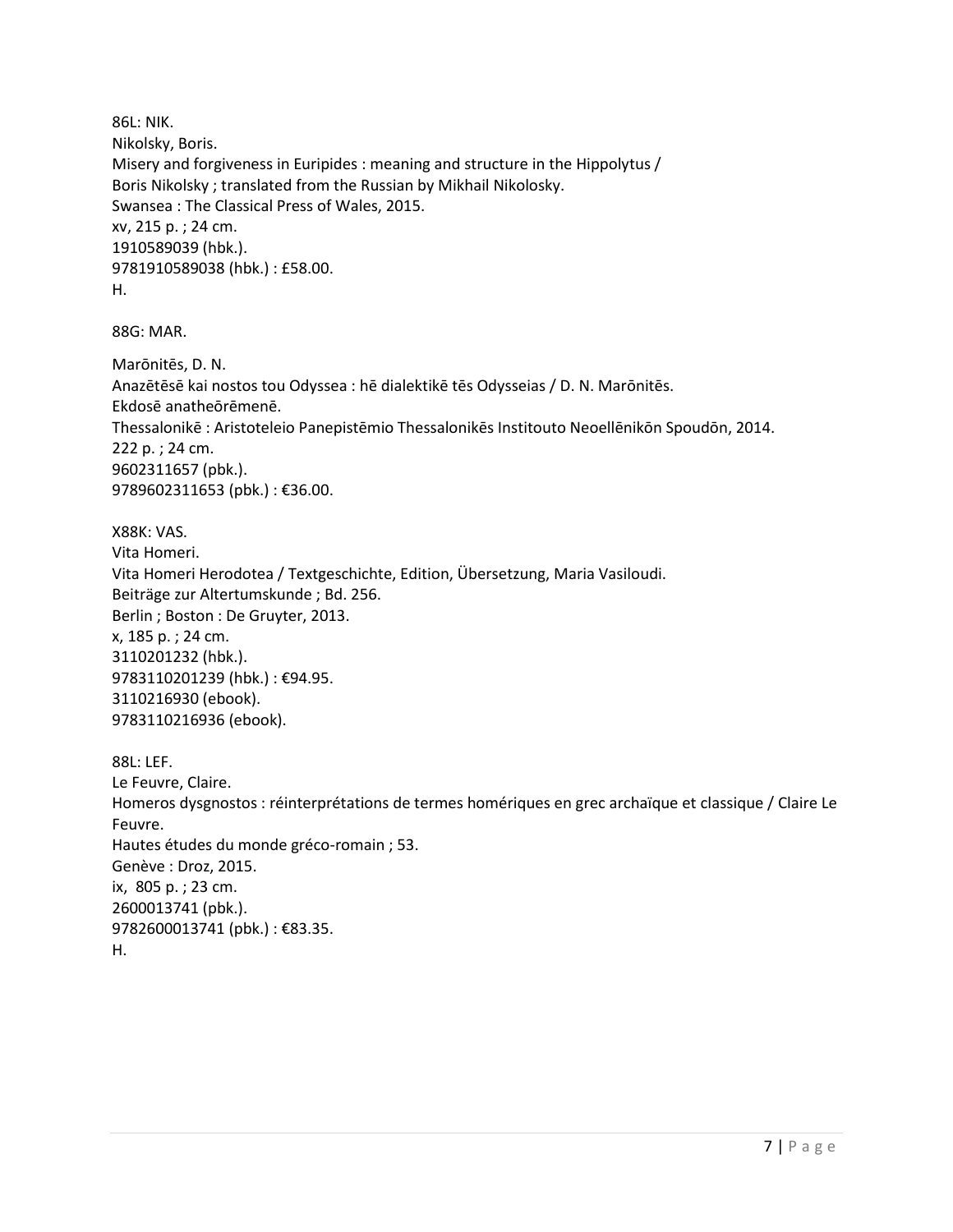89.37A. Lucan, 39-65. Civil war / Lucan ; translated by Brian Walters ; introduction by W.R. Johnson. Indianapolis ; Cambridge : Hackett Publishing Company, Inc., 2015. xlviii, 266 p. ; 22 cm. 1603849963 (pbk.). 9781603849968 (pbk.) : £14.50. 1603849971 (hbk.) 9781603849975 (hbk.) : £39.50. 89.37D: BLA. Blaschka, Karen. Fiktion im Historischen : die Bildsprache und die Konzeption der Charaktere in Lucans Bellum Civile / Karen Blaschka. Litora classica ; Bd. 8. Rahden/Westf. : Leidorf, 2015. 484 p. ; 22 cm. 3867574782 (pbk.). 9783867574785 (pbk.) : €39.80. R. 91.1i: GIE. Giesecke, Annette Lucia. The mythology of plants : botanical lore from ancient Greece and Rome / Annette Giesecke. Los Angeles : The J. Paul Getty Museum, 2014. 144 p. : col. ill., map ; 23 cm. 9781606063217 (hbk.) : £18.95 / \$25.00. 1606063219 (hbk.). H. or R. 92.1T. Plato. Laches / Platon ; Übersetzung und Kommentar von Jörg Hardy. Werke / Platon ; Band V, 3. Göttingen : Vandenhoeck & Ruprecht, 2014. 231 p. ; 25 cm. 3525304188 (hbk.).

9783525304181 (hbk.) : €74.99. 9783647304182 (E-Book).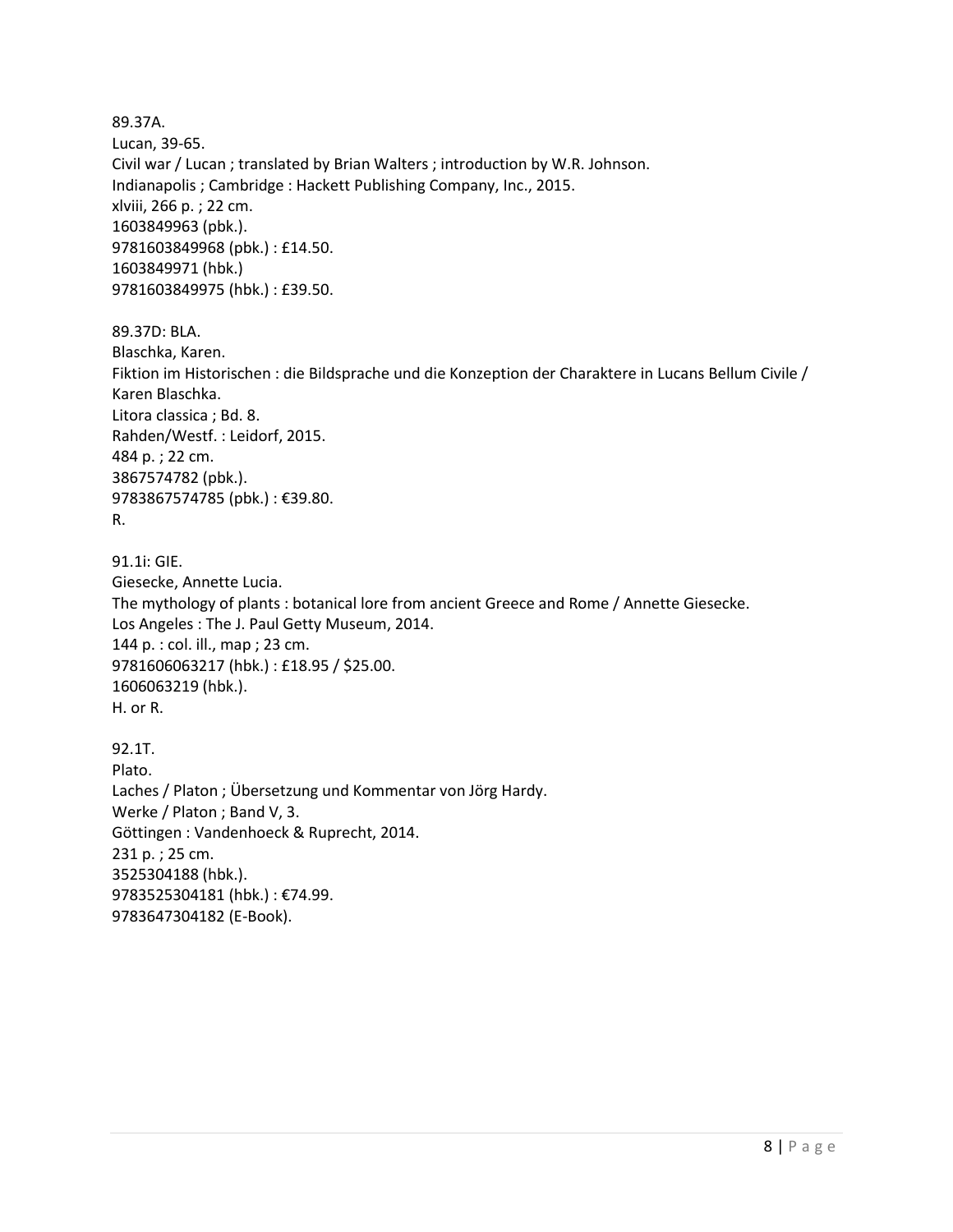92.3: BEL.

Plato's animals : gadflies, horses, swans, and other philosophical beasts / Edited by Jeremy Bell and Michael Naas. Studies in Continental thought. Bloomington and Indianapolis : Indiana University Press, 2015. 261 p. : ill. ; 24 cm. 0253016134 (hbk.). 9780253016133 (hbk.) : £55.00. 0253016177 (pbk.). 9780253016171 (pbk.) : £21.99. 9780253016201 (ebook).

92.3: FRI.

Fritz, John H., 1981- Plato and the elements of dialogue / John H. Fritz. Lanham, Maryland ; London : Lexington Books, 2016. xi, 193 p. ; 24 cm. 1498512046 (hbk.). 9781498512046 (hbk.) : £54.95. 9781498512053 electronic book. H.

92.3: SCH. Schriefl, Anna. Platons Kritik an Geld und Reichtum / Anna Schriefl. Beiträge zur Altertumskunde ; Bd. 309. Berlin ; Boston : De Gruyter, 2013. xiii, 290 p. ; 24 cm. 3110310899 (hbk.). 9783110310894 (hbk.) : €119.95.

93.2.

Pseudo-Pliny the Elder. Plinius' Kleine Reiseapotheke (medicina Plinii) / Lateinisch und Deutsch herausgegeben und übersetzt von Kai Brodersen. Stuttgart : Franz Steiner Verlag, 2015. 203 p. ; 22 cm. 3515110267 (hbk.). 9783515110266 (hbk.) : €39.00. R.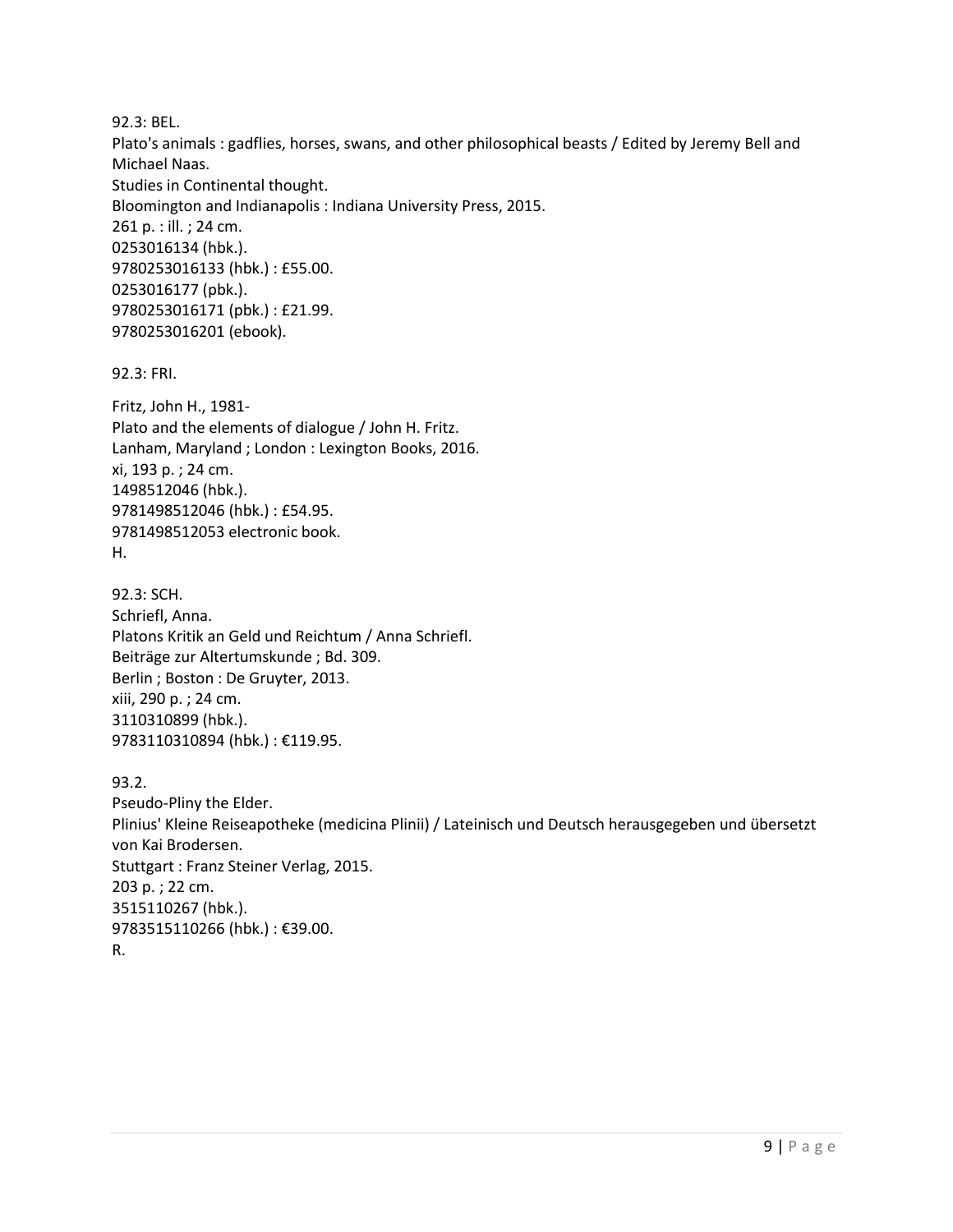93.23.

Psellus, Michael.

Psellos and the patriarchs : letters and funeral orations for Keroullarios, Leichoudes, and Xiphilinos / [Michael Psellos] ; translated by Anthony Kaldellis and Ioannis Polemis. Michael Psellos in translation. Notre Dame, Indiana : University of Notre Dame Press, 2015. viii, 241 p. ; 23 cm. 0268033285 (pbk.). 9780268033286 (pbk.) : \$35.00. H.

94.13B.

Statius, P. Papinius (Publius Papinius). Achilleid / Statius ; translated by Stanley Lombardo ; introduction by Peter Heslin. Indianapolis ; Cambridge : Hackett Publishing Company, Inc., 2015. xxxiv, 53 p. ; 23 cm. 1624664067 (pbk.). 9781624664069 (pbk.) : £7.50 / \$9.00. 1624664075 (hbk.). 9781624664076 (hbk.) : £22.50 / \$27.00.

#### 95.13.

Valerius Flaccus, Gaius, 1st cent. Argonautica : Book III / Valerius Flaccus ; edited by Gesine Manuwald. Cambridge Greek and Latin Classics. Cambridge : Cambridge University Press, 2015. viii, 305 p. ; 22 cm. 1107037328 (hbk.). 9781107037328 (hbk.) : £64.99 / \$110.00. 1107697263 (pbk.). 9781107697263 (pbk.) : £23.99 / \$39.99. R.

95.15H. M. Terenzio Varrone, de vita populi Romani : introduzione e commento / Antonino Pittà. Commenti a testi latini e greci per l'insegnamento universitario ; 4. Pisa : Pisa University Press, [2015]. 563 p. ; 21 cm. 8867414372 (pbk.). 9788867414376 (pbk.) : €26.00.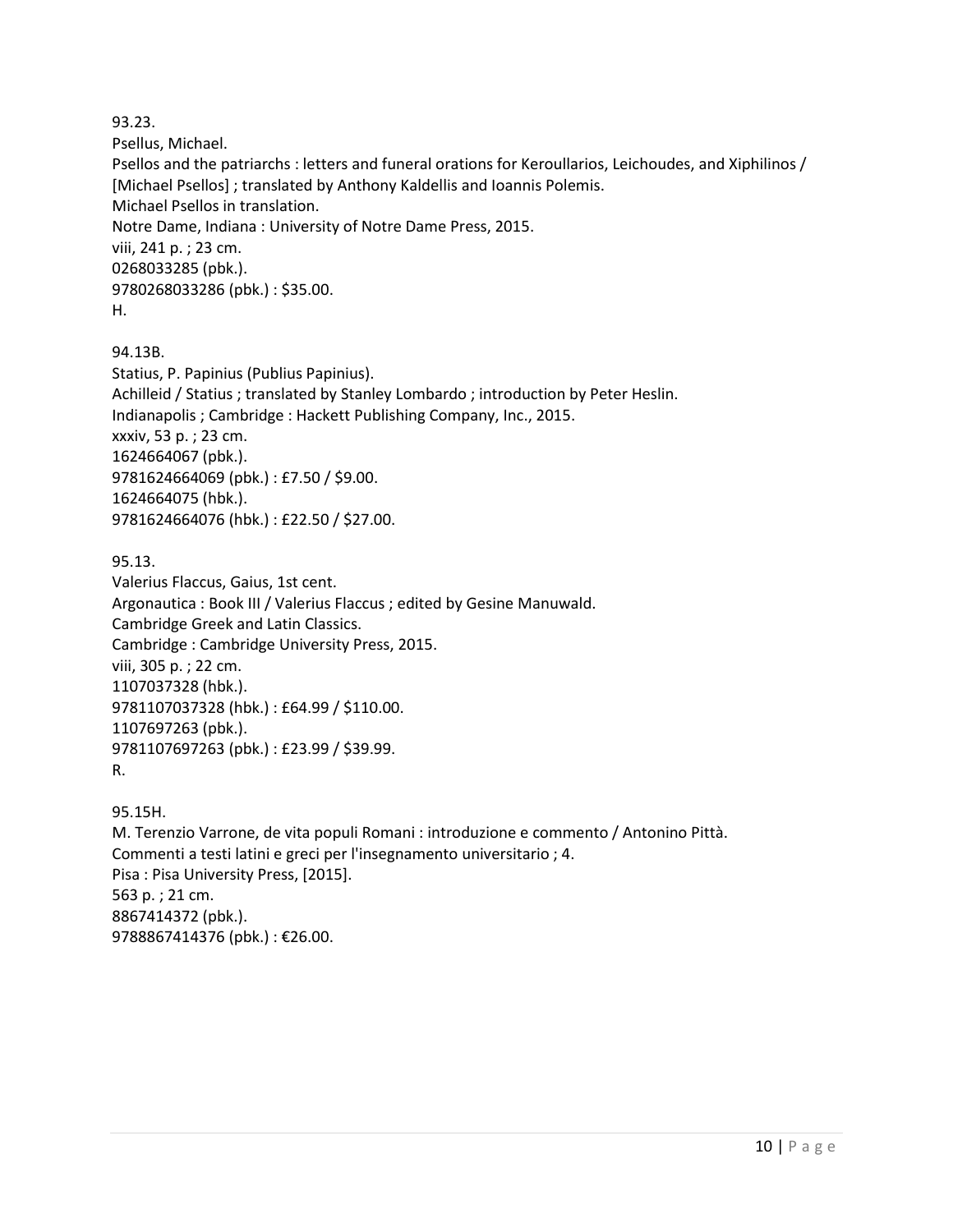95.19C. Virgil. Vergil's Aeneid : the essential books / translated from the Latin with notes and introduction by Barry B. Powell. New York ; Oxford : Oxford University Press, 2016. xxiv, 244 p. : ill. ; 24 cm. 0190204966 (pbk.). 9780190204969 (pbk.) : £9.99.

96.5A. Lateinischer Zugang : 23 lateinische Gedichte aus 24 Jahrhunderten übersetzt und besprochen / Nikolaus Thurn. Itinera classica ; Bd. 8. Rahden/Westf. : VML, Verlag Marie Leidorf GmbH, 2014. viii, 344 p. ; 22 cm. 386757104X (pbk.). 9783867571043 (pbk.) : €34.80. R.

#### <span id="page-10-0"></span>**98-99: LANGUAGE AND LITERATURE**

9782251326856 (pbk.) : €45.00.

H.

98C.1: NOR. Nordgren, Lars, 1976- Greek interjections : syntax, semantics and pragmatics / Lars Nordgren. Trends in linguistics. Studies and monographs ; 273. Berlin ; Boston : De Gruyter Mouton, 2015. xii, 270 p. ; 24 cm. 3110339366 (hbk.). 9783110339369 (hbk.) : €99.95. 9783110339451 (print + online). 9783110339444 (PDF : online). 9783110394009 (EPUB). H. 98C.1 Copy 2: TRÉ. Trédé, Monique. Kairos : l'à-propos et l'occasion : le mot et la notion, d'Homère à la fin du IVe siècle avant J.-C.) / par Monique Trédé-Boulmer ; préface de Jacqueline de Romilly. Éd. revue et complétée. Collection d'études anciennes. Série grecque ; 150. Paris : Les Belles lettres, 2015. 361 p. ; 24 cm. 2251326855 (pbk.).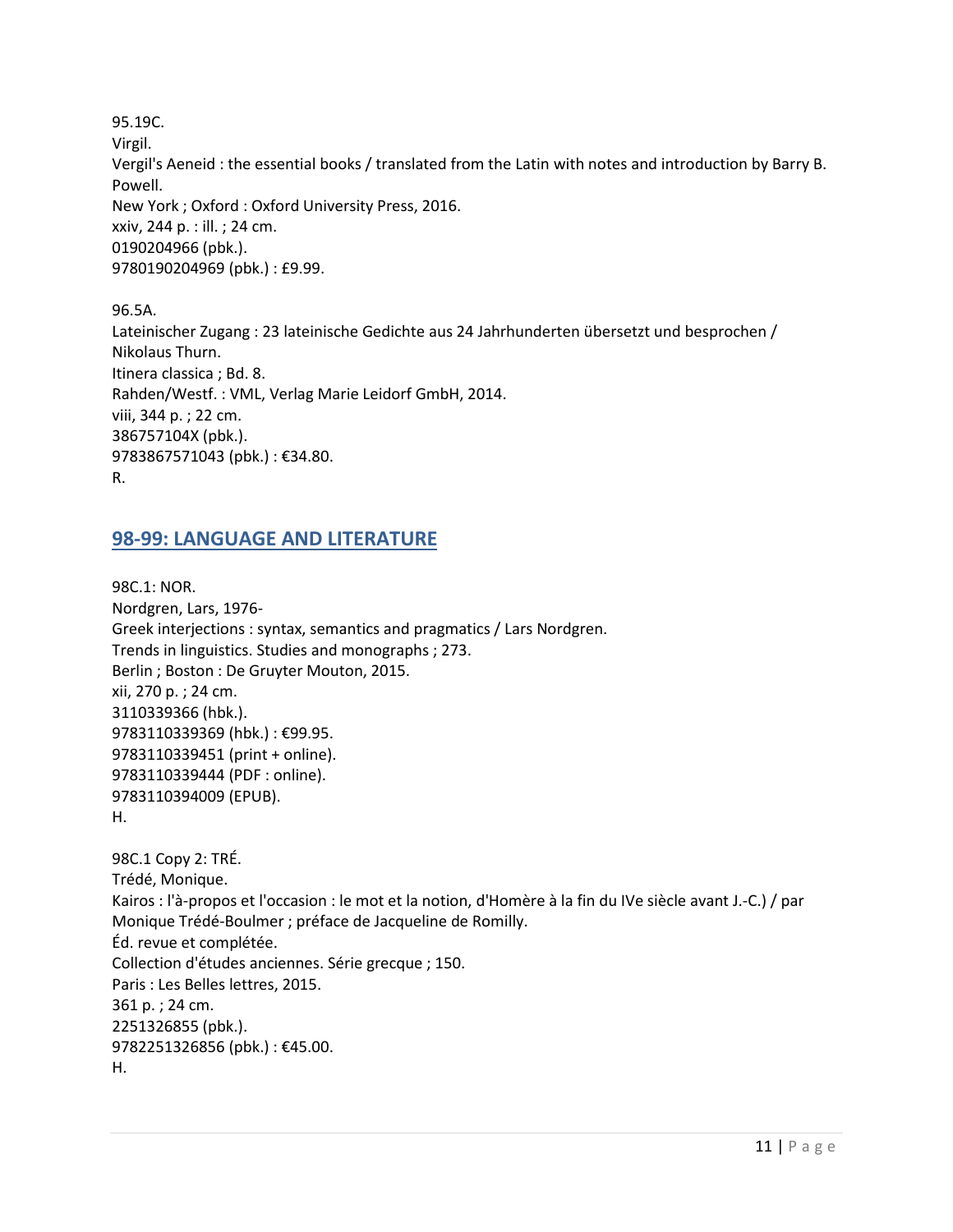X99A.2: VOG. Vogt, Ernst, 1930- Literatur der Antike und Philologie der Neuzeit : Ausgewählte Schriften / Ernst Vogt ; herausgegeben von Erich Lamberz. Beiträge zur Altertumskunde ; Bd. 313. Berlin ; Boston : de Gruyter, 2013. xi, 616 p. : ill., map, port. ; 24 cm. 3110263904 (hbk.). 9783110263909 (hbk.) : €139.95.

99J: KNI. The Oxford handbook of neo-Latin / edited by Sarah Knight and Stefan Tilg. New York ; Oxford : Oxford University Press, 2015. xv, 614 p. ; 26 cm. 0199948178 (hbk.). 9780199948178 (hbk.). 0199984204 (online file). 9780199984206 (online file).

#### <span id="page-11-0"></span>**100-101: PAPYROLOGY AND EPIGRAPHY**

101H.7 Copy 2 ADA. Latin inscriptions in Oxford = inscriptiones aliquot Oxonienses / compiled with translations by Reginald H. Adams. Oxford : The Bodleian Library, University of Oxford, 2015. xxi, 81 p. ; 20 cm. 1851244301 (pbk.). 9781851244300 (pbk.) : £9.99 / \$17.50.

#### <span id="page-11-1"></span>**102: PREHISTORY, ARCHAEOLOGY AND TOPOGRAPHY**

102E: TSA. Tsagrakēs, Angelos. Hē thrēskeia sto proïstoriko Aigaio : hoi plērophories tōn graphōn tou Aigaiou / Angelos I. Tsagrakēs. Athēna : Institouto tou Vivliou - A. Kardamitsa, 2015. 755 p. : ill. (some col.), maps, plans ; 24 cm. 9603543640 (pbk.). 9789603543640 (pbk.) : €92.00.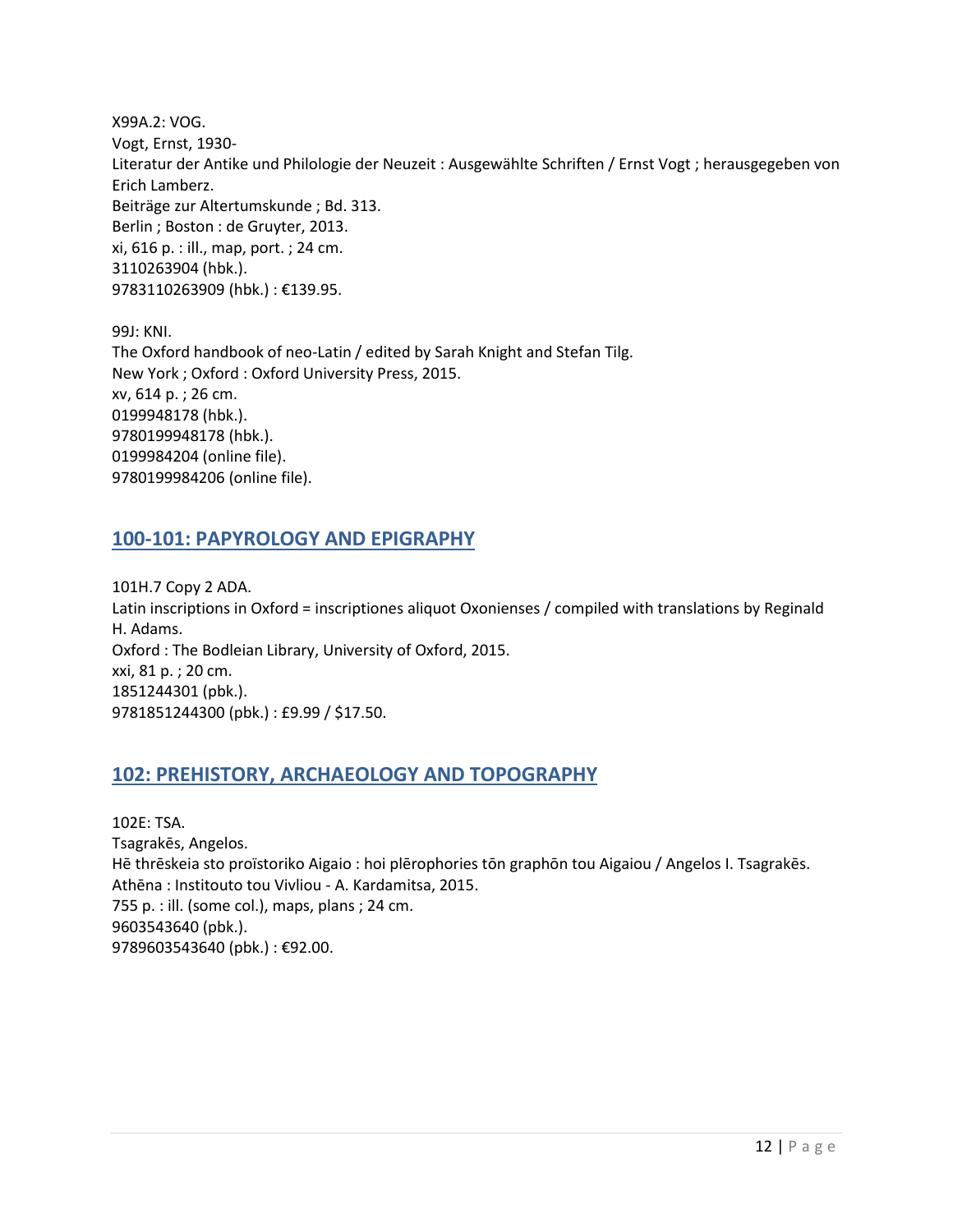103B Copy 2: CAM. Camporeale, Giovannangelo. Gli Etruschi : storia e civiltà / Giovannangelo Camporeale. 4a ed. Torino : UTET Università, 2015. xxxvii, 650 p. : ill., maps, plans ; 24 cm. 8860084512 (pbk.). 9788860084514 (pbk.) : €39.00. R.

103E: MUN. Die Etrusker : von Villanova bis Rom / Herausgeber: Florian S. Knauss, Jörg Gebauer ; Autoren: Marcel Danner [and 5 others]. Mainz : NA, Nünnerich-Asmus, 2015. 384 p. : ill. (chiefly col.), maps ; 30 cm. 3945751101 (pbk.). 9783945751107 (pbk.) : €29.90.

104D: NOR. Cities that shaped the ancient world / edited by John Julius Norwich. New York : Thames & Hudson Inc., 2014. 240 p. : ill. (chiefly col.), maps ; 26 cm. 0500252041 (hbk.). 9780500252048 (hbk.) : £24.95 / \$40.00. H. or R.

ST.5.

Cult and ritual on the Levantine Coast and its impact on the Eastern Mediterranean Realm : proceedings of the International Symposium, Beirut 2012 / rédaction, Anne-Marie Maila-Afeiche ; traduction arabe, Jourmana Nakhlé.

Bulletin d'archéologie et d'architecture libanaises. Hors-série ; 10.

Beyrouth, Liban : Minstère de la culture, Direction Générale des Antiquités, 2015.

602, [17] p. : ill. (some col.), map, plans ; 29 cm.

105E: EME. Konrad, Michaela. Emesa zwischen Klientelreich und Provinz : Identität und Identitätswandel einer lokalen Fürstendynastie im Spiegel der archäologischen Quellen / Michaela Konrad. Orient Archäologie ; Bd. 34. Rahden, Westf : VML Verlag Marie Leidorf, 2014. 108 p. : ill., maps ; 30 cm. 389646664X (hbk.). 9783896466648 (hbk.) : €45.80. R.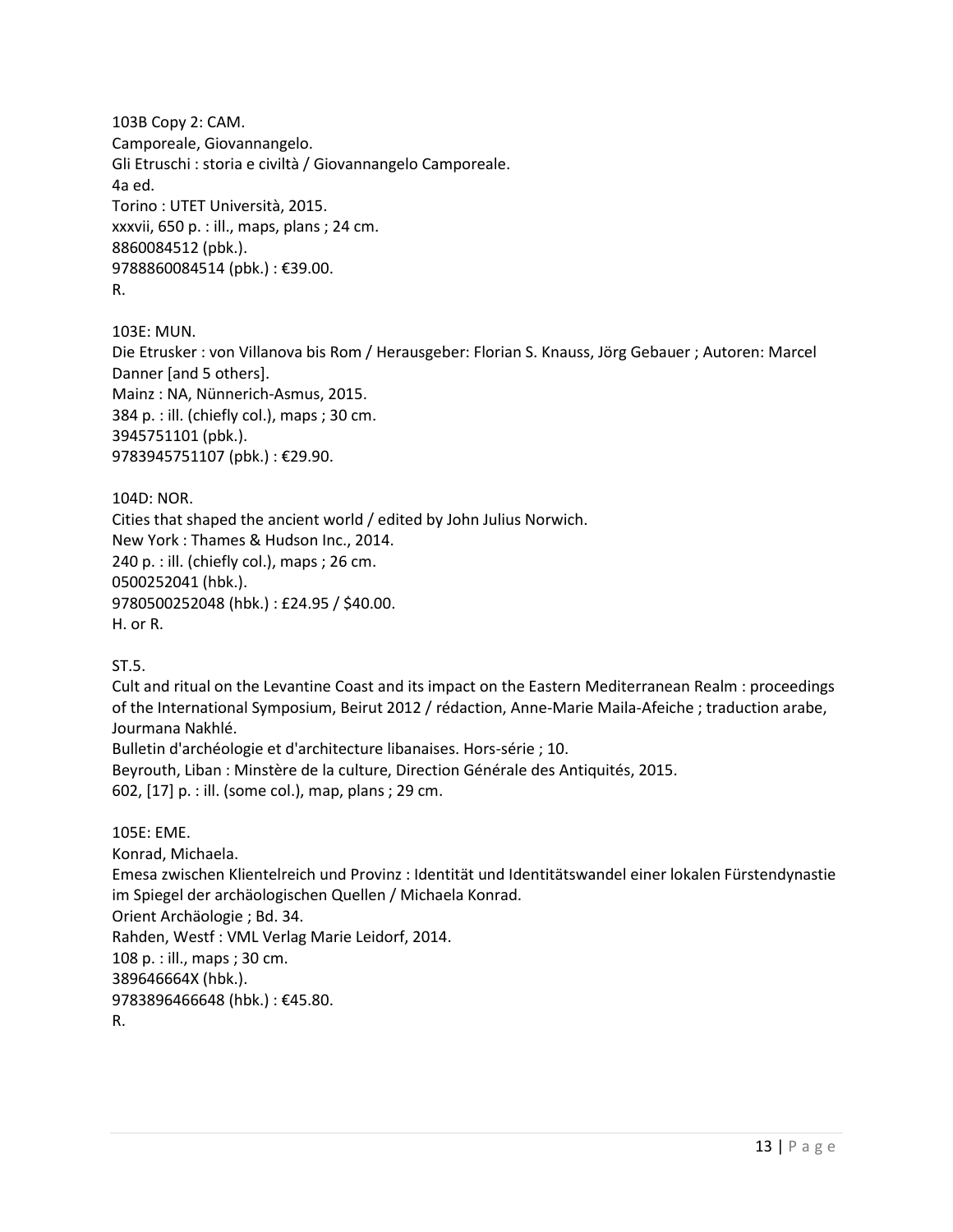#### ST.5.

The Phoenician cemetery of Tyre-Al Bass. [II], Archaeological seasons 2002-2005 / edited by María Eugenia Aubet, Francisco J. Núñez amd Laura Trellisó ; contributions by R. Abillamaa ... [et al.]. Bulletin d'archéologie et d'architecture libanaises. Hors-série ; 9. Beyrouth, Liban : Ministère de la Culture, Direction Générale des Antiquités, 2014. 2 v. (676 p.) : ill. (incl. some col. and folding), maps, plans ; 29 cm.

106C: ELL.

Ellerbrock, Uwe. Die Parther : die vergessene Grossmacht / Uwe Ellerbrock, Sylvia Winkelmann. 2. komplett überarb. Aufl. Darmstadt : Philipp von Zabern, 2015. 367 p. : ill. (chiefly col.), maps ; 25 cm. 3805348282 (hbk.). 9783805348287 (hbk.) : €39.95.

106E: BOA.

Boardman, John, 1927- The Greeks in Asia / John Boardman. London : Thames & Hudson, 2015. 240 p. : ill. (some col.), maps ; 27 cm. 0500252130 (hbk.). 9780500252130 (hbk.) : £32.00. H.

106F: SMI. Smith, Adam T. The political machine : assembling sovereignty in the Bronze Age Caucasus / Adam T. Smith. The Rostovtzeff lectures. Princeton, New Jersey : Princeton University Press, 2015. xv, 242 p. : ill., facsim., maps, plans ; 24 cm. 0691163235 (hbk.). 9780691163239 (hbk.) : £27.95 / \$39.50.

108A.2: ALE. Alexandrea ad Aegyptum : the legacy of multiculturalism in antiquity / ed., Rogério Sousa, Maria do Céu Fialho, Mona Haggag, Nuno Simões Rodrigues. Porto : Afrontamento : CITCEM ; Coimbra : CECH, 2013. 395 p. : ill. ; 24 cm. 9723613360 (pbk.). 9789723613360 (pbk.) : €31.00.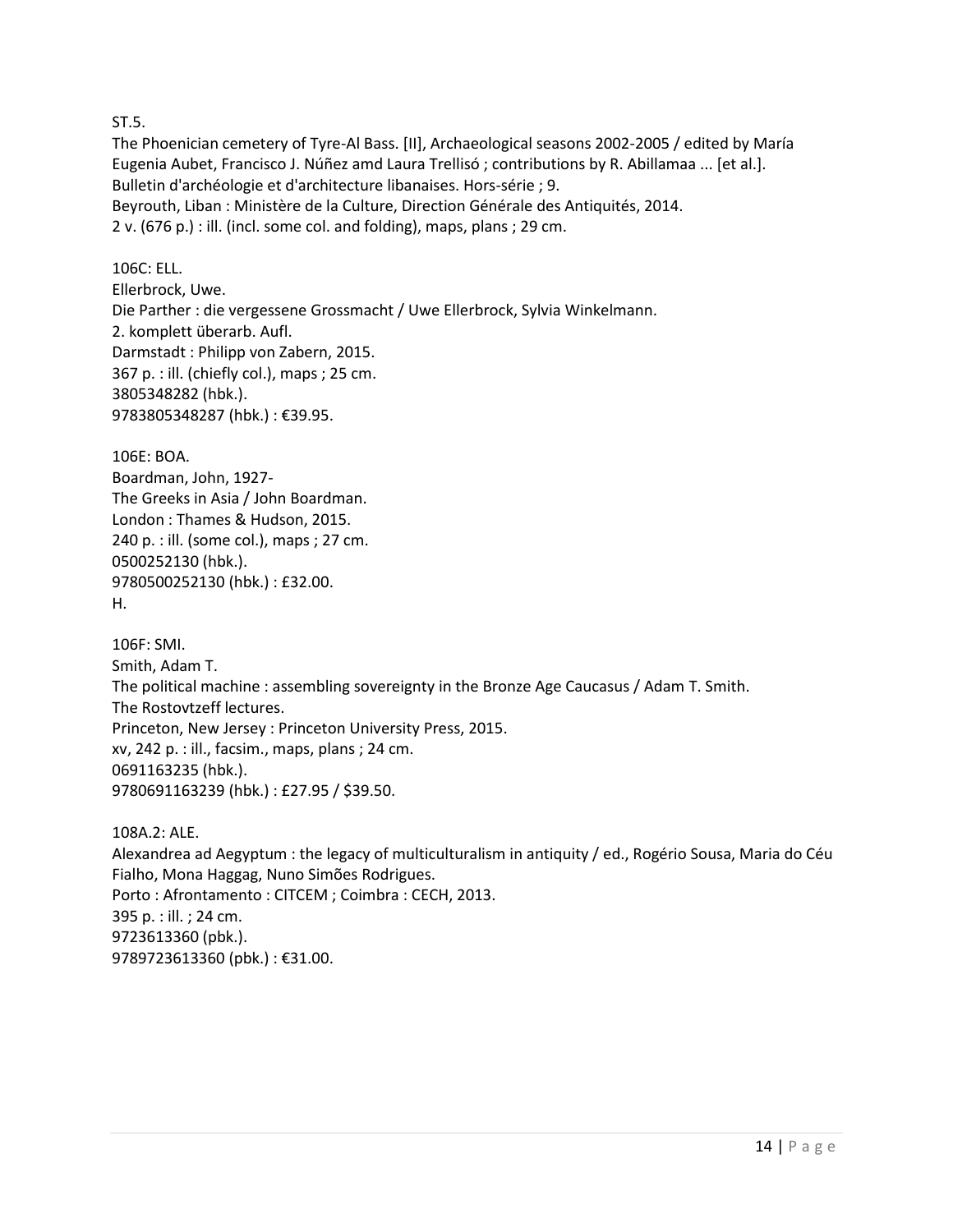X108D: DIV. Di Vita, Antonino, 1926- Scritti africani / Antonino Di Vita ; a cura di M.A. Rizzo Di Vita e G. Di Vita Evrard. Monografie di archeologia libica ; 38. Roma : "L'Erma" di Bretschneider, 2015. 2 v. (xxiv, 998 p.) : ill. (some col.), maps, plans ; 30 cm. 8891308927 (set : hbk.). 9788891308924 (set : hbk.) : €600.00.

109A: ANT. Antōniadou, Anthē, 1979- Ta archaia theatra tēs Kyprou / Anthē Antōniadou. Leukōsia : Ekdoseis En Typois, 2014. 155 p. : ill. (some col.), map, plans ; 25 cm. 9963251056 (pbk.). 9789963251056 (pbk.) : €45.00.

109F: RHO.

Vedder, Ursula.

Der Koloss von Rhodos : Archäologie, Herstellung und Rezeptionsgeschichte eines antiken Weltwunders / Ursula Vedder.

Mainz : NA, Nünnerich-Asmus, Verlag & Media, 2015.

168 p. : ill. (some col.), facsim., plans, port. ; 28 cm.

3945751179 (hbk.).

9783945751176 (hbk.) : €29.90.

109F: TEN.

Koutelakēs, Charēs Michaēl.

Proïstorika tēs Nēsou Tēnou : hē onomatodosia tou Nēsiou kai tōn Kykladōn, hē latreia gia ta peristeria, hē pithanē katoikēsē metallourgōn; Lydōn, Tyrrēnōn, Etruskōn sto nēsi kai hē symbvlē tous stēn diamorphōsē tou dionysiakou "theatron" = Tenos in the prehistoric era / Charēs Kutelakēs. 2. ekd., veltiōmenē kai epauxēmenē.

Tēnos archaia kai Christianikē: apokatastasē tēs historikēs alētheias". Periodos : Proistoria ; vivlio nº 3. Athēna : [Charēs Koutelakēs], [2014].

376 p. : ill. ; 24 cm. 9609068154 (pbk.). 9789609068154 (pbk.) : €30.00.

110A.3: VAL. A companion to ancient Thrace / edited by Julia Valeva, Emil Nankov, and Denver Graninger. Blackwell companions to the ancient world. Ancient history. Chichester, West Sussex, UK ; Malden, MA, USA : Wiley Blackwell, 2015. xv, 487 p. ; 25 cm. 1444351044 (hbk.). 9781444351040 (hbk.) : £120.00. B. or H. or R.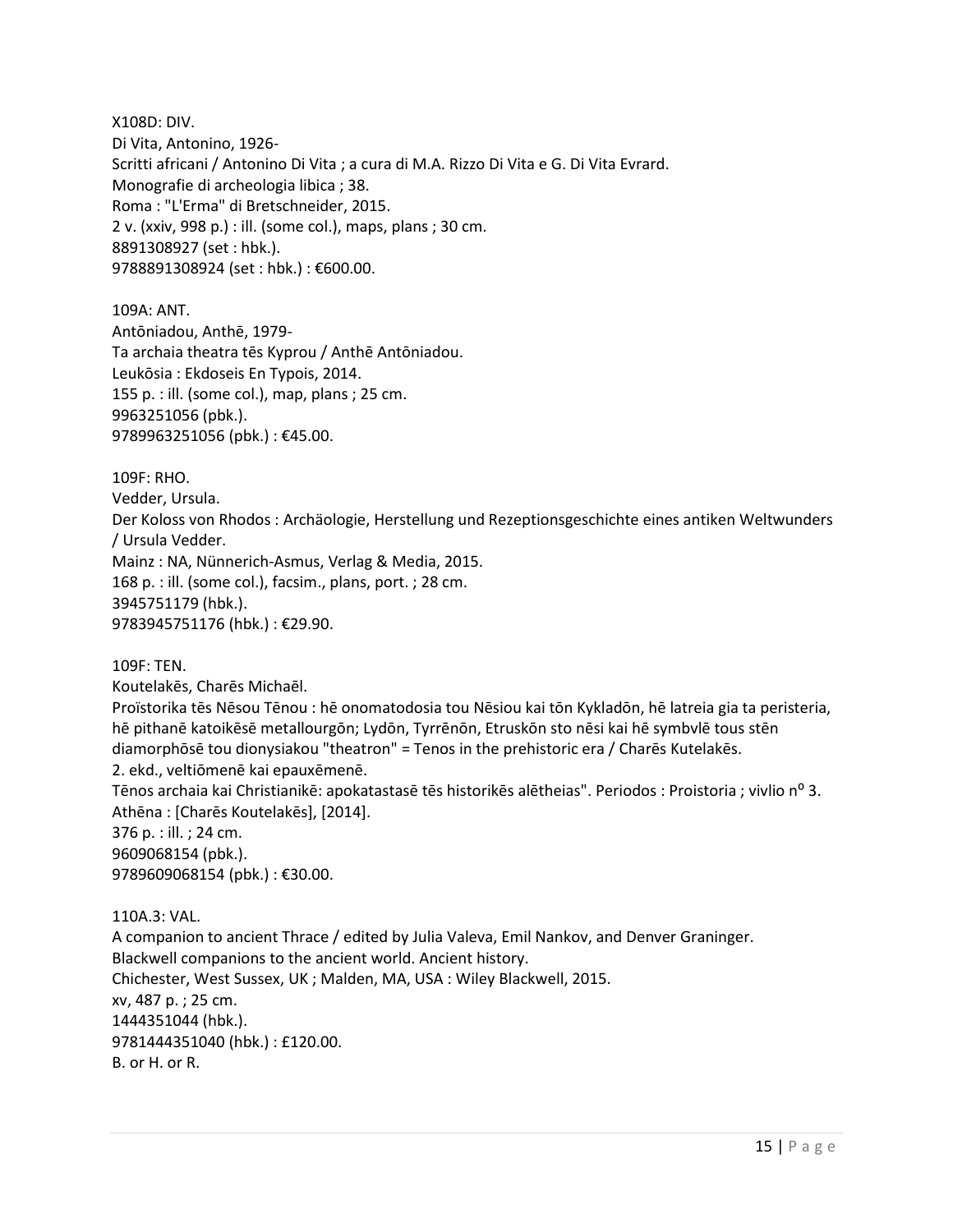110A.3: RAT. Ratiaria and its territory : researches = Rat͡siariia i nenata teritoriia : izsledvaniia / editor in chief Rumen Ivanov. Ratiaria semper floreat ; 1. Sofia : RSF Archeological Trust, 2014. 406 p. : ill., maps, plans ; 30 cm. (pbk.) : €15.00.

110A.3: TEL. Teleaga, Emilian. Die Anfänge der figuralen thrakischen Kunst in dem 5. Jahrhundert v. Chr. = Nachalata na trakiiskoto figuralno izkystvo prez V vek pr. Khr. / Emilian Teleaga ; Übersetzung: Anastasia Raseva. Studien zur eisenzeitlichen Archäologie Thrakiens ; Bd. 1. Rahden/Westf. : VML, Verlag Marie Leidorf GmbH, 2015. x, 190 p. : 47 ill., maps ; 31 cm. 3867578818 (hbk.). 9783867578813 (hbk.) : €49.80. 9783896468813 (hbk. : incorrect ISBN on back cover). B. or H.

X110A.3: ZAN.

Zannis, Angelos G.

Le pays entre le Strymon et le Nestos : géographie et histoire (VIIe-IVe siècle avant J.-C.) / A.G. Zannis. Meletēmata (Kentron Hellēnikēs kai Rōmaikēs Archaiotētos) ; 71. Athènes : Centre de recherche de l'antiquité grecque et romaine, Fondation nationale de la recherche scientifique ; Paris : Diffusion De Boccard, 2014. 634 p. : 2 folded col. maps ; 30 cm. 9609538274 (pbk.). 9789609538275 (pbk.) : €145.00.

X111B: HAG. Classical archaeology in context : theory and practice in excavation in the Greek world / edited by Donald C. Haggis and Carla M. Antonaccio. Boston : De Gruyter, 2015. xiv, 426 p. : ill., maps, plans ; 25 cm. 1934078468 (hbk.). 9781934078464 (hbk.). 9781934078471 (ebook). 9781614519980 (ePub).

112A.3: CAR. Carney, Elizabeth Donnelly, 1947- King and court in ancient Macedonia : rivalry, treason and conspiracy / Elizabeth Donnelly Carney. Swansea : The Classical Press of Wales, 2015. xxvi, 326 p. ; 25 cm. 1905125984 (hbk.). 9781905125982 (hbk.) : £68.00. H.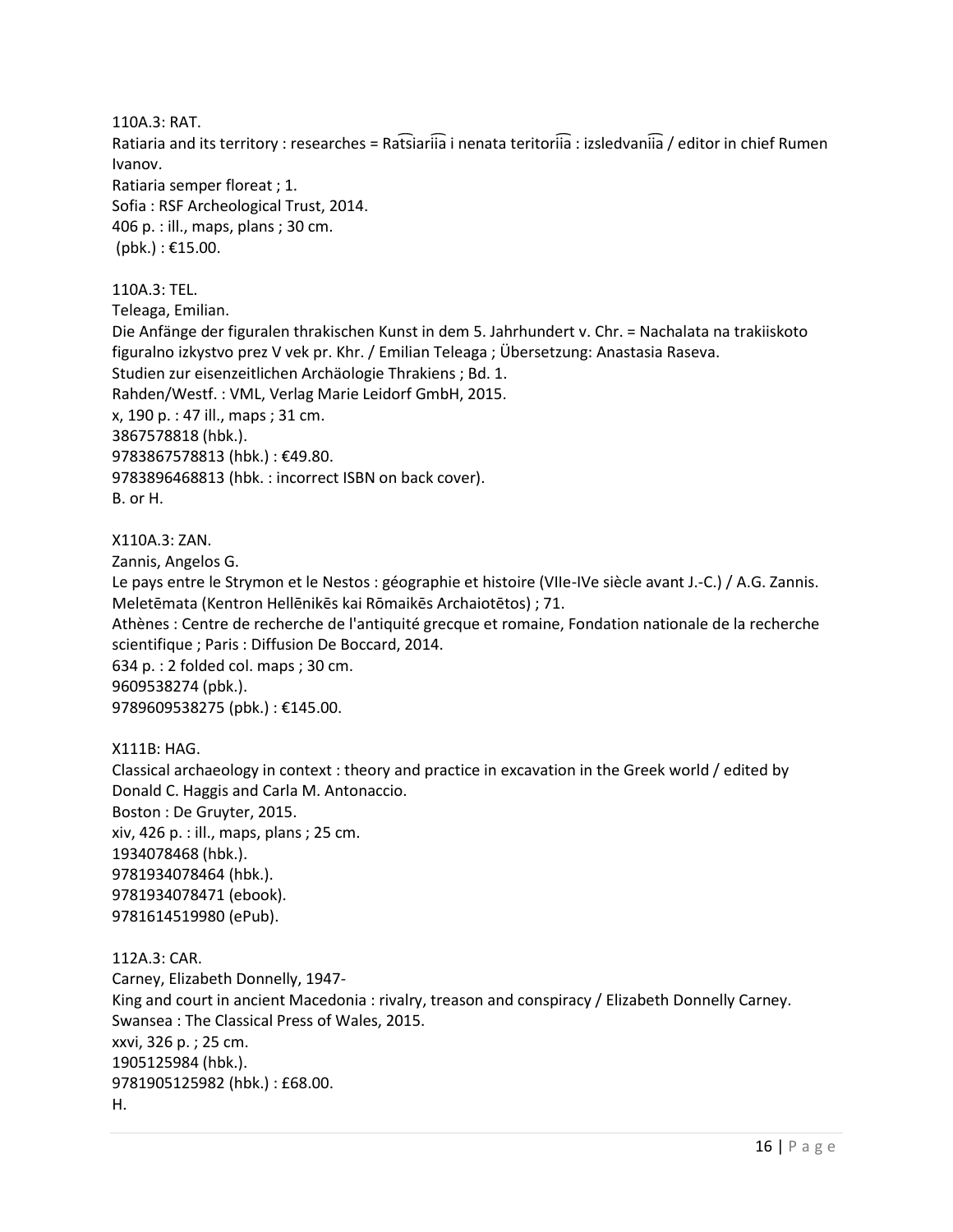112C: DIO. Pingiatoglou, Semeli. Dion : to hiero tēs Dēmētros / Semelē Pingiatoglou. Thessalonikē : University Studio Press, 2015. 269 p. : ill. (some col.), plans ; 29 cm. 9601222154 (hbk.). 9789601222158 (hbk.) : €50.00.

112F: BRA. Guarisco, Diana. Santuari "gemelli" di una divinità : Artemide in Attica / Diana Guarisco. 1a ed. Storia antica (Università di Bologna. Dipartimento di storia culture civiltà) ; 2. Bologna : Bononia University Press, 2015. 162 p. : ill., map, plans ; 24 cm. 8869230228 (pbk.). 9788869230226 (pbk.) : €25.00.

X112F: DON. Archaiologikes symvoles. Athēna : Mouseio Kykladikēs Technēs, 2013-2015. 3 v. (262, 462, 228 p.) : ill., maps, plans ; 29 cm. 6185060000 (vol. 1 : pbk.). 9786185060008 (vol. 1 : pbk.) : €10.00. 6185060051 (vol. 2 : pbk.). 9786185060053 (vol. 2 : pbk.) : €10.00. 6185060108 (vol. 3 : pbk.). 9786185060107 (vol. 3 : pbk.) : €30.00. 9607064992 (set : pbk.). 9789607064998 (set : pbk.).

X113C: CON LII. La Magna Grecia da Pirro ad Annibale : atti del cinquantaduesimo Convegno di studi sulla Magna Grecia, Taranto 27-30 settembre 2012 / Istituto per la storia e l'archeologia della Magna Grecia. Taranto [Italia] : Istituto per la Storia e l'Archeologia della Magna Grecia, 2015. 2 v. (959 p.) : ill., maps, plans ; 30 cm. + pamphlet (xli p. ; 30 cm). 8898066333 (set : pbk.). 9788898066339 (set : pbk.) : €90.00.

X113E: BER. Marretta, Alberto. Pagine di pietra : scrittura e immagini a Berzo Demo fra età del ferro e romanizzazione / Alberto Marretta, Serena Solano ; con contributi di Walter Belotti ... [et al.]. Parco nazionale delle incisioni rupestri, Capo di Ponte : quaderni ; 4. [S. l.] : Soprintendenza per i beni archeologici della Lombardia, 2014 (Breno : Tipografia Camuna). 274 p., 14 p. of plates (some folding) : ill., maps, plans ; 30 cm. (pbk.).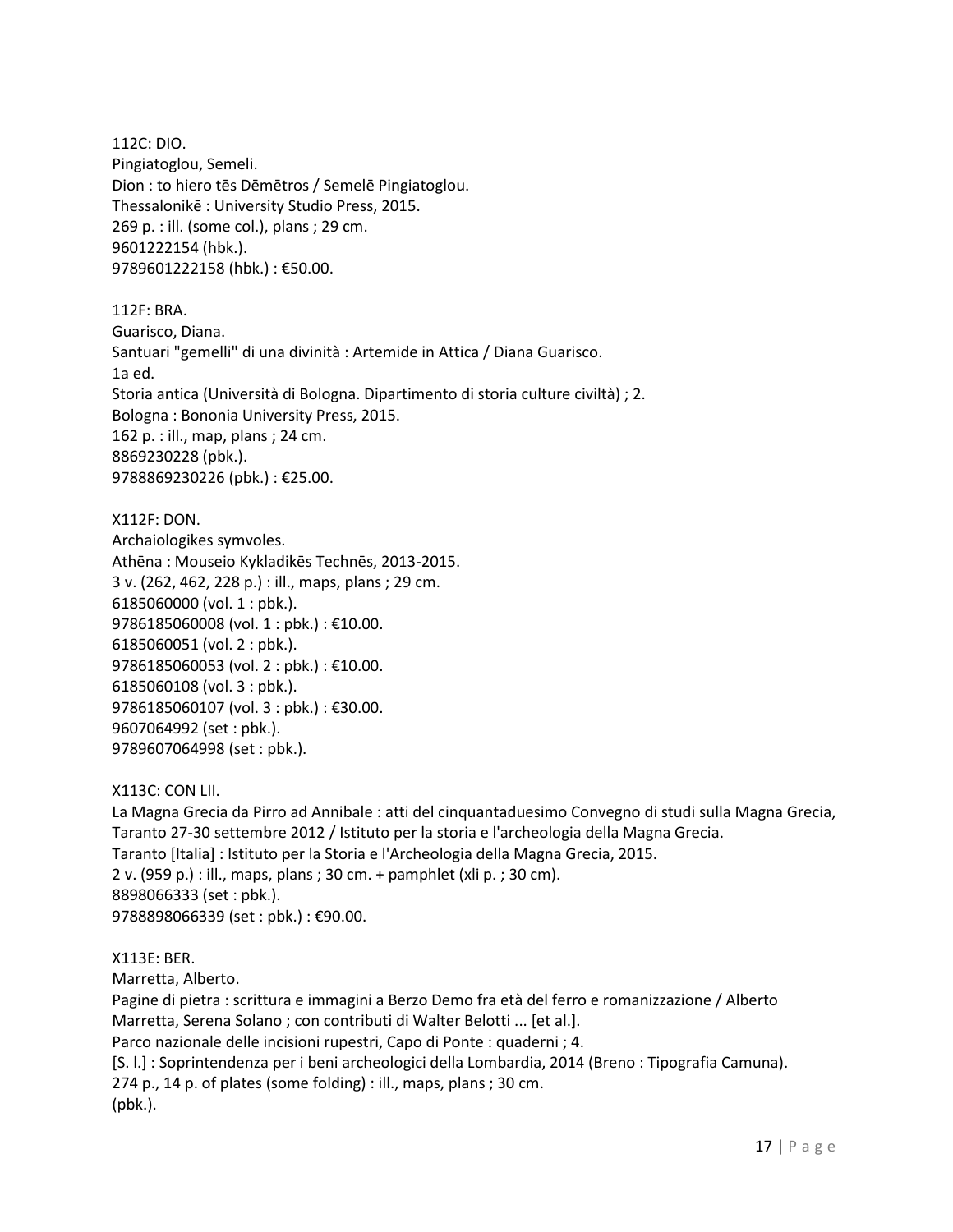X113E: COM.

Storia di Como. Volume I, Dalle origini alla romanità. Tomo secondo, Dalla romanizzazione alla caduta dell'Impero (196 a. C. - 476 d. C.) / [di Giorgio Luraschi ... [et al.]]. Storia di Como ; 1 : 2. Como : Storia di Como, 2013. 327 p. : ill. (some col.), maps, plans ; 35 cm. (hbk. in slipcase) : €100.00.

113E: PAE. De Caro, Serena. Lo spazio liminare e la chora settentrionale di Poseidonia-Paestum / Serena De Caro. Ergasteria ; 4. [Paestum (Salerno)] : Pandemos, 2015. 254 p. : ill. (some col.), facsims, maps, plans ; 27 cm. + 1 folded leaf of plates in pocket at rear. 8887744599 (pbk.). 9788887744590 (pbk.) : €48.00.

X113F: SCA. Scansano : guida al territorio, museo della vite e del vino, museo archeologico / a cura di Marco Firmati. 2a ed. riv. e corr. Scansano : Comune di Scansano, ©2001. 158 p. : ill. (some col.), maps, plans ; 22 cm. 8871451686 (pbk.). 9788871451688 (pbk.) : €10.00.

X113F TOS.

La villa romana dei Nonii Arrii a Toscolano Maderno / a cura di Elisabetta Roffia ; [testi: B. Bianchi ... [et al.]]. [Milano] : [Edizioni ET for] Comune di Toscolano Maderno, Soprintendenza Archeologica della Lombardia, 2015. 317 p. : ill. (some col.), geneal. tables, maps, plans ; 29 cm. + 3 folding col. plates in pocket at rear.

8890481439 (pbk.).

9788890481437 (pbk.).

113P: BAA. Baas, Philipp. Landbevölkerung und Tod : Untersuchung zu den ländlichen Siedlungen und Nekropolen römischer Zeit auf Sizilien / Philipp Baas. Göttinger Studien zur mediterranen Archäologie ; Bd. 7. Rahden/Westf. : Verlag Marie Leidorf GmbH, 2015. 239 p., 20 p. of plates : ill., maps, plans ; 30 cm. 3867575061 (hbk.). 9783867575065 (hbk.) : €54.80. R.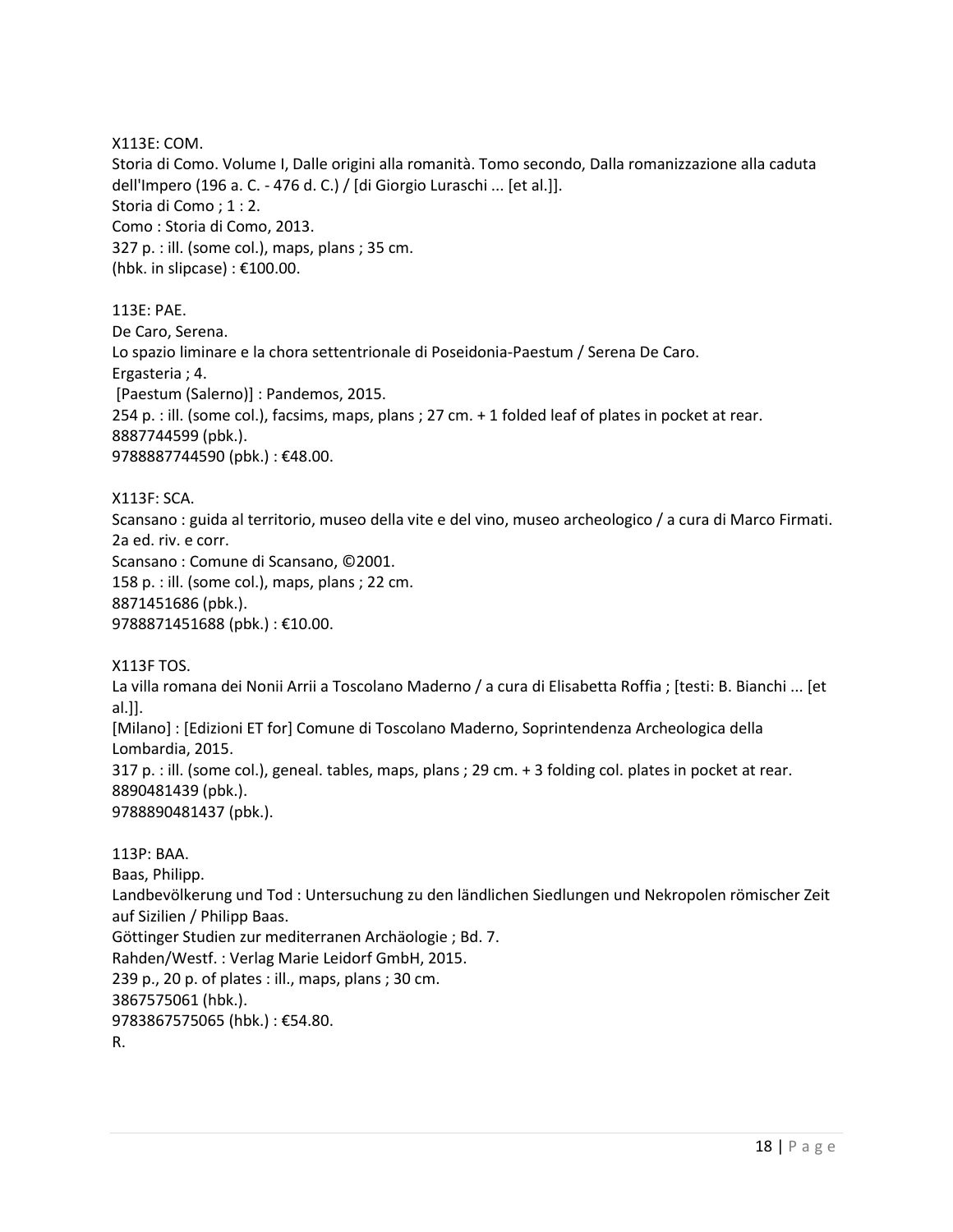114C: MÉR. Bejarano Osorio, Ana María. La medicina en la "Colonia Augusta Emerita" / Ana María Bejarano Osorio. Ataecina : colección de estudios históricos de la Lusitania ; 9. Mérida : Consejo Superior de Investigaciones Científicas, Instituto de Arqueología, [2015]. 169 p. : ill. (some col.), plan. ; 24 x 24 cm. 846068797X (pbk.). 9788460687979 (pbk.).

114C: MÉR.

Heras Mora, Francisco Javier, 1975- Un edificio singular de la Mérida tardorromana : un posible centro de culto metróaco y rituales taurobólicos / Francisco Javier Heras Mora. Ataecina : colección de estudios históricos de la Lusitania ; 8. Mérida : Instituto de Arqueología de Mérida, [2011]. 145 p. : col. ill., plans ; 24 cm. 8496757412 (pbk.). 9788496757417 (pbk.) : €18.00.

114E: AMM.

Ammaia I : the survey : a Romano-Lusitanian townscape revealed / Cristina Corsi & Frank Vermeulen (eds.). Archaeological reports Ghent University ; v. 8. Ghent, Belgium : Academia Press, 2012. v, 191 p. : ill. (chiefly col.), maps, plans ; 31 cm. + 1 folded col. map at rear. 9038219571 (hbk.).

9789038219578 (hbk.) : €45.00.

114E: AMM. Corsi, Cristina. Ammaia II : the excavation contexts, 1994-2011 / Cristina Corsi ; with contributions by Vitor Silva Dias ... [et al.]. Archaeological reports Ghent University ; v. 9. Ghent, Belgium : Academia Press, 2014. vi, 387 p. : ill. (some col.), maps (some col.), plans (some col) ; 31 cm. 9038224044 (hbk.). 9789038224046 (hbk.) : €55.00.

114G: DES. Abécédaire pour un archéologue lyonnais : mélanges offerts à Armand Desbat / textes réunis par Séverine Lemaître et Cécile Batigne Vallet ; avec des contributions de Th. Argant [... et al.] ; préface de D. Soutif. Archéologie et histoire romaine ; 31. Autun : Éditions Mergoil, 2015. 331 p., 8 leaves of col. plates : ill., maps, plans ; 30 cm. 2355180490 (pbk.). 9782355180491 (pbk.) : €53.00. B. or R.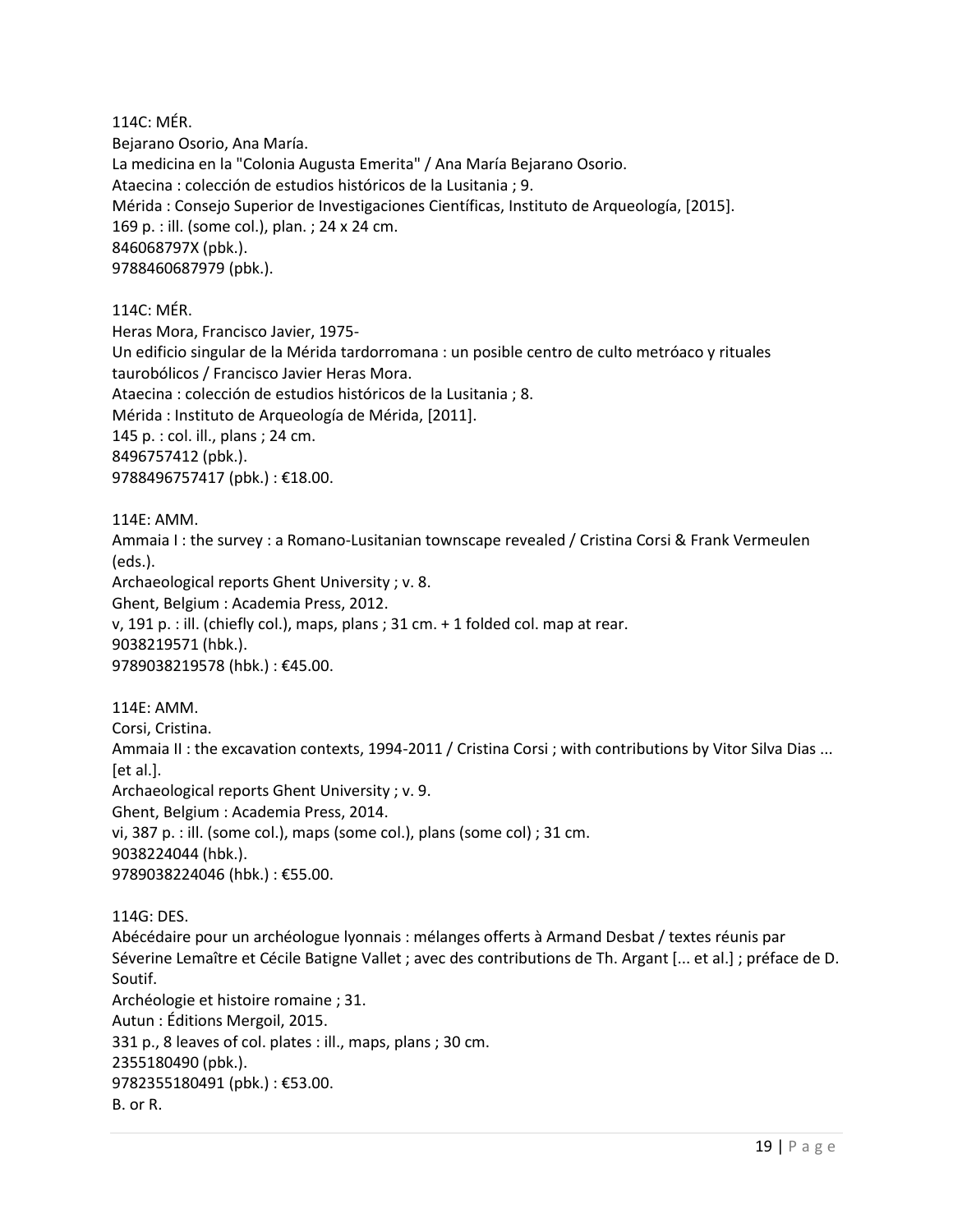115A: ECH.

Äusserer Anstoss und innerer Wandel : Festschrift für Rudolf Echt zum 65. Geburtstag / herausgegeben von Ralf Gleser und Frauke Stein. Internationale Archäologie. Studia honoraria ; Bd. 37. Rahden/Westf. : VML, Verlag Marie Leidorf GmbH, 2015. 206 p. : ill., maps, plans, port. ; 31 cm. 3896465562 (hbk.). 9783896465566 (hbk.) : €45.80. B. or R.

115A: NUE. Nüsse, Hans-Jörg. Haus, Gehöft und Siedlung im Norden und Westen der Germania magna / Hans-Jörg Nüsse. Berliner archäologische Forschungen ; Bd. 13. Rahden/Westf. : VML, Verlag Marie Leidorf GmbH, 2014. 390 p. : ill. (some col.), maps, plans ; 30 cm. 3896465236 (hbk.). 9783896465238 (hbk.) : €64.80. B. or R.

115B: KOE. Gottschalk, Raymund, 1963- Spätrömische Gräber im Umland von Köln / Raymund Gottschalk. Rheinische Ausgrabungen ; Bd. 71. Darmstadt : Verlag Philipp von Zabern, 2015. xii, 402 p., 157 p. of plates : ill. (some col.), map, plans ; 29 cm. 3805349564 (hbk.). 9783805349567 (hbk.) : €89.90.

115B: OLD. Eichfeld, Ingo. Mahlstedt, Ldkr. Oldenburg : ein Siedlungsplatz der Römischen Kaiserzeit und Völkerwanderungszeit / Ingo Eichfeld. Studien zur Landschafts- und Siedlungsgeschichte im südlichen Nordseegebiet = Studies in landscape and settlement history in the Southern North Sea region ; Bd. 5. Rahden/Westf. : VML, Verlag Marie Leidorf, 2014. 407 p. : ill. (some col.), maps, plans ; 31 cm. 3867573352 (hbk.). 9783867573351 (hbk.) : €59.80. B. or R.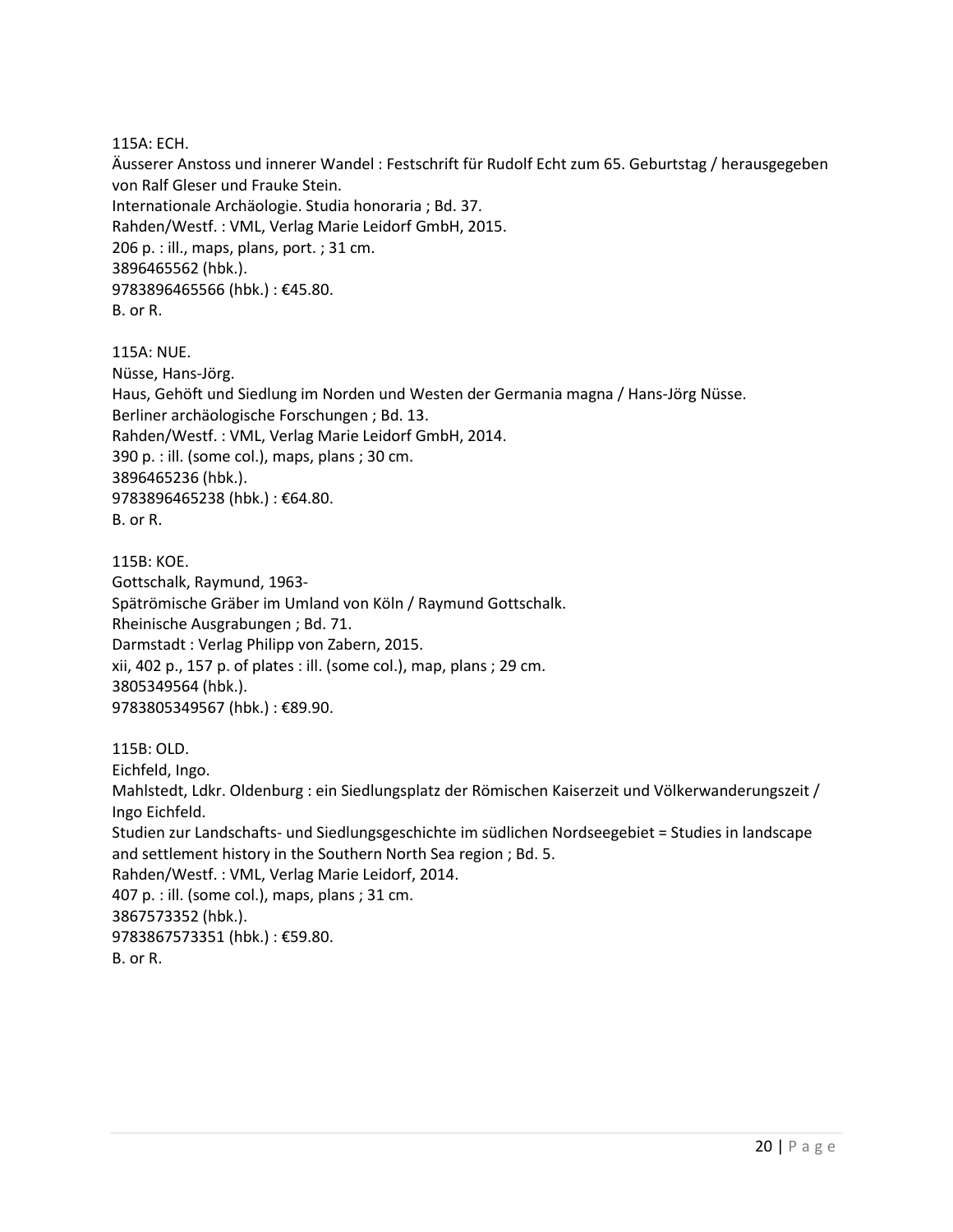```
116A: SOU. 
Southern, Pat, 1948-
The Britons challenge Rome / Patricia Southern.
Great tales from British history. 
Stroud : Amberley, 2015.
126 p. ; 20 cm.
1445644568 (pbk.). 
9781445644561 (pbk.) : £6.99. 
9781445644622 (ebook). 
B.
```
116D: HAY.

Hayton, East Yorkshire : archaeological studies of the Iron Age and Roman landscapes / edited by Peter Halkon, Martin Millett and Helen Woodhouse ; with contributions from Katie Anderson ... [et al.] ; and illustrations by Helen Woodhouse (unless otherwise credited).

Yorkshire archaeological report ; no. 7.

Leeds : Yorkshire Archaeological Society, Roman Antiquities Section, [2015].

2 v. (xi, viii, 588 p.) : ill., maps, plans ; 30 cm.

0993238327 (set : pbk.).

0993238300 (vol. 1 : pbk.).

0993238319 (vol. 2 : pbk.).

9780993238321 (set : pbk.) : £30.00.

9780993238307 (vol. 1 : pbk.).

9780993238314 (vol. 2 : pbk.).

B.

116D: LON HAR. Harward, Chiz. The upper Walbrook valley cemetery of Roman London : excavations at Finsbury Circus, City of London, 1987-2007 / Chiz Harward, Natasha Powers and Sadie Watson. MOLA monograph ; 69. [London] : Museum of London Archaeology, 2015. xvi, 210 p. : ill. (some col.), plans ; 31 cm. 1907586253 (hbk.). 9781907586255 (hbk.) : £25.00. B.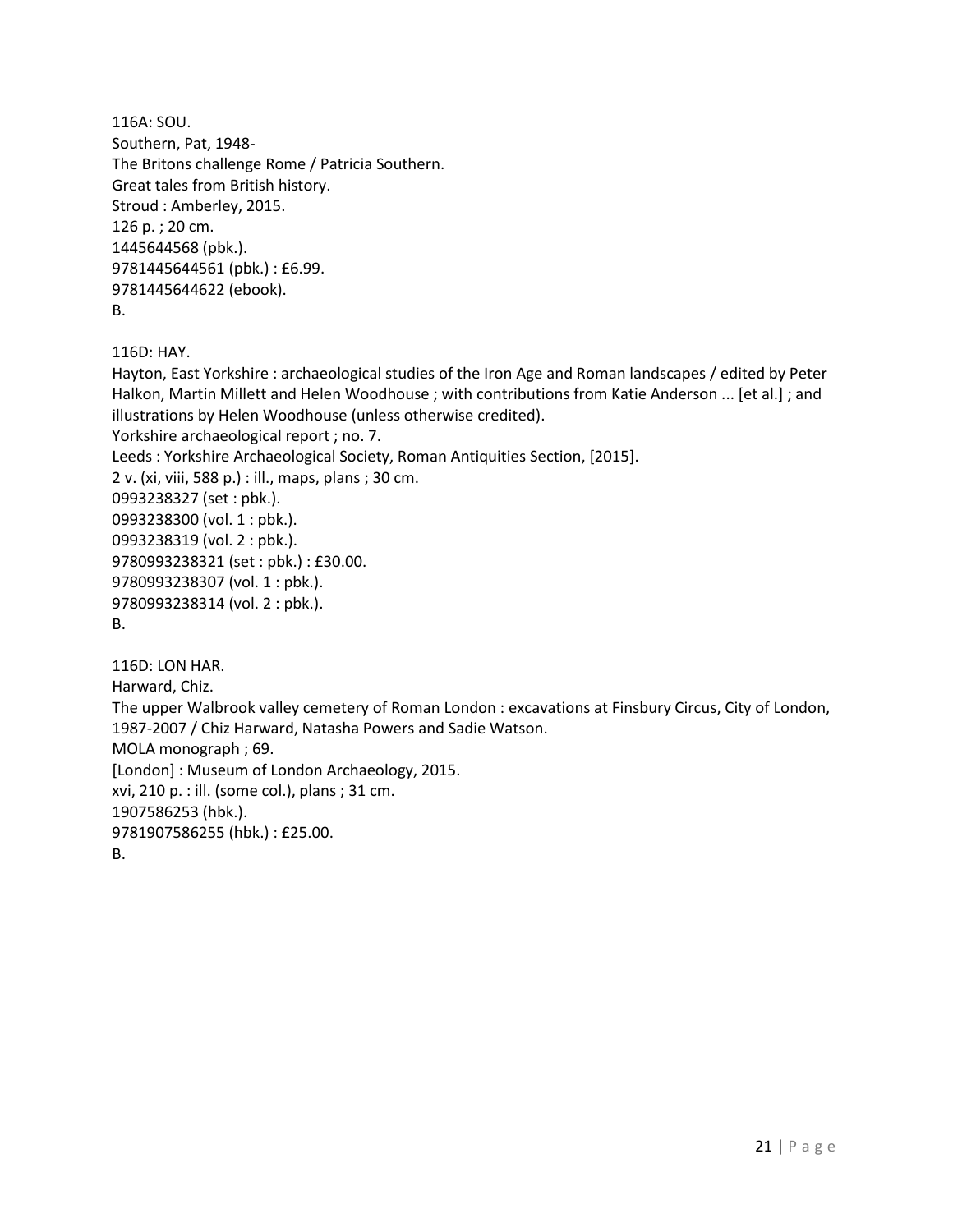## <span id="page-21-0"></span>**117-119: ANCIENT HISTORY**

118B: AUL. Aulbach, Anika. Die Frauen der Diadochendynastien : eine prosopographische Studie zur weiblichen Entourage Alexanders des Grossen und seiner Nachfolger / Anika Aulbach. Geschichtswissenschaften ; Bd. 34. München : Utz, 2015. 214 p. : geneal. table ; 21 cm. 3831644659 (pbk.). 9783831644650 (pbk.) : €44.00.

118C: STU. Stuttard, David. A history of ancient Greece in fifty lives / David Stuttard. London ; New York : Thames & Hudson, 2014. 288 p. : ill. (some col.), maps, ports ; 25 cm. 050025205X (hbk.). 9780500252055 (hbk.) : £19.95. H.

118C: THO. Thomas, Carol G., 1938- Greece : a short history of a long story, 7,000 BCE to the present / Carol G. Thomas. Chichester, West Sussex, UK ; Malden, MA : Wiley Blackwell, 2014. xviii, 205 p. : ill. (some col.), maps, ports ; 24 cm. 1118631900 (hbk.). 9781118631904 (hbk.) : £45.00. 1118631757 (pbk.). 9781118631751 (pbk.) : £20.50. H.

118G: IGE. Igelbrink, Christian. Die Kleruchien und Apoikien Athens im 6. und 5. Jahrhundert v. Chr : Rechtsformen und politische Funktionen der athenischen Gründungen / Christian Igelbrink. Klio. Beiträge zur Alten Geschichte. Beihefte ; Neue Folge, Bd. 25. Berlin : De Gruyter, 2015. 527 p., 1 folded leaf of plates : ill. ; 25 cm. 3110442175 (hbk.). 9783110442175 (hbk.) : €99.95.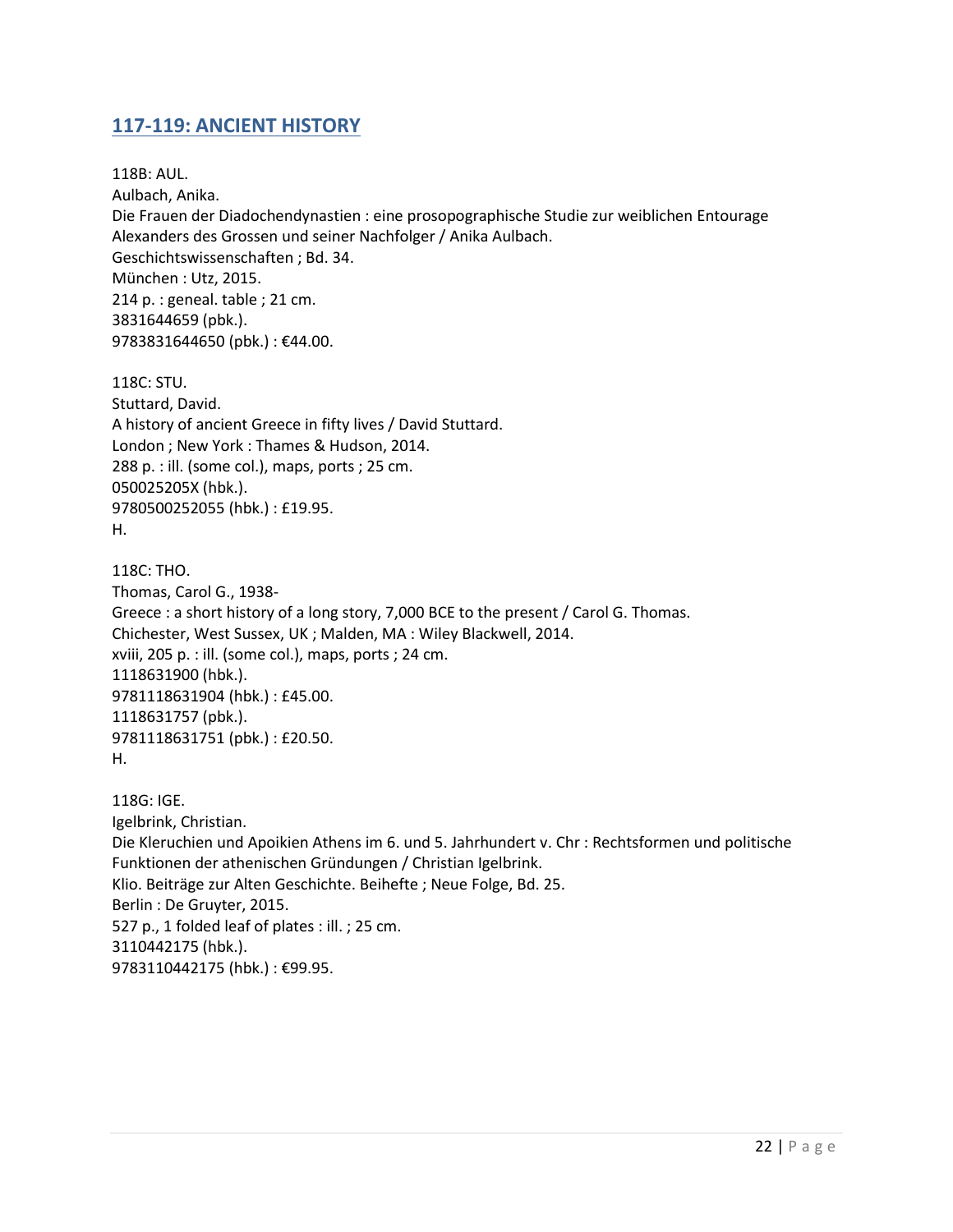118i: LAF. Lafargue, Philippe. La bataille de Pylos : 425 av. J.C.- Athènes contre Sparte / Philippe Lafargue. Essai. Histoire. Paris : Alma éd., 2015. 264 p. ; 19 cm. 236279167X (pbk.). 9782362791673 (pbk.) : €22.00. H. 118L: ANS. Anson, Edward. Alexander's heirs : the age of the successors / Edward M. Anson. Chichester, West Sussex, UK ; Malden, MA : Wiley Blackwell, 2014. xv, 224 p. : maps ; 24 cm. 1444339621 (hbk.). 9781444339628 (hbk.) : £66.95. H. 119C: BEA. Beard, Mary, 1955- SPQR : a history of ancient Rome / Mary Beard. London : Profile Books, 2015. 606 p., [16] p. of plates : ill. (some col.), maps ; 25 cm. 1846683807 (hbk.). 9781846683800 (hbk.) : £25.00. R. 119D: MIL. Milczanowski, Maciej, 1971- W cieniu boskiego Juliusza : imię Cezara w propagandzie u schyłku republiki / Maciej Milczanowski. Mediterraneum : studia z dziejów świata starożytnego ; t. 9. Kraków : Towarzystwo Wydawnicze "Historia Iagellonica", 2013. 270 p., [16] p. of col. plates : ill., map, plan ; 21 cm. 8362261471 (hbk.). 9788362261475 (hbk.) : zł. 34.00. 119D: PIE. Piegdoń, Maciej. Krassus : polityk niespełnionych ambicji / Maciej Piegdoń. Wyd. II uzup. i zmien. Mediterraneum : studia z dziejów świata starożytnego ; t. 8. Kraków : Towarzystwo Wydawnicze "Historia Iagellonica", 2014. 302 p., [8] p. of col. plates : ill. ; 21 cm. 836226179X (hbk.). 9788362261796 (hbk.) : zł. 34.00.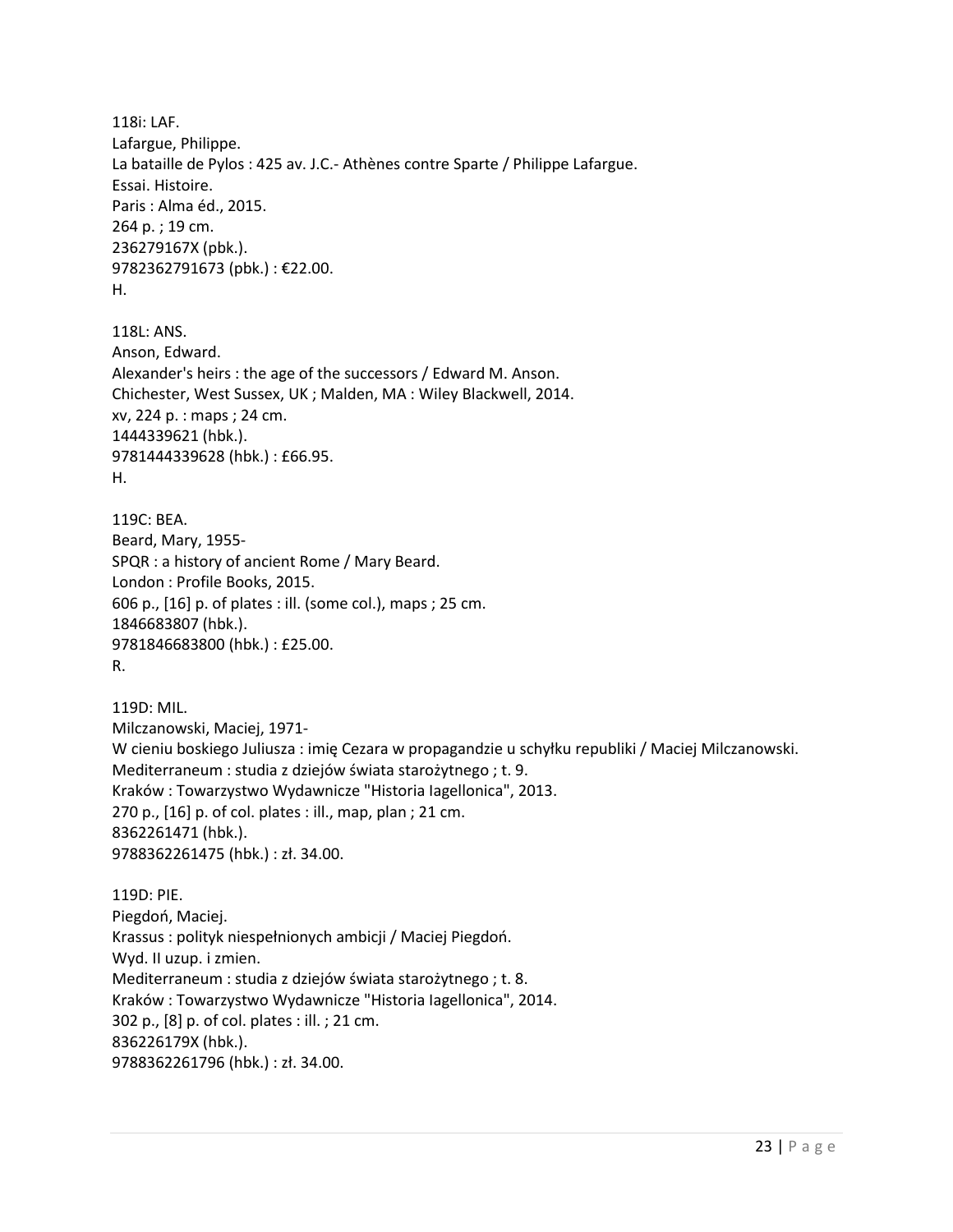119D.2 Copy 2: MEI. Meier, Christian, 1929- Die Ohnmacht des allmächtigen Dictators Caesar : drei biographische Skizzen / Christian Meier. 2., überarb. Ausg. Stuttgart : Franz Steiner Verlag, 2015. 274 p. ; 21 cm. 3515092145 (pbk.). 9783515092142 (pbk.) : €24.00. R.

119F.1: HOL. Holland, Tom. Dynasty : the rise and fall of the House of Caesar / Tom Holland. London : Little, Brown, 2015. xxvi, 482 p., [16] p. of col. plates : ill., map ; 24 cm. 1408703378 (hbk.). 9781408703373 (hbk.) : £25.00. 1408703386 (pbk.). 9781408703380 (pbk.).

119F.4: MIC. Michel, Anne-Claire. La cour sous l'empereur Claude : les enjeux d'un lieu de pouvoir / Anne-Claire Michel ; préface de Frédéric Hurlet. Collection "Histoire". Série "Aulica. L'univers de la cour." Rennes : Presses universitaires de Rennes, 2015. 378 p. ; 24 cm. 2753542023 (pbk.). 9782753542020 (pbk.) : €22.00. R.

119G.1: LON. The Flavians / edited by M. G. L. Cooley, with contributions by A. E. Cooley, M. H. Crawford, T. Edwards, A. Harker, B. W. J. G. Wiilson. LACTOR ; 20. London : London Association of Classical Teachers, 2015. 425 p. : ill., maps, geneal. table ; 25 cm. 0903625385 (pbk.). 9780903625388 (pbk.) : £18.00. R.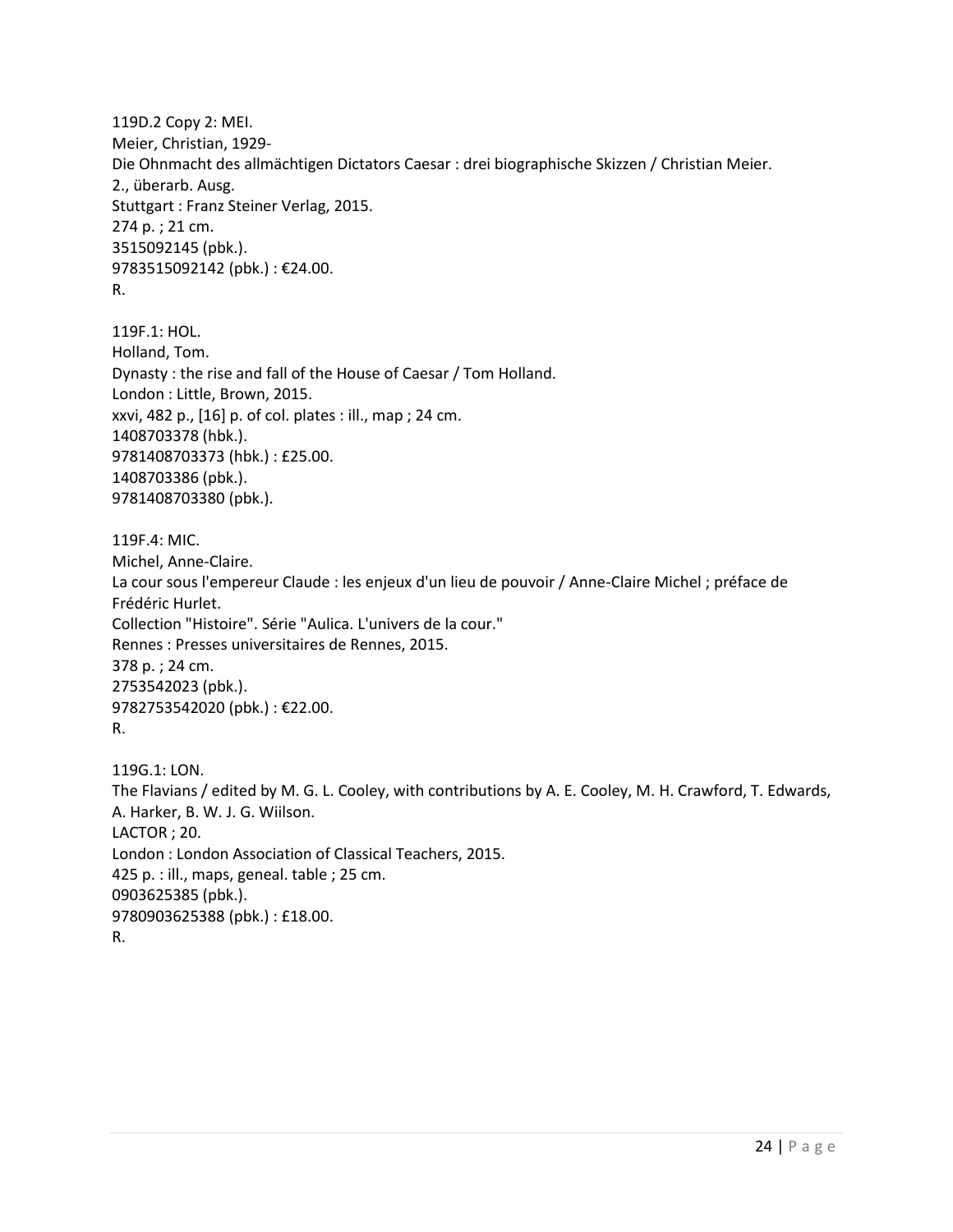119L.2: AMS. Blaauw, Sible de. Rome, de droom van keizer Constantijn : kunstschatten uit de eeuwige stad / Sible de Blaauw, Eric Moormann ; tekst munten: Paul Beliën ; uitgever Heleen van Ketwich Verschuur ; tekst- en eindredactie Birgit Boelens, Arnoud Bijl, Marlies Kleiterp ; beeldredactie Marinka de Boer. Amsterdam : Museumshop De Nieuwe Kerk ; Zwolle : WBOOKS, 2015. 240 p. : ill. ; 16 x 16 cm. 9078653566 (hbk.). 9789078653561 (hbk.) : €19.95. 119M: BUS.

Busch, Anja. Die Frauen der theodosianischen Dynastie : Macht und Repräsentation kaiserlicher Frauen im 5. Jahrhundert / Anja Busch. Historia. Einzelschriften ; Bd. 237. Stuttgart : Franz Steiner Verlag, 2015. 256 p. : ill. ; 25 cm. 3515110445 (hbk.). 9783515110440 (hbk.) : €57.00. 351511050X (E-Book). 9783515110501 (E-Book). R.

119M: HUG. Hughes, Ian (Historian). The patricians and emperors : the last rulers of the Western Roman empire / Ian Hughes. Barnsley, South Yorkshire : Pen & Sword Military, 2015. xxii., 278 p., [8] p. of plates : ill., maps ; 24 cm. 1848844123 (hbk.). 9781848844124 (hbk.) : £25.00 / \$49.95. R.

119M: MIN. New approaches to the later Roman Empire / edited by Takashi Minamikawa. [Kyoto] : Kyoto University, The Department of European History, The Graduate School of Letters, 2015. xii, 183 p. ; 30 cm. 4990192923 (pbk.). 9784990192921 (pbk.).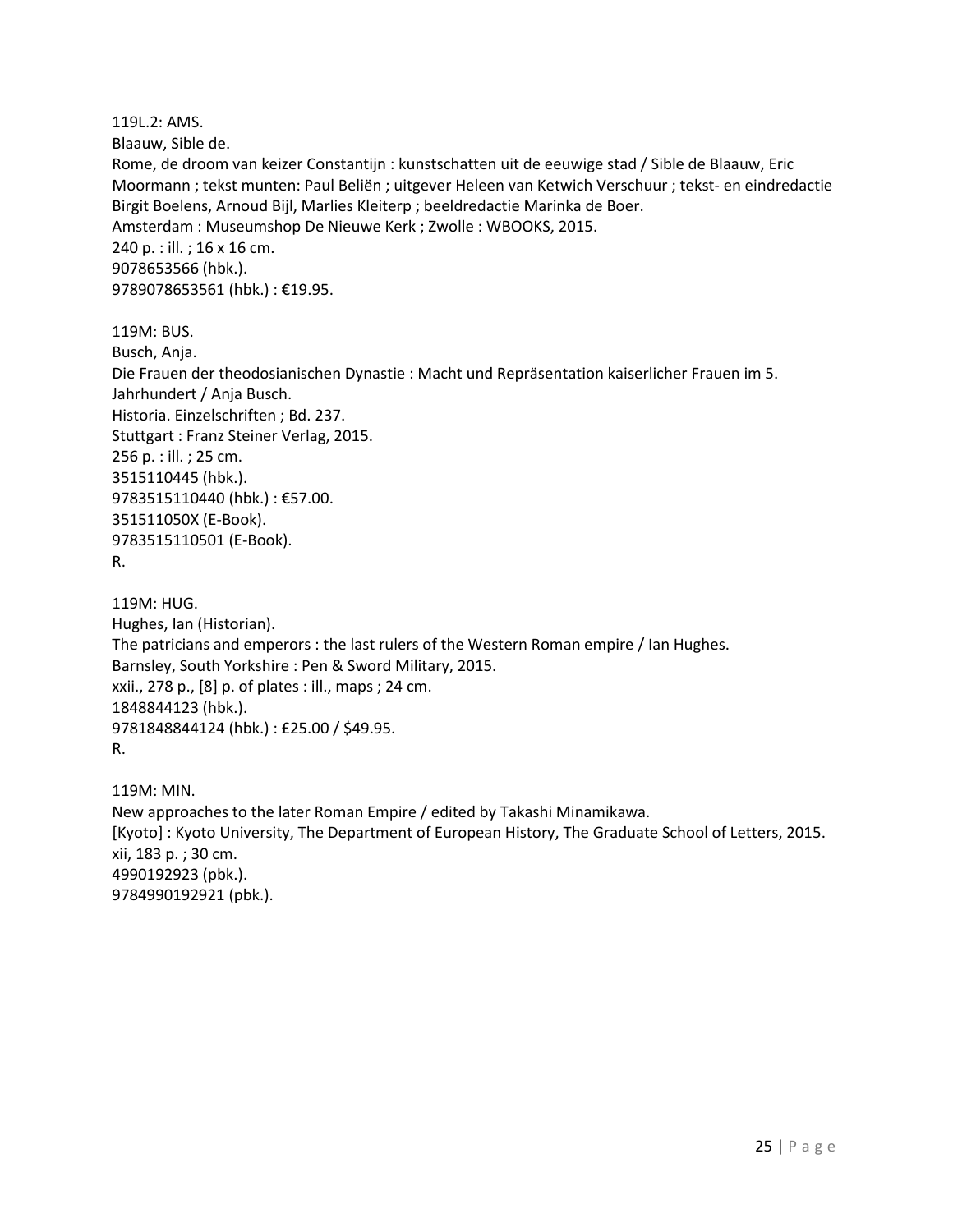119M Copy 2: MIT. Mitchell, Stephen, 1948- A history of the later Roman Empire, AD 284-641 / Stephen Mitchell. 2nd ed. Blackwell history of the ancient world. Chichester, West Sussex, UK : Wiley Blackwell, 2015. xix, 544 p. : ill., geneal. tables, maps, plan ; 25 cm. 1118312422 (pbk.). 9781118312421 (pbk.) : £30.50. R.

119M: RAT. Une antiquité tardive noire ou heureuse? : actes du colloque international de Besançon (12 et 13 novembre 2014) / édité par Stéphane Ratti. Besançon : Presses Universitaires de Franche-Comté, 2015. 270 p. ; 22 cm. 2848675284 (pbk.). 9782848675282 (pbk.) : €23.00.

119o: GAS. Das Chartular des Paulos-Klosters am Berge Latros : kritische Edition, Übersetzung, Kommentar und Indices / Christian Gastgeber, Otto Kresten. Wiener byzantinistische Studien ; Bd. 30. Wien : Verlag der Österreichischen Akademie der Wissenschaften, 2015. 318 p. : facsim. ; 23 cm. 3700175574 (pbk.). 9783700175575 (pbk.): €48.90.

## <span id="page-25-0"></span>**120: CHRISTIANITY, JUDAISM ETC.**

120A: GLE. Gleaves, G. Scott. Did Jesus speak Greek? : the emerging evidence of Greek dominance in first-century Palestine / by G. Scott Gleaves; foreword by Rodney Eugene Cloud. Cambridge : James Clarke & Co, 2015. xxvi, 214 p. ; 23 cm. 0227175484 (pbk.). 9780227175484 (pbk.) : £17.25 / \$34.50. H.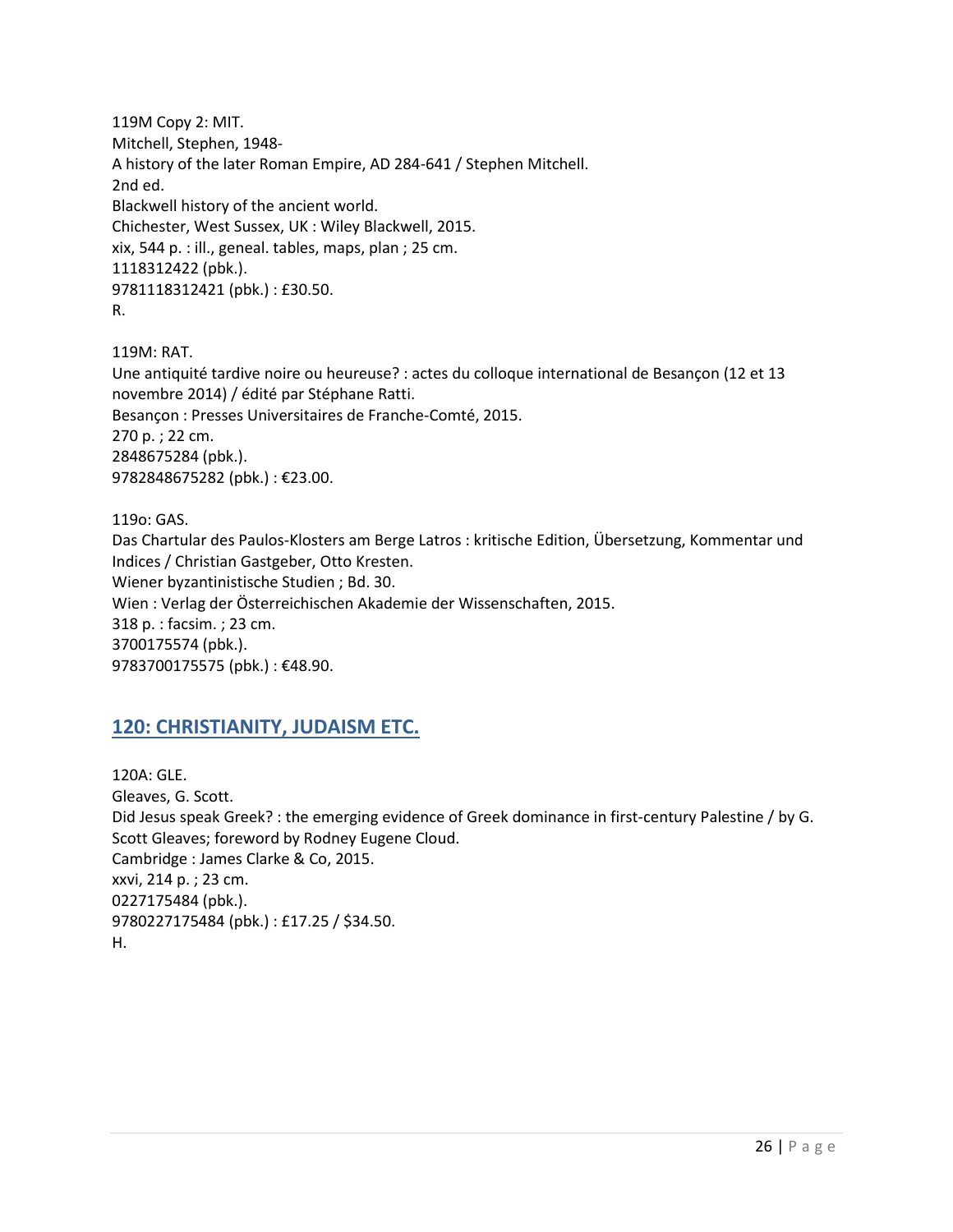120B: EDW. Edwards, M. J. (Mark J.). Religions of the Constantinian empire / Mark Edwards. Oxford : Oxford University Press, 2015. xi, 365 p. ; 24 cm. 0199687722 (hbk.). 9780199687725 (hbk.) : £30.00. H. and R.

## <span id="page-26-0"></span>**121: POLITICS AND LAW**

121A: BOE.

Antimonarchic discourse in antiquity / edited by Henning Börm ; with collaboration of Wolfgang Havener. 1. Aufl. Studies in ancient monarchies ; v. 3. Stuttgart : Franz Steiner Verlag, 2015. 352 p. : ill. ; 25 cm. 351511095X (hbk.). 9783515110952 (hbk.) : €62.00. 9783515110969 (eBook). R.

121A: KUH. Social status and prestige in the Graeco-Roman world / edited by Annika B. Kuhn. Altertumswissenschaften. Stuttgart : Franz Steiner Verlag, 2015. 342 p. : ill., plans ; 24 cm. 3515110909 (pbk.). 9783515110907 (pbk.) : €56.00. 9783515110945 (online). R.

121B: PLÁ.

Los espacios de la esclavitud y la dependencia desde la Antigüedad : actas del XXXV coloquio del GIREA : homenaje a Domingo Plácido / Alejandro Beltrán, Inés Sastre, Miriam Valdés, editores. Institut des sciences et techniques de l'Antiquité. Besançon : Presses universitaires de Franche-Comté, 2015. 822 p. : ill. (some col.), plan, port. ; 22 cm. 2848675217 (pbk.). 9782848675213 (pbk.) : €49.00.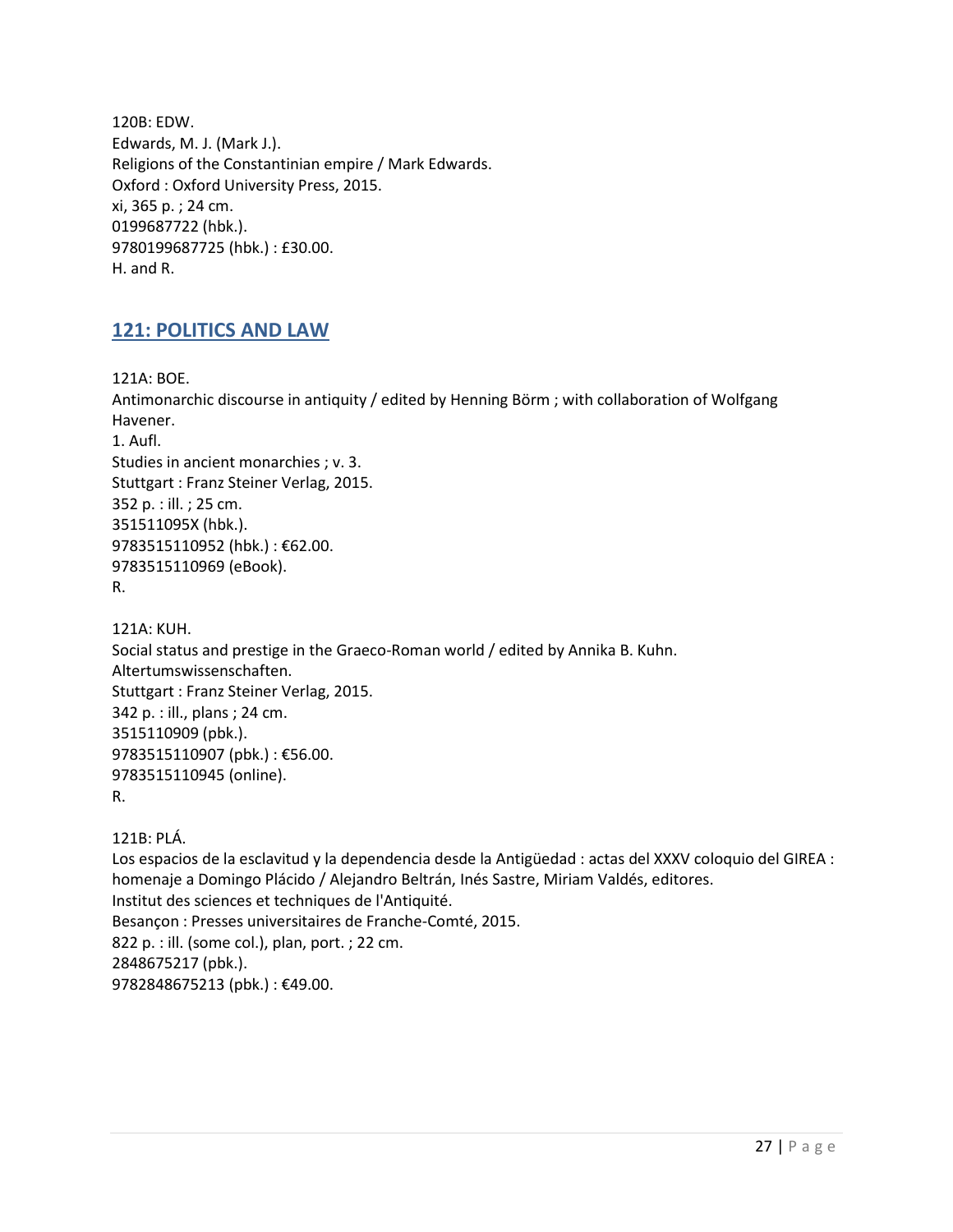121C: PAP. Papachrysostomou, Athina. Poreia poros tēn Athēnaïkē dēmokratia : hē martyria tōn archaiōn pēgōn / Athēna Papachrysostomou. Athēna : Institouto tou Vivliou - A. Kardamitsa, 2015. 417 p. ; 24 cm. 9603543608 (pbk.). 9789603543602 (pbk.) : €36.00.

121D: ALW. Alwine, Andrew T. Enmity and feuding in Classical Athens / Andrew T. Alwine. 1st ed. Ashley and Peter Larkin series in Greek and Roman culture. Austin : University of Texas Press, 2015. xvi, 253 p. ; 24 cm. 1477302484 (hbk.). 9781477302484 (hbk.) : £38.00 / \$55.00. 9781477308028 library electronic book. 9781477308035 non-library electronic book. H.

121D: BEC. Federalism in Greek antiquity / Hans Beck and Peter Funke, editors. Cambridge : Cambridge University Press, 2015. xxvii, 605 p. : maps ; 24 cm. 0521192269 (hbk.). 9780521192262 (hbk.) : £99.99. H.

121F: ANG. Angelova, Diliana, 1968- Sacred founders : women, men, and gods in the discourse of imperial founding, Rome through early Byzantine / Diliana N. Angelova. Oakland, California University of California Press, 2015. xxiv, 434 p. : ill., maps, plans ; 26 cm. 0520284011 (hbk.). 9780520284012 (hbk.) : £52.00. 052095968X (pbk.). 9780520959682 (pbk.). R.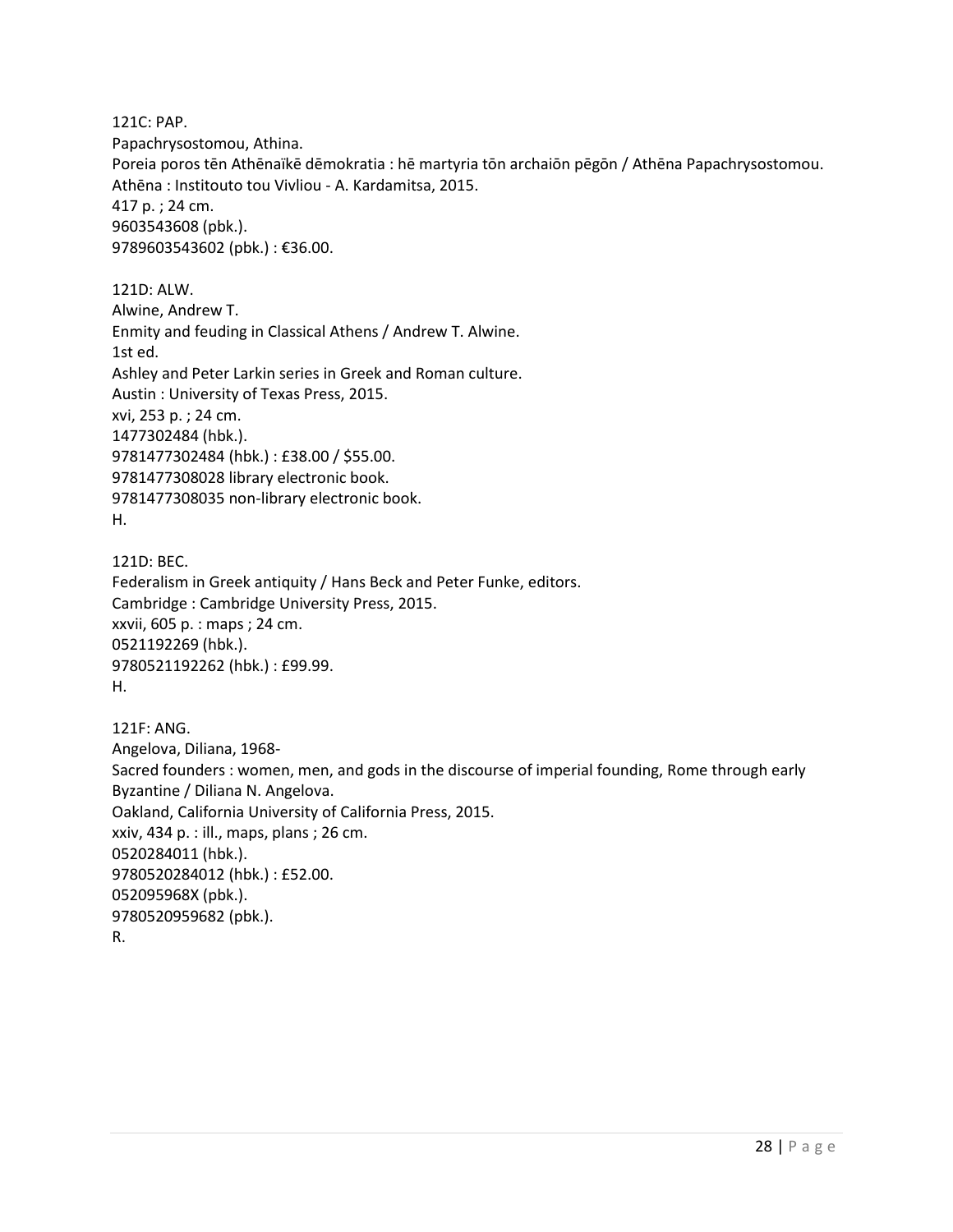121F: GAN. Ganter, Angela, 1976- Was die römische Welt zusammenhält : Patron-Klient-Verhältnisse zwischen Cicero und Cyprian / Angela Ganter. KLIO. Beiträge zur Alten Geschichte. Beihefte ; neue Folge, Bd. 26. Berlin : De Gruyter, 2015. x, 433 p. ; 25 cm. 3110439050 (hbk.). 9783110439052 (hbk.) : €99.95.

121F: JEH.

Foreign clientelae in the Roman Empire : a reconsideration / edited by Martin Jehne and Francisco Pina Polo.

Alte Geschichte. Historia. Einzelschriften ; Bd. 238. Stuttgart : Franz Steiner Verlag, 2015. 374 p. : ill. ; 25 cm. 3515110615 (hbk.). 9783515110617 (hbk.) : €68.00. 9783515110624 (online). R.

121F: PIS. Pistellato, Antonio. Stirpem nobilitavit honor : la memoria dei Senzi Saturnini tra retorica e storiografia / Antonio Pistellato. Supplementi di Lexis ; n.s. 2. Amsterdam : Adolf M. Hakkert, 2015. xii, 286 p. : ill., col. geneal. table ; 26 cm. 9025612881 (pbk.). 9789025613082 (pbk.) : €60.00. R.

121H: PAP. Papakōnstantinou, Kalliopi, 1968- Symvolē stē meletē tōn leitourgiōn tēs dikastikēs apophasēs stēn archaia Hellada = Beitrag zum Studium der Funktionen des gerichtlichen Urteils im antiken Griechenland / Kalliopē K. Papakōnstantinou. 1. ekd. Pēges kai meletes historias Hellēnikou kai Rōmaikou dikaiou ; 8. Thessalonikē : University Studio Press, 2015. xvi, 296 p. ; 24 cm. 9601222219 (pbk.). 9789601222219 (pbk.) : €32.00.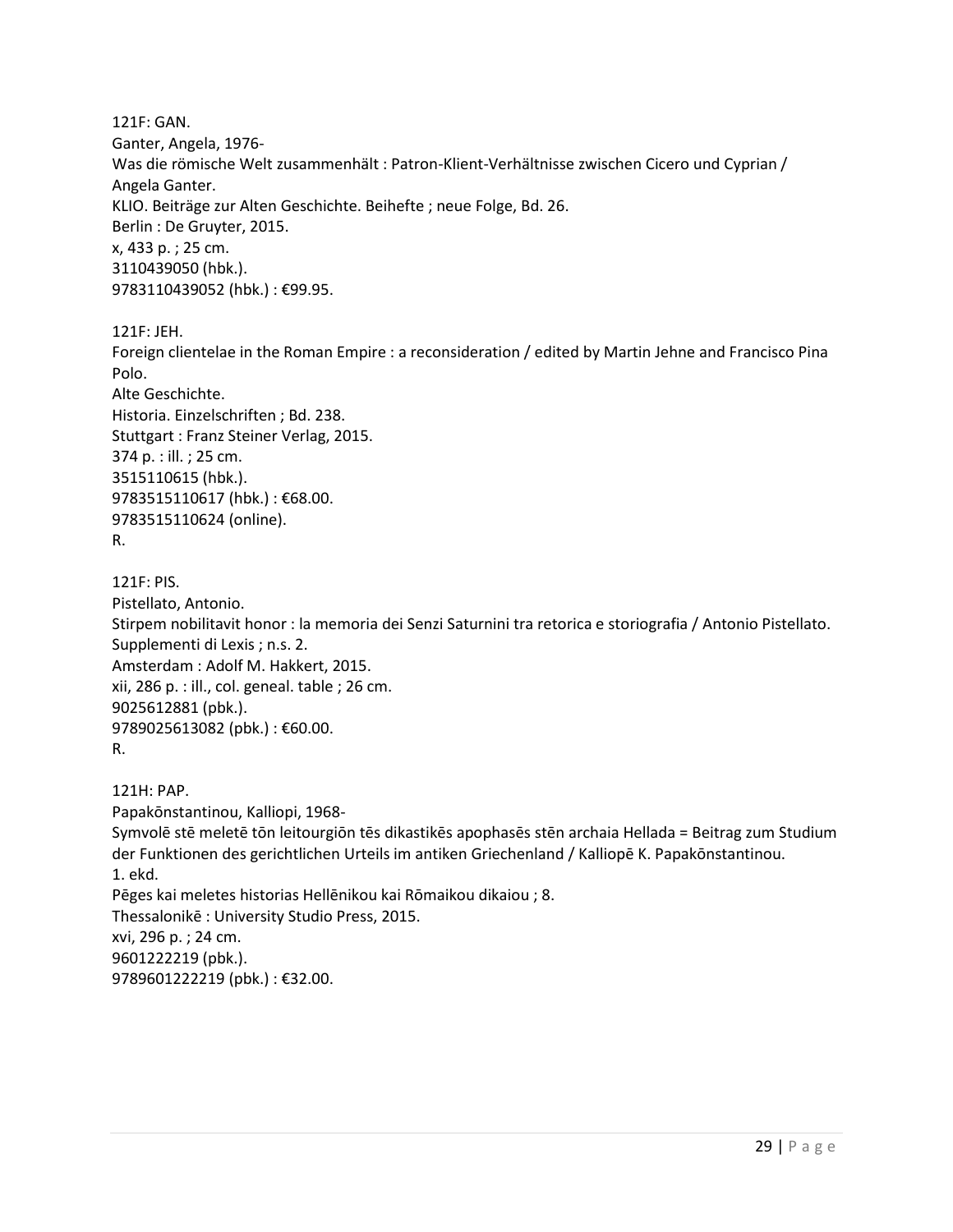## <span id="page-29-0"></span>**122-123: RELIGION AND PHILOSOPHY**

122A: BEL.

Fabriquer du divin : constructions et ajustements de la représentation des dieux dans l'antiquité / édité par Nicole Belayche, Vinciane Pirenne-Delforge. Collection Religions ; 5. Liège : Presses Universitaires de Liège, 2015. 239 p., xxii p. of plates : ill. (some col.), plans ; 24 cm. 2875620711 (pbk.). 9782875620712 (pbk.) : €31.00.

R.

122A: GUI. Guillermo, Jorge. Sibyls : prophecy and power in the ancient world / Jorge Guillermo. New York ; London : Overlook Duckworth, 2013. 236 p., [8] p. of plates : ill., map ; 23 cm. 0715643045 (UK : hbk.). 9780715643044 (UK : hbk.) : £18.99. 1468306847 (US : hbk.). 9781468306842 (US : hbk.) : \$26.95.

122A: RAJ.

A companion to the archaeology of religion in the ancient world / edited by Rubina Raja and Jörg Rüpke. Blackwell companions to the ancient world. Literature and culture. Chichester, West Sussex : Wiley Blackwell, 2015. xiii, 502 p. : ill., plans ; 26 cm. 1444350005 (hbk.). 9781444350005 (hbk.) : £120.00. H. or R.

122B: STA. Stageiritēs, Athanasios. Ōgygia, ē, Archaiologia / hypo Athanasiou Stageiritou. Tomos A' (1815) / apodosē - scholia Michaēl Hēraklēs Moutzouridēs. Kallitheia : Ekd. Dianousē, 2015. 370 p. ; 24 cm. 6188186706 (t. 1 : pbk.). 9786188186705 (t. 1 : pbk.) : €32.00.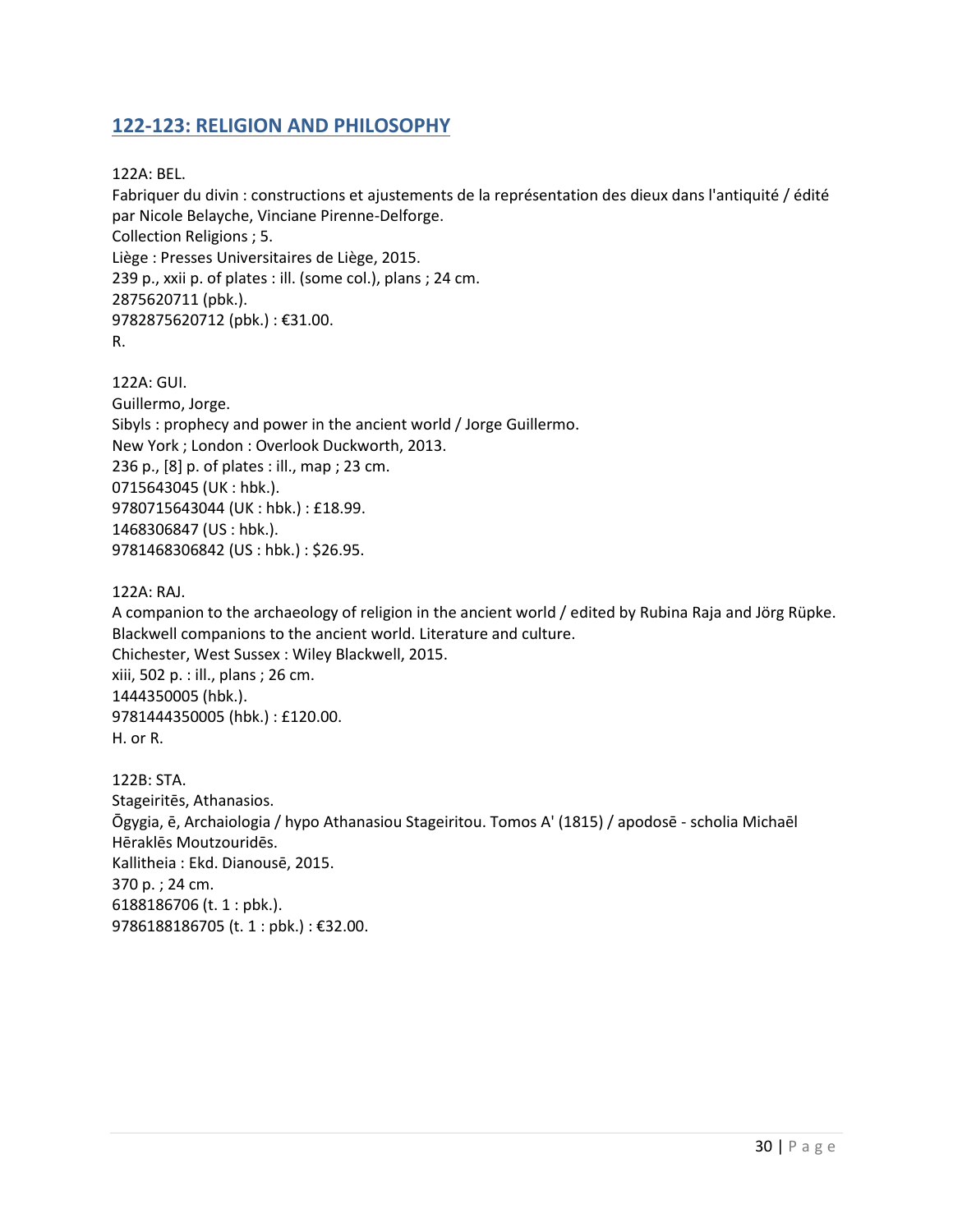122C: KAE.

Human development in sacred landscapes : between ritual tradition, creativity and emotionality : with numerous figures / Lutz Käppel, Vassiliki Pothou (eds.). V & R Academic. Goettingen : V&R unipress, 2015. 252 p. : ill. ; 24 cm. 3847102524 (hbk.). 9783847102526 (hbk.) : €39.95. 9783847002529 (online). H.

122C: SYK. Sykoutrēs, Iōannēs, 1901-1937. Epitaphioi pros timēn tōn pesontōn eis tas archaias Athēnas / Iōannēs Sykoutrēs. Syntagma : Ekd. Thoulē, Phōtiou Ē. Xērokōsta, 2015. 100 p. ; 21 cm. 6188170516 (pbk.). 9786188170513 (pbk.): €17.00.

122K: GRA. Graf, Fritz, 1944- Roman festivals in the Greek East : from the early empire to the Middle Byzantine Era / Fritz Graf. Greek culture in the Roman world. Cambridge : Cambridge University Press, 2015. xvi, 363 p. ; 24 cm. 1107092116 (hbk.). 9781107092112 (hbk.) : £74.99 / \$120.00. H. and R.

122L.19: FRA. Franczak, Aneta. Oblicza Wenus : bogini i jej święta w Rzymie / Aneta Franczak. Mediterraneum : studia z dziejów świata starożytnego ; t. 10. Kraków : Towarzystwo Wydawnicze "Historia Iagellonica", 2013. 309 p., [8] p. of col. plates : ill. ; 21 cm. 8362261625 (hbk.). 9788362261628 (hbk.) : zł. 34.00.

123E: ROE. Roecklein, Robert J., 1960- Locke, Hume, and the treacherous logos of atomism : the eclipse of democratic values in the early modern period / Robert J. Roecklein. Lanham ; London : Lexington Books, 2015. xxii, 247 p. ; 24 cm. 1498509819 (hbk.). 9781498509817 (hbk.) : £70.00. H.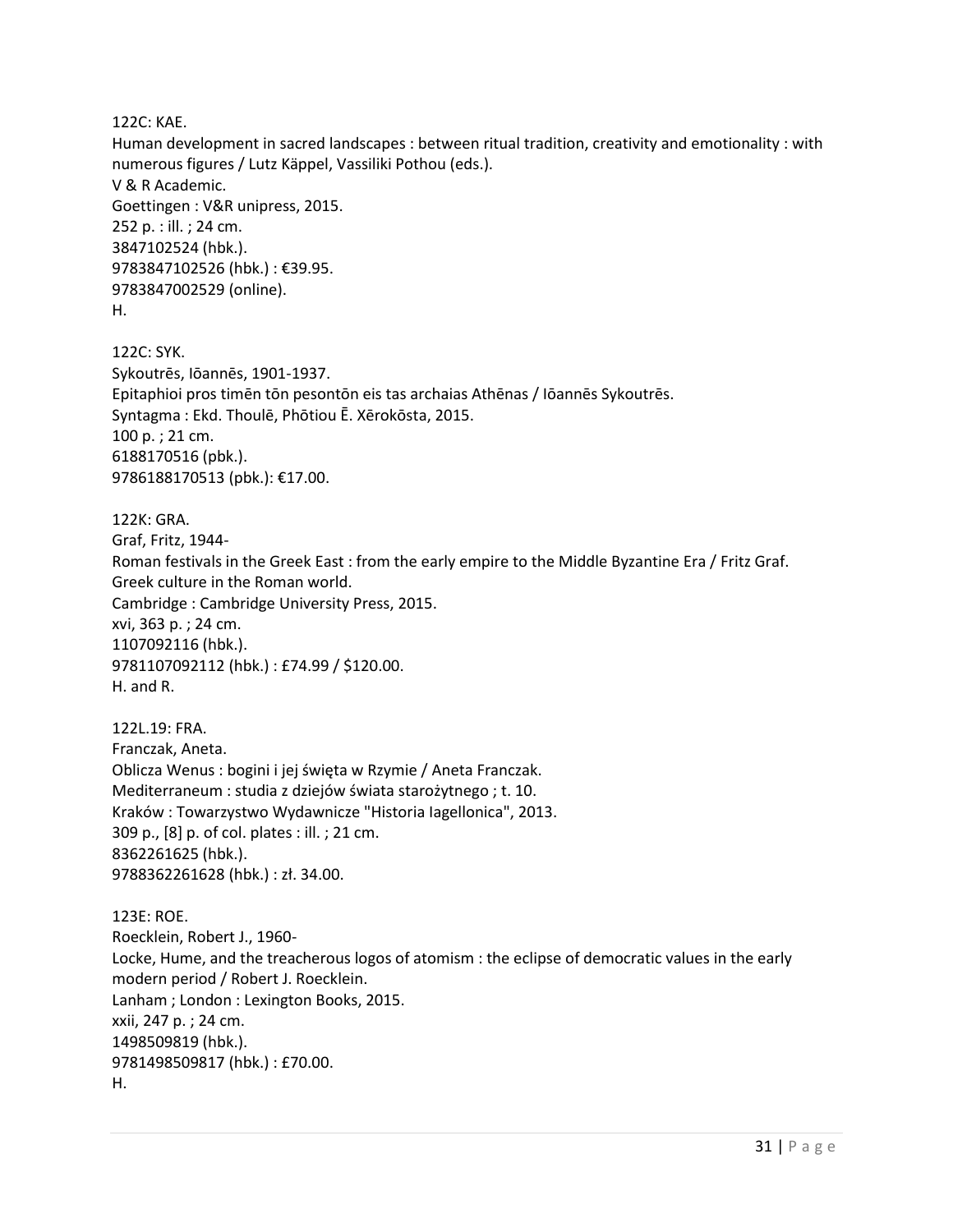#### <span id="page-31-0"></span>**127: SCIENCE AND TECHNOLOGY**

127A: GYS. Le travail du savoir : philosophie, sciences exactes et sciences appliquees dans l'Antiquite = Wissensbewältigung / Victor Gysembergh, Andreas Schwab (ed.). AKAN-Einzelschriften ; Bd. 10. Trier : WVT, Wissenschaftlicher Verlag Trier, 2015. xviii, 233 p. : ill. ; 22 cm. 3868215883 (pbk.). 9783868215885 (pbk.) : €30.00.

127F: TSO. Tsōchos, Geōrgios Ch. A treatise of ancient Greek engineering and technology. 1, Engineering / George H. Tsochos. Thessalonikē : University Studio Press, 2014. 185 p. : ill. (some col.), maps, plnas ; 24 cm. 9601221956 (pbk.). 9789601221953 (pbk.) : €18.00.

127G: ROL. Roller, Duane W. Ancient geography : the discovery of the world in classical Greece and Rome / Duane W. Roller. Library of classical studies ; v. 9. London : I.B. Tauris, 2015. viii, 294 p. : 12 maps ; 23 cm. 178453076X (hbk.). 9781784530761 (hbk.) : £62.00. H. or R.

#### <span id="page-31-1"></span>**128-135: ART**

128D: STA. Stansbury-O'Donnell, Mark, 1956- A history of Greek art / Mark D. Stansbury-O'Donnell. Chichester : John Wiley & Sons, 2015. xxviii, 402 p. : col. ill., maps, plans ; 28 cm. 1444350145 (hbk.). 9781444350142 (hbk.) : £75.00. 1444350153 (pbk.). 9781444350159 (pbk.) : £40.00. H.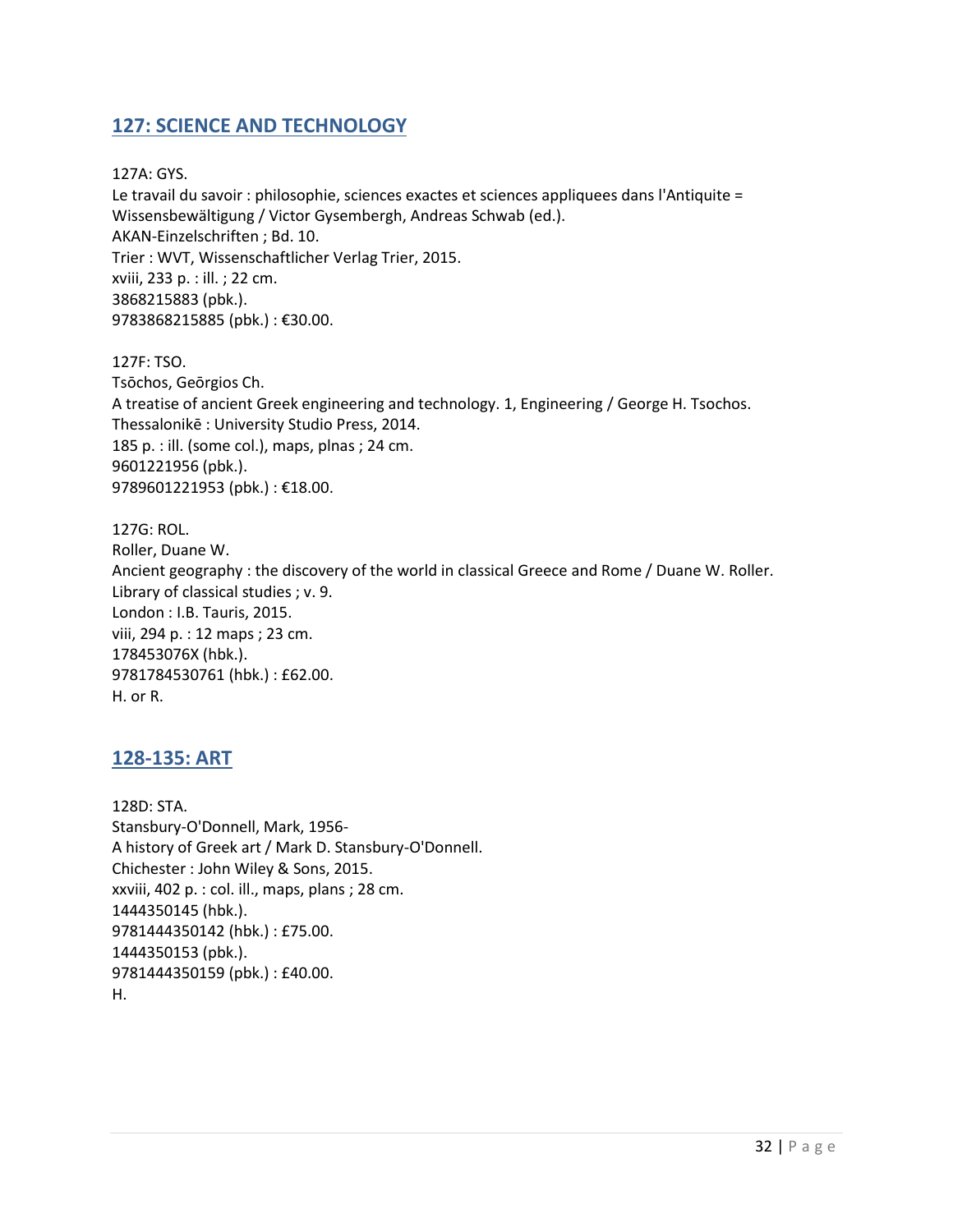#### 128F: EFF.

Philopation : Spaziergang im kaiserlichen Garten : Beiträge zu Byzanz und seine Nachbarn : Festschrift für Arne Effenberger zum 70. Geburtstag / Neslihan Asutay-Effenberger, Falko Daim (Hrsg.). Monographien des Römisch-Germanischen Zentralmuseums ; Bd. 106. Mainz : Verlag des Römisch-Germanischen Zentralmuseums, 2012. ix, 308 p. : ill. (chiefly col.), col. maps, port. ; 31 cm. 3884672029 (hbk.). 9783884672020 (hbk.) : €75.00.

130A: EDE (box). Charles Ede Ltd. Christmas 2015 / Charles Ede Limited. London : Charles Ede Ltd., 2015. [48] p. : col. ill. ; 25 cm.

130B: BEL. Narodni muzej--Beograd. Pokloni Sofije i Milojka Dunjia / Tatjana Cvjetianin, Marjana Glumac, Slavica Krunić, Deana Ratković, Duško Šljivar ; fotografije Veljko Ilić, Nebojša Borić ; cretži Aca Đorđević, Slavica Marković. Arheološke monografije ; 21. Beograd : Narodni muzej, 2013. 238 p. : ill. (some col.) ; 28 cm. + 1 CD-ROM (4 3/4 in.) in pocket at rear. 8672691377 (pbk.). 9788672691375 (pbk.) : Din.2000.

131E: MAT. Mattusch, Carol C. Enduring bronze : ancient art, modern views / Carol C. Mattusch. Los Angeles : J. Paul Getty Museum, 2014. 168 p. : ill. (mostly col.) ; 22 cm. 160606326X (pbk.). 9781606063262 (pbk.) : £24.99 / \$30.00. H. or R.

131K.2: HUS. Huskinson, Janet. Roman strigillated sarcophagi : art and social history / Janet Huskinson. Oxford : Oxford University Press, 2015. xv, 349 p. : ill., plan ; 26 cm. 0199203245 (hbk.). 9780199203246 (hbk.) : £75.00. R.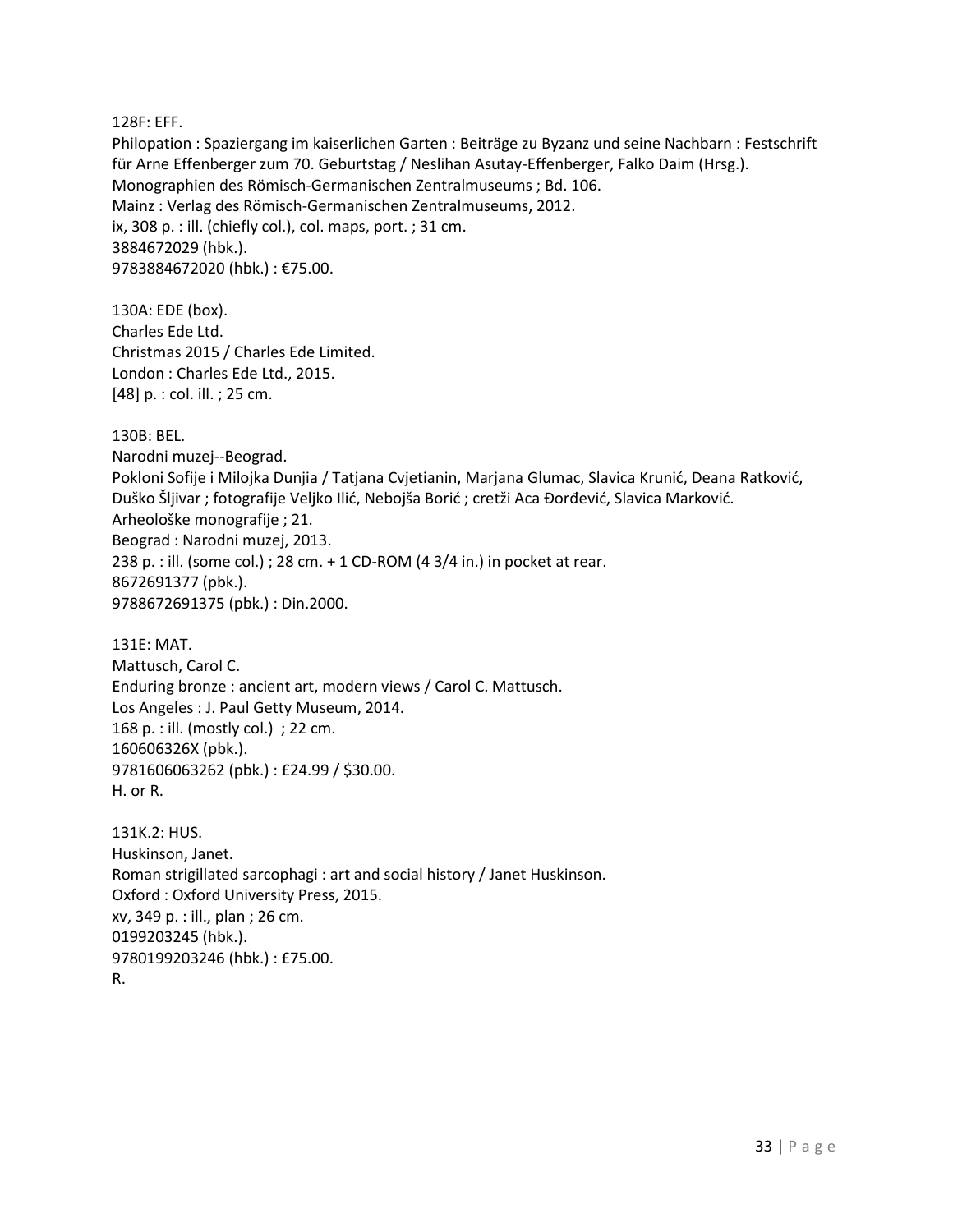131M: AGN. Agnoli, Nadia. Marsia : la superbia punita / Nadia Agnoli ; fotografie di Zeno Colantoni. Incipit. Roma : De Luca editori d'arte, 2014. 91 p. : ill. (chiefly color) ; 24 cm. 8865572043 (pbk.). 9788865572047 (pbk.) : €24.00.

X131N: STE.

Stefan, Alexandre Simon, 1942- La colonne Trajane : édition illustrée avec les photographies éxécutées en 1862 pour Napoléon III / Alexandre Simon Stefan ; avec la collaboration d'Hélène Chew ; planches composées par Alexandre Simon Stefan. Paris : Picard, 2015. 303 p. : ill. ; 31 x 37 cm. 2708409468 (hbk). 9782708409460 (hbk) : €100.00. R.

132G: SCH. Schollmeyer, Patrick, 1965- Unter dem Schutz der Götter : griechisches Leben im Spiegel der Kunst / Patrick Schollmeyer. Zaberns Bildbände zur Archäologie. Sonderbände der Antiken Welt. Darmstadt : Verlag Philipp von Zabern, ein Imprint der WBG, 2015. 144 p. : 160 ill. (153 col.) ; 31 cm. 3805347642 (hbk.). 9783805347648 (hbk.) : €29.95. H.

133B: TYR.

The tomb of Tyre : restoration of the Roman frescoes in the National Museum of Beirut / editing Anne-Marie Maila Afeiche, Anna Dal Maso. [S. l. : s. n.], 2012 (Mkalles, Libano). 108 p. : ill. (some col.) ; 28 cm. 9953023050 (hbk.). 9789953023052 (hbk.).

135E: BER.

The Berthouville silver treasure and Roman luxury / edited by Kenneth Lapatin ; with contributions by Mathilde Avisseau-Broustet ... [et al.]. Los Angeles : J. Paul Getty Museum, 2014. vii, 190 p. : col. ill., col. maps, plan ; 29 cm. 1606064207 (hbk.). 9781606064207 (hbk.) : £39.95 / \$50.00. R.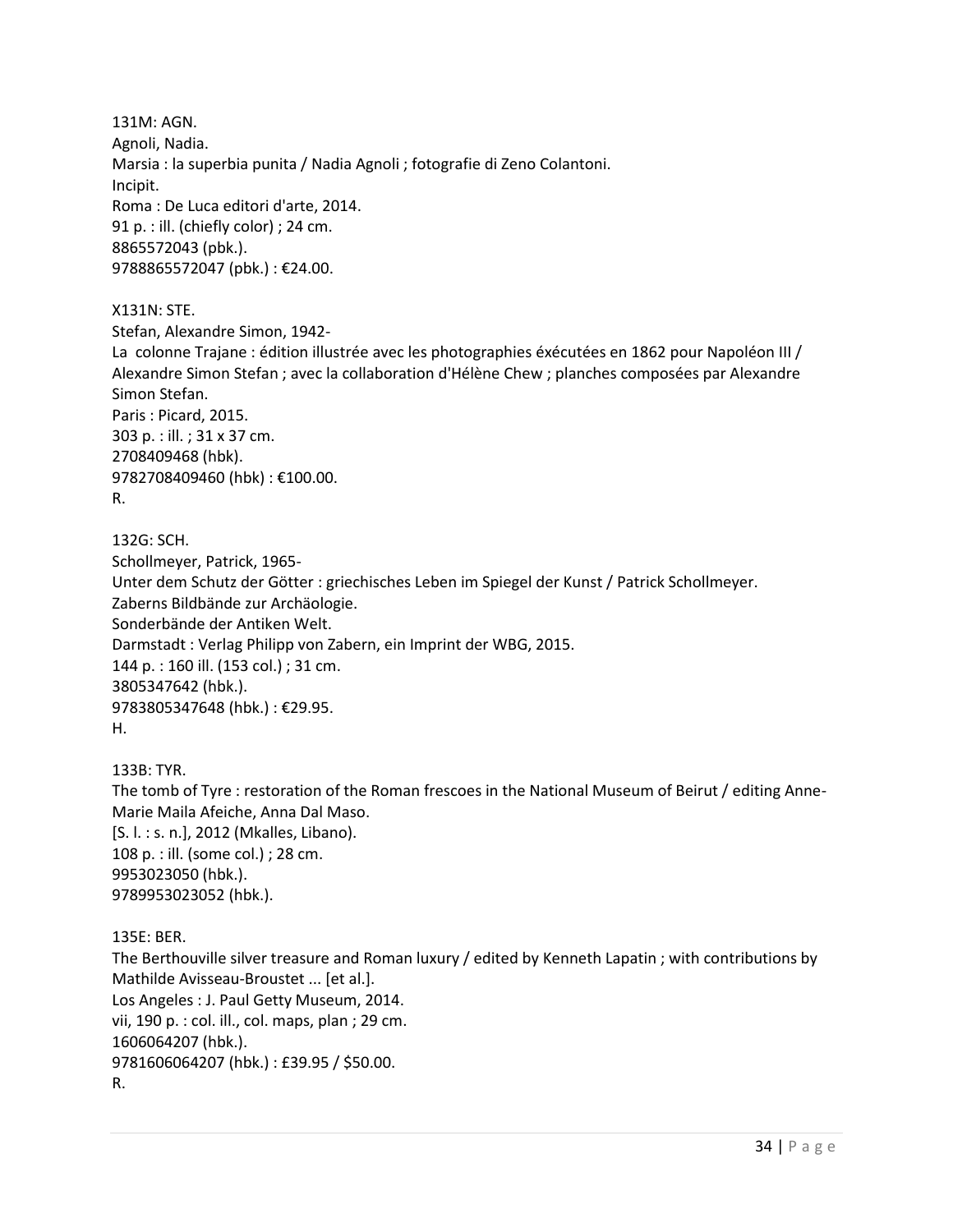135E: KUW. Carter, Martha L. Arts of the Hellenized East : precious metalwork and gems of the pre-Islamic era / Martha L. Carter ; with contributions from Prudence O. Harper and Pieter Meyers ; [photography: Muhammad Ali and Robert Lorenzo]. London : Thames & Hudson, 2015. 424 p. : ill. (chiefly col.), map ; 29 cm. 0500970696 (hbk.). 9780500970690 (hbk.) : £45.00. H.

#### <span id="page-34-0"></span>**136: NUMISMATICS**

136Q.1: MON. Montesanti, Antonio, 1973- Terina : vittoria e leggenda : storia e monete dell'antica Lamezia Terme / Antonio Montesanti. Collana Extravagantes ; 33. Roma : GBE/Ginevra Bentivoglio editoriA, 2015. 335 p. : ill., maps ; 21 cm. 8898158602 (pbk.). 9788898158607 (pbk.) : €30.00.

136X: SAL. Salamone, Grazia. "Una" e "molteplice" : la ninfa eponima di città : iconografie monetali e semantica / Grazia Salamone. Semata e signa ; 6. Reggio Calabria (Italy) : Falzea, 2012 (2013 printing). 384 p. : ill. ; 24 cm. 8882963721 (pbk.). 9788882963729 (pbk.) : €33.00.

#### <span id="page-34-1"></span>**140-149: DICTIONARIES, ENCYCLOPAEDIAS ETC.**

X145B: STE. Stephanos, ho Byzantios, 6th cent. Stephani Byzantii Ethnica / recensuit, Germanice vertit, adnotationibus indicibusque instruxit Margarethe Billerbeck ; adiuvantibus Jan Felix Gaertner, Beatrice Wyss, Christian Zubler. Corpus fontium historiae Byzantinae. Series Berolinensis ; 43. Berolini et Novi Eboraci : Walter de Gruyter, 2014. 19\*, 454 p. ; 24 cm. 3110219638 (v. 3 : hbk.). 9783110219630 (v. 3 : hbk.) : €169.95. H.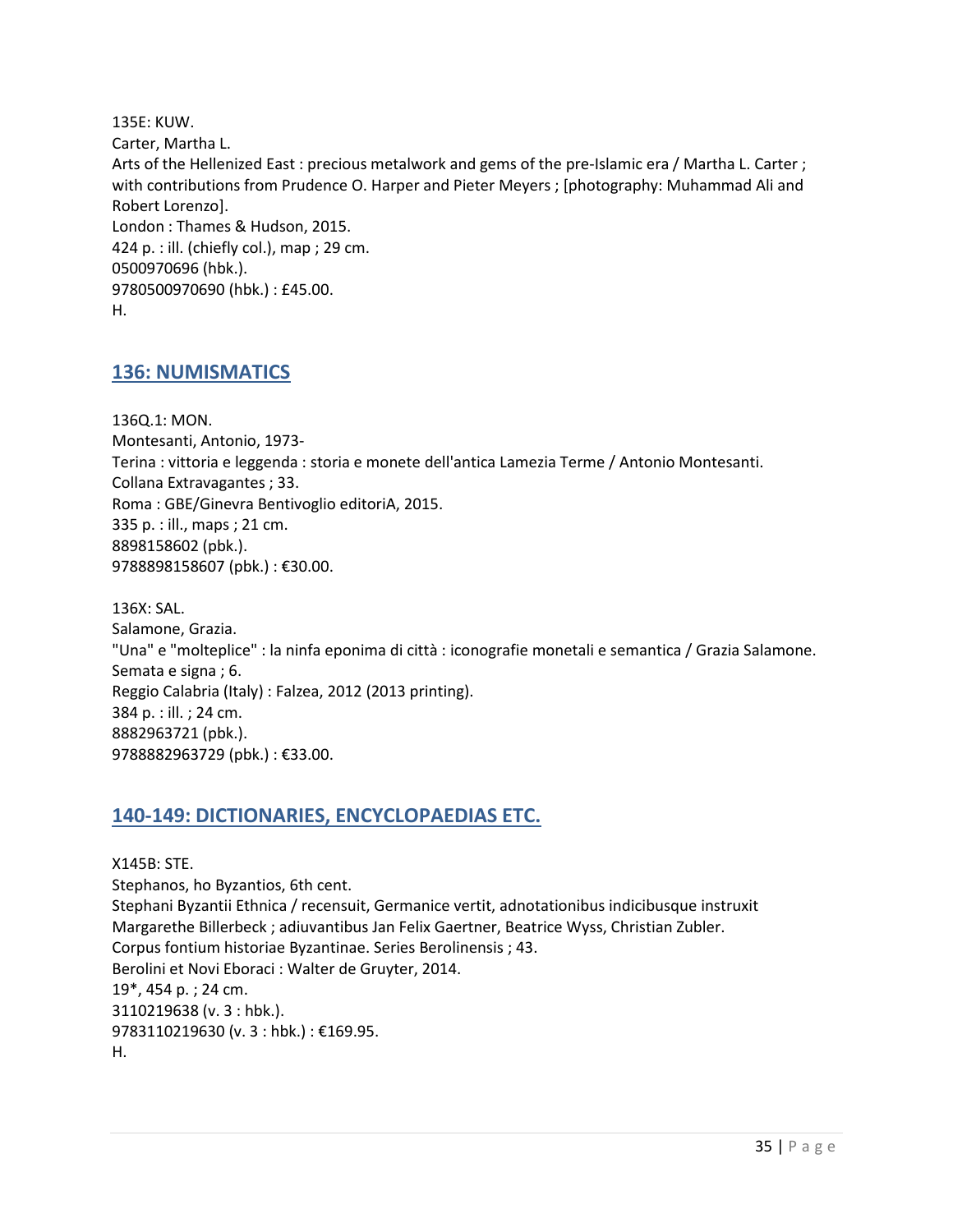## <span id="page-35-0"></span>**151: MODERN GREECE**

151H: KAV. Jeffreys, Peter. Reframing decadence : C.P. Cavafy's imaginary portraits / Peter Jeffreys. Ithaca ; London : Cornell University Press, 2015. xix, 251 p. : ill. ; 24 cm. 0801447089 (hbk.). 9780801447082 (hbk.) : \$49.95. H.

#### <span id="page-35-1"></span>**152-153: ANCIENT LIFE**

152C: FER. Ferris, I. M. (Iain M.). An illustrated introduction to ancient Rome / Iain Ferris. Stroud : Amberley, 2015. 94 p. : ill. (some col.), map, plan ; 24 cm. 1445645653 (pbk.). 9781445645650 (pbk.) : £9.99. R.

XST. 1. Jones, Bernice R. Ariadne's threads : the construction and significance of clothes in the Aegean Bronze Age / Bernice R. Jones. Aegaeum : Annales liégeoises et PASPiennes d'archéologie égéenne ; 38. Leuven ; Liège : Peeters, 2015. xxviii, 312 p. : ill. (some col.) ; 30 cm. 9042932775 (hbk.). 9789042932777 (hbk.) : €110.00.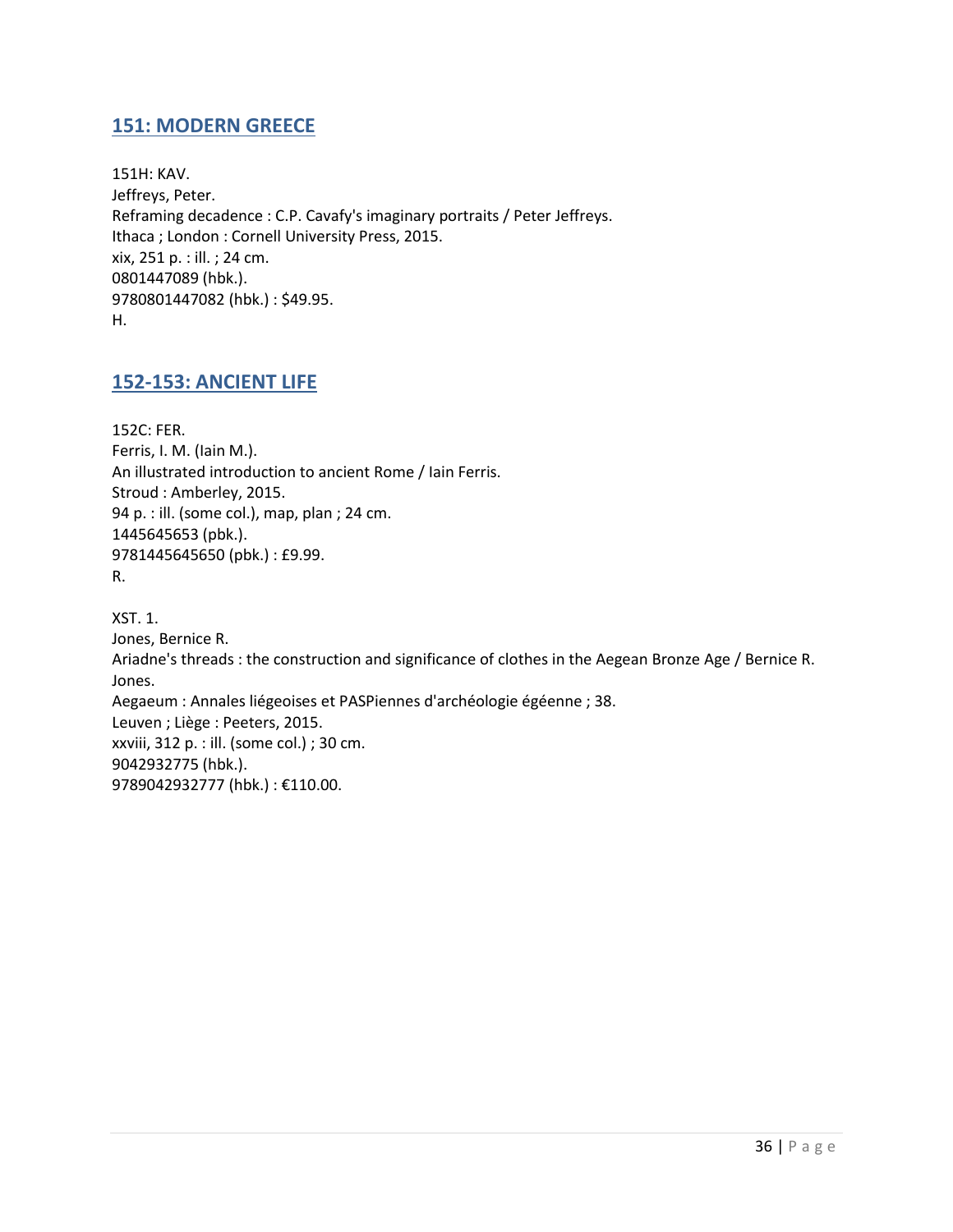152i: KOK.

Kokoszko, Maciej.

Cereals of antiquity and early Byzantine times : wheat and barley in medical sources (second to seventh centuries AD) / Maciej Kokoszko, Krzysztof Jagusiak, Zofia Rzeźnicka ; transl. by Karolina Wodarczyk, Maciej Zakrzewski, Michał Zytka.

Byzantina Lodziensia ; 20.

Łódź : Łódź University Press ; Kraków : Jagiellonian University Press, 2014.

vii, [1], 516, [2] p. ; 24 cm.

8379694759 (pbk. : Łódź UP).

9788379694754 (pbk. : Łódź UP) : zł.44.10.

8323339015 (pbk. : Jagellonian UP).

9788323339014 (pbk. : Jagellonian UP).

8379694767 (electronic version Łódź UP).

9788379694761 (electronic version Łódź UP).

8323391815 (electronic version Jagiellonian UP).

9788323391814 (electronic version Jagiellonian UP).

152i: KOK.

Kokoszko, Maciej.

Dietetyka i sztuka kulinarna antyku i wczesnego Bizancjum (II-VII w.) / Maciej Kokoszko, Krzysztof Jagusiak, Zofia Rzeźnicka.

Wyd. I.

Byzantina Lodziensia ; 16, 19.

Łódź : Wydawnictwo Uniwersytetu Łódzkiego, [2014].

2 v. (viii, 671; vii, 607 p.) ; 24 cm.

8379694465 (v. 1 : pbk.).

9788379694464 (v. 1 : pbk.) : zł.44.10.

8379694562 (v. 2 : pbk.).

9788379694563 (v. 2 : pbk.) : zł.44.10.

152i: WID.

Widura, Anne.

SpielRäume : kulturhistorische Studien zum Brettspiel in archäologischen Kontexten / Anne Widura. Bochumer Forschungen zur ur- und frühgeschichtlichen Archäologie ; 7. Rahden/Westf. : VML, Verlag Marie Leidorf GmbH, 2015. 201 p. : ill., maps, plans ; 30 cm. 3867572879 (hbk.). 9783867572873 (hbk.) : €49.80. B. or H. or R.

152i: WIL.

A companion to food in the ancient world / edited by John Wilkins and Robin Nadeau. Blackwell companions to the ancient world. Ancient history. Oxford : Wiley Blackwell, 2015. xii, 457 p. : ill. ; 25 cm. 1405179406 (hbk.). 9781405179409 (hbk.) : £120.00. H. or R.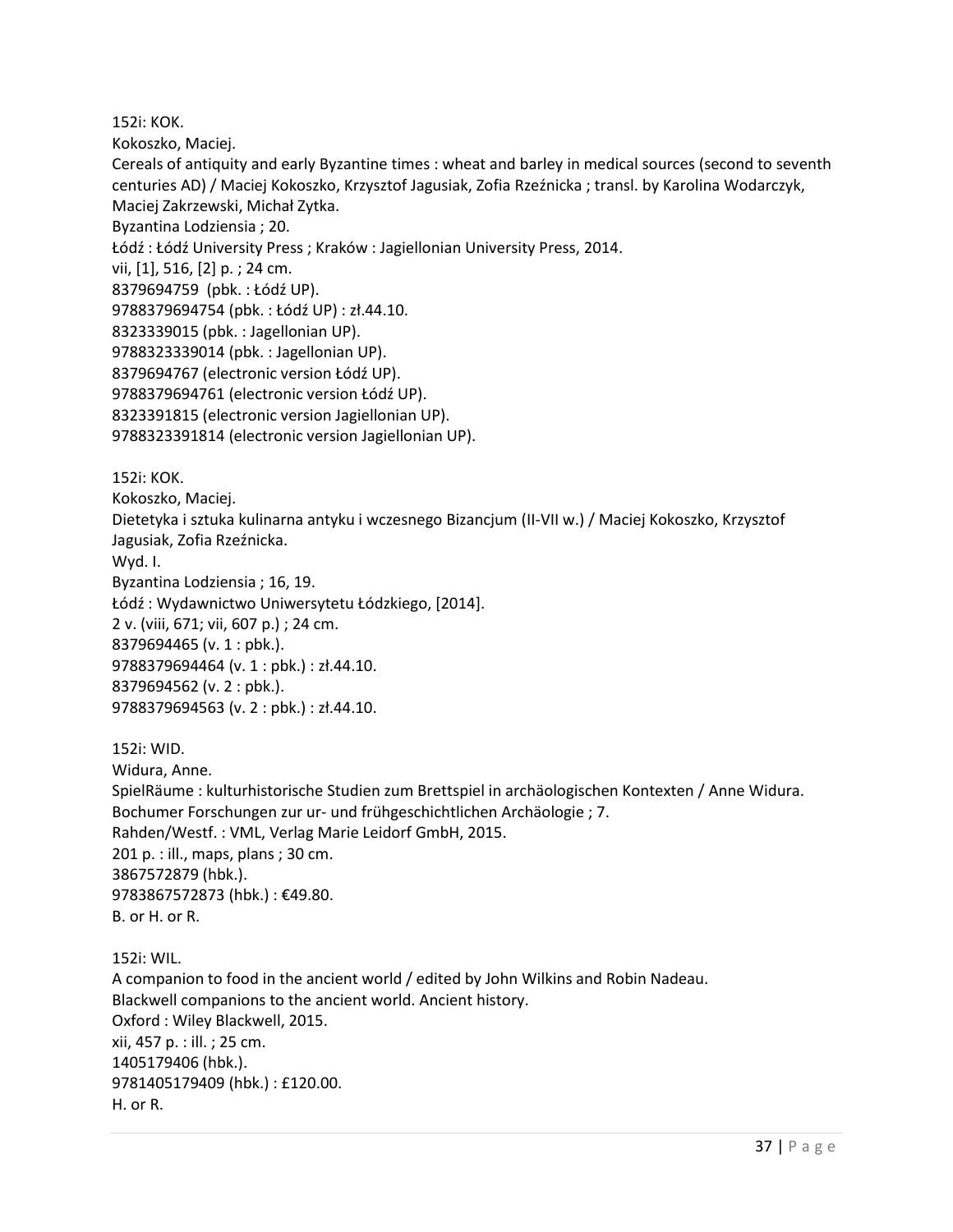152J: COL.

Interpretatio : traduire l'altérité culturelle dans les civilisations de l'Antiquité / édité par Frédéric Colin, Olivier Huck et Sylvie Vanséveren. Collections de l'Université de Strasbourg. Études d'archéologie et d'histoire ancienne. Paris : Éditions de Boccard, 2015. 444 p. : ill. (some col.), maps ; 24 cm. 2701803756 (hbk.). 9782701803753 (hbk.) : €59.00. H.

152J: MAC.

A companion to ethnicity in the ancient Mediterranean / edited by Jeremy McInerney. Blackwell companions to the ancient world. Literature and culture. Chichester, West Sussex : Wiley Blackwell, 2014. xiv, 579 p. : ill., maps ; 26 cm. 1444337343 (hbk.). 9781444337341 (hbk.) : £120.00. H. or R.

152J.1: BOE.

Des femmes en action : l'individu et la fonction en Grèce antique / sous la direction de Sandra Boehringer, Violaine Sebillotte Cuchet.

Mètis : anthropologie des mondes grecs anciens. Hors série.

Paris : EHESS. Ecole des hautes études en sciences sociales ; Athènes : Daedalus, 2013. 225 p : ill. ; 24 cm. 2713223806 (pbk.).

9782713223808 (pbk.) : €27.00.

152J.1: ERK. Gender Studies in den Altertumswissenschaften : Frauenbild im Wandel / Darja Šterbenc Erker (Hg.). Iphis : Beiträge zur altertumswissenschaftlichen Genderforschung ; Bd. 7. Trier : WVT, Wissenschaftlicher Verlag Trier, 2015. 200 p. ; 22 cm. 3868215840 (pbk.). 9783868215847 (pbk.) : €25.00.

152J.1: FER. Ferris, I. M. (Iain M.). The mirror of Venus : women in Roman art / Iain Ferris. Stroud : Amberley, 2015. 255 p., [32] p. of col. plates : ill. ; 24 cm. 1445633728 (hbk.). 9781445633725 (hbk.) : £20.00 / \$34.95. 1445633841 (ebook). 9781445633848 (ebook). R.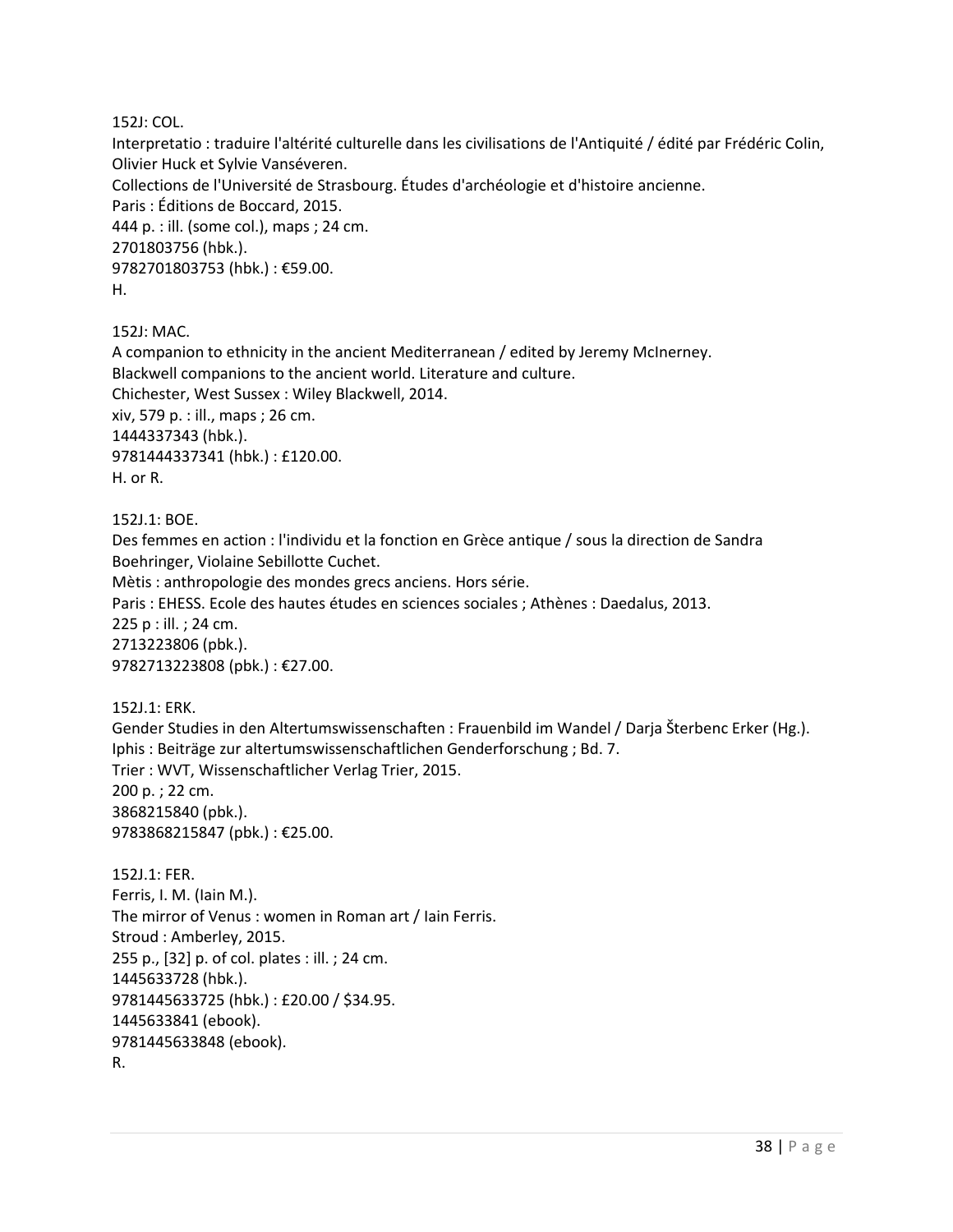152J.1: HEM. Hemelrijk, Emily Ann, 1953- Hidden lives, public personae : women and civic life in the Roman West / Emily A. Hemelrijk. Oxford : Oxford University Press, 2015. xviii, 610 p., [16] p. of plates : ill., maps ; 25 cm. 0190251883 (hbk.). 9780190251888 (hbk.) : £55.00. R.

152J.3: CHR. Chrystal, Paul. In bed with the Romans / Paul Chrystal. Stroud, Gloucestershire Amberley, 2015. 285 p., [16] p. of plates : ill. (chiefly col.) ; 24 cm. 1445643448 (hbk.). 9781445643441 (hbk.) : £20.00. 1445643529 (ebook). 9781445643526 (ebook). R.

152J.3: KYR. Kyrtatas, Dēmētrēs I., 1952- To parapono tēs Vrisēidas : erōtas, epithymia kai enkrateia stēn hellēnikē kai rōmaikē archaiotēta / Dēmētrēs I. Kyrtatas. Athēna : Ekdoseis tou Eikostou Prōtou, 2015. 161 p. ; 21 cm. 6185118076 (pbk.). 9786185118075 (pbk.) : €25.00.

153A: DEU.

Das Schwert - Symbol und Waffe : Beiträge zur geisteswissenschaftlichen Nachwuchstagung vom 19.-20. Oktober 2012 in Freiburg/Breisgau / Lisa Deutscher, Mirjam Kaiser und Sixt Wetzler (Hrsg.). Freiburger archäologische Studien ; Bd. 7. Rahden/Westf. : Verlag Marie Leidorf GmbH, 2014. 225 p. : ill. (some col.), maps ; 30 cm. 3896467956 (hbk.). 9783896467959 (hbk.) : €49.80. R.

153E: HAM. Geld, Währung und Finanzen in der griechischen Welt (5.-4. Jahrhundert v. Chr.) / herausgegeben von Bernd Hamborg, Anne Viola Siebert und Simone Vogt. Hannoversche numismatische Beiträge ; Bd. 2. Rahden/Westf. : VML, Verlag Marie Leidorf GmbH, 2015. 91 p. : ill. ; 25 cm. 3867576874 (pbk.). 9783867576871 (pbk.) : €12.95. H.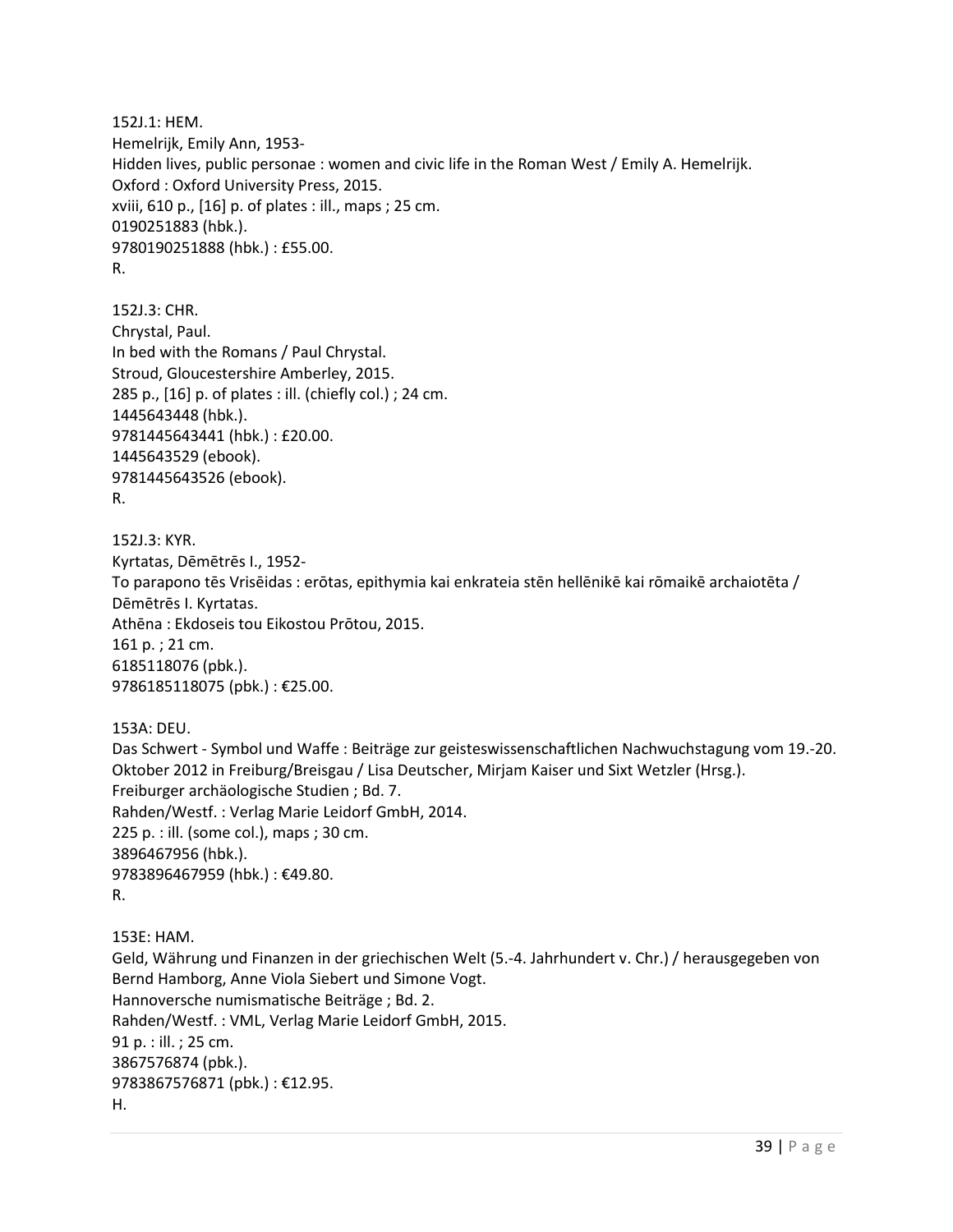153E: PRI. Pritchard, David, Dr. Public spending and democracy in Classical Athens / David M. Pritchard. 1st. ed. Ashley and Peter Larkin series in Greek and Roman culture. Austin : University of Texas Press, 2015. xvi, 191 p. : ill., port. ; 23 cm. 0292772033 (hbk.). 9780292772038 (hbk.) : £35.00 / \$50.00. 9780292772045 (library e-book). 9780292772052 (non-library e-book). H.

153F.2: BOT.

Fish & ships : production and commerce of salsamenta during antiquity = production et commerce des salsamenta durant l'antiquité : actes de l'atelier doctoral, Rome, 18-22 juin 2012 / édités par Emmanuel Botte et Victoria Leitch. Bibliothèque d'archéologie méditerranéenne et africaine ; 17.

Arles : Errance ; Aix-en-Provence : Centre Camille Jullian, 2014.

239 p. : ill. (some col.), maps, plans ; 28 cm. 2877725790 (pbk.).

9782877725798 (pbk.) : €39.00.

153G.3: CYR. Classical myth on screen / edited by Monica S. Cyrino and Meredith E. Safran. New York : Palgrave Macmillan, 2015. x, 257 p. : ill. ; 23 cm. 1137494530 (hbk.). 9781137494535 (hbk.) : £60.00.

153G.3: BOS. The Oxford handbook of Greek drama in the Americas / edited by Kathryn Bosher, Fiona Macintosh, Justine McConnell, Patrice Rankine. Oxford handbooks in classics and ancient history. Oxford : Oxford University Press, 2015. xli, 880 p. : ill., port. ; 25 cm. 0199661308 (hbk.). 9780199661305 (hbk.) : £110.00. H.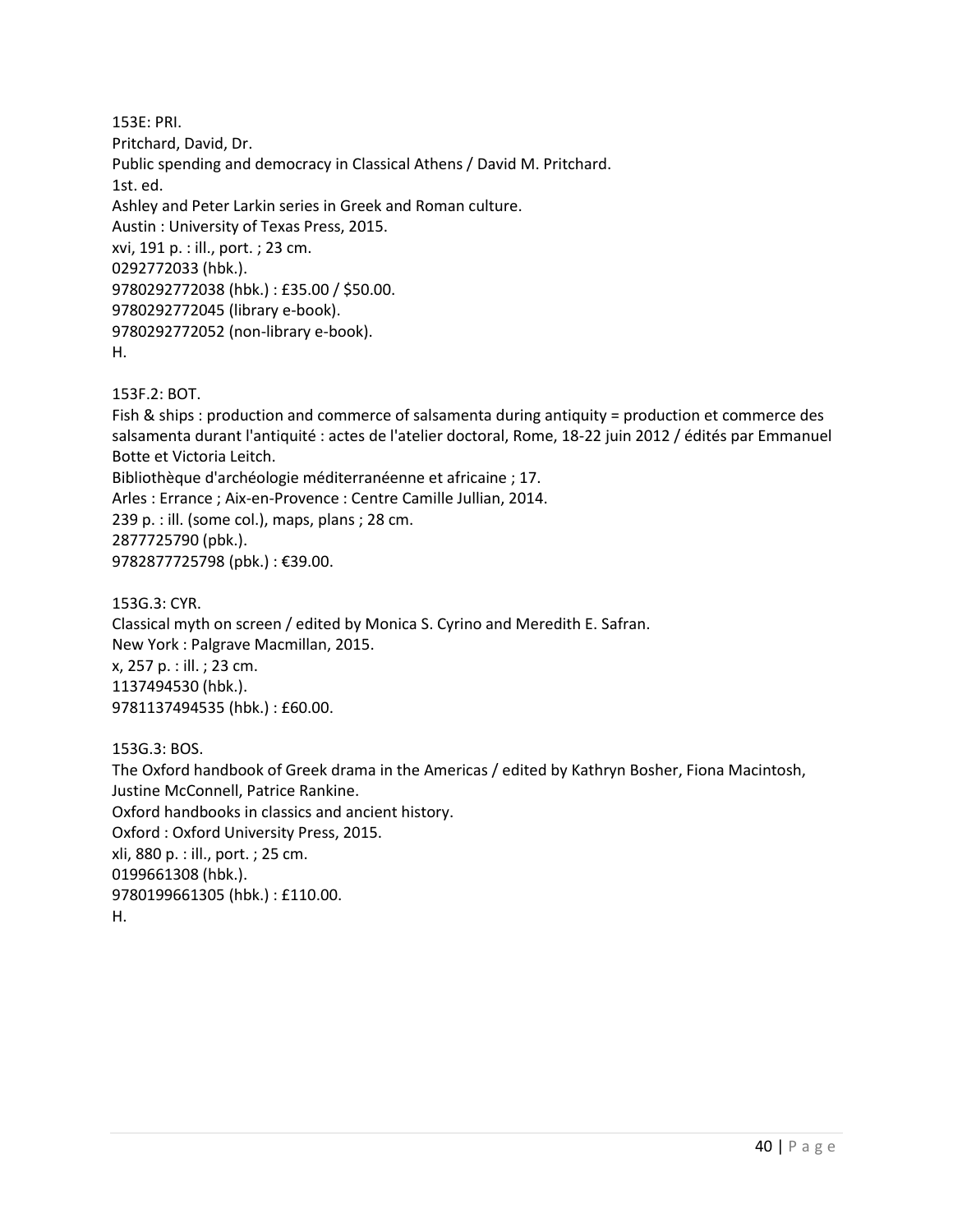## <span id="page-40-0"></span>**201: COLLECTED ESSAYS**

201: ROD.

Ricerche a confronto : dialoghi di antichità classiche e del Vicino Oriente : Bologna-Roma Tre-Trento, 2012 / a cura di Anna Busetto e Sebastiano C. Loukas. Il tempo nel tempo ; 10. Zermeghedo (Vicenza) : Saecula, [2015]. 391 p. ; 22 cm. 889829137X (pbk.). 9788898291373 (pbk.) : €20.00.

#### <span id="page-40-1"></span>**202: FESTSCHRIFTEN**

202: FIS.

Non solum--sed etiam : Festschrift für Thomas Fischer zum 65. Geburtstag / herausgegeben von Peter Henrich, Christian Miks, Jürgen Obmann, Martin Wieland. Rahden/Westf. : VML, Verlag Marie Leidorf, 2015. xxxiii, 474 p. : ill., maps, plans ; 31 cm. 3896460811 (hbk.). 9783896460813 (hbk.) : €64.80. B. or R.

#### <span id="page-40-2"></span>**203-206: CLASSICAL STUDIES ETC.**

203A: STE.

Greek and Roman classics in the British struggle for social reform / edited by Henry Stead and Edith Hall. Bloomsbury studies in classical reception. London : Bloomsbury Academic, an imprint of Bloomsbury Publishing Plc, 2015. xiv, 368 p. : ill. ; 25 cm. 1472584260 (hbk.). 9781472584267 (hbk.) : £80.00. 9781472584281 (ePDF). 9781472584274 (ePub).

203B: SCH. Schnapp, Alain, 1946- Einai dynatē mia synkritikē historia tōn ereipiōn? = Une historie comparée des ruines, est-elle possible? / Alain Schnapp ; metaphrasē Andreas Pappas. Etēsia dialexē K. Th. Dēmara = Conférence annuelle C. Th. Dimaras ; 2012. Athēna : Tomeas Neoellēnikōn Ereunōn, Institouto Historikōn Ereunōn/ EIE, 2014. 301 p. : ill. ; 20 cm. 9609538290 (pbk.). 9789609538299 (pbk.) : €23.00.